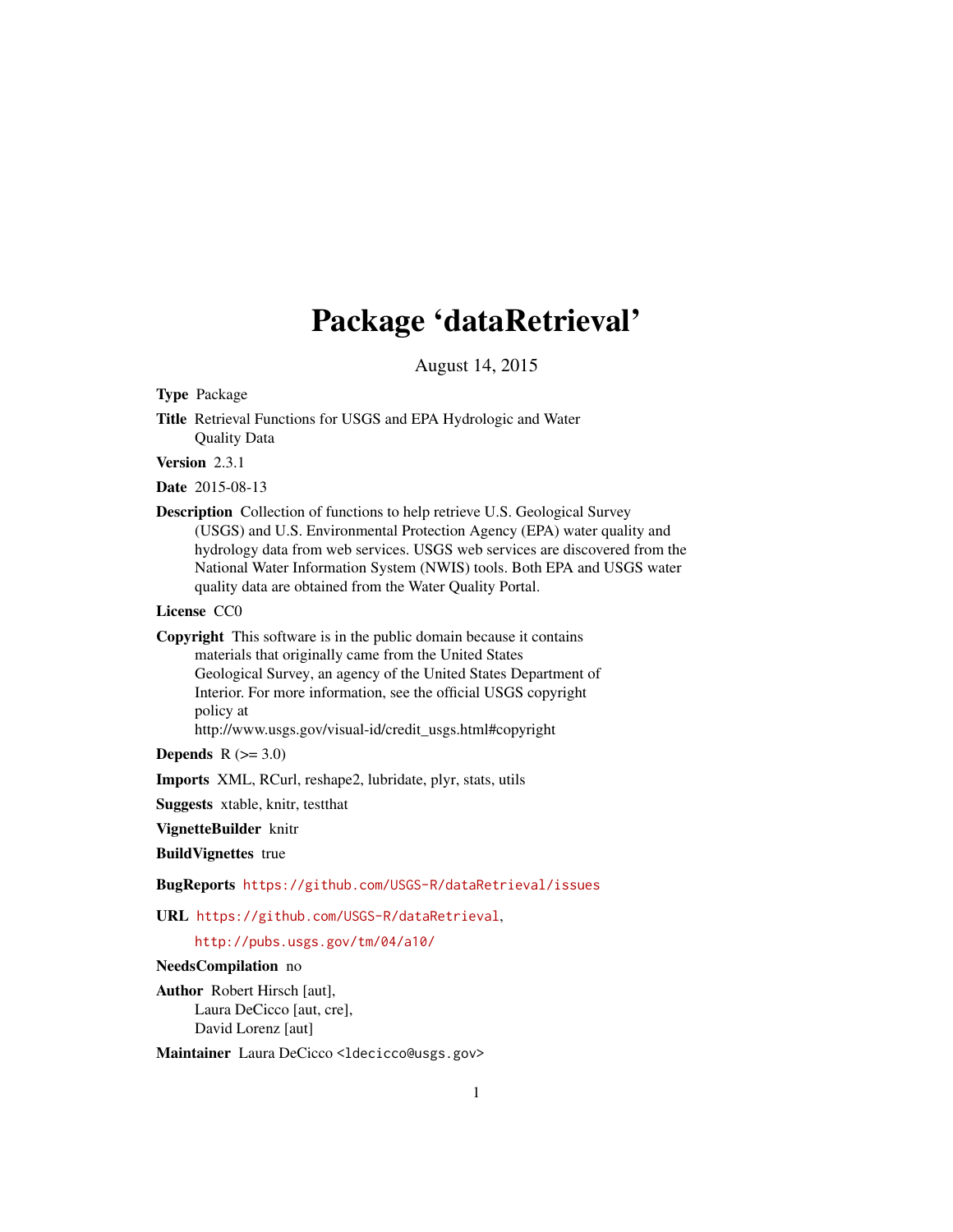<span id="page-1-0"></span>Repository CRAN Date/Publication 2015-08-14 20:13:37

# R topics documented:

|       |            | $\overline{\phantom{a}}$ |
|-------|------------|--------------------------|
|       |            | $\overline{4}$           |
|       | countyCd   | $\overline{5}$           |
|       |            | 5                        |
|       | importRDB1 | 6                        |
|       |            | 8                        |
|       |            | 10                       |
|       |            | $\overline{11}$          |
|       |            | <sup>12</sup>            |
|       |            |                          |
|       |            | 16                       |
|       |            |                          |
|       |            | <sup>18</sup>            |
|       |            |                          |
|       |            | 21                       |
|       |            |                          |
|       |            | 24                       |
|       |            |                          |
|       |            |                          |
|       |            |                          |
|       |            | 33                       |
|       |            |                          |
|       |            | -35                      |
|       |            |                          |
|       |            | 37                       |
|       |            |                          |
|       |            |                          |
| Index |            | 41                       |

dataRetrieval-package *Retrieval functions for USGS and EPA data*

# Description

| Package:  | lataRetrieva                                                                                                                 |
|-----------|------------------------------------------------------------------------------------------------------------------------------|
| Type:     | Package                                                                                                                      |
| License:  | Unlimited for this package, dependencies have more restrictive licensing.                                                    |
|           | Copyright: This software is in the public domain because it contains materials that originally came from the United States G |
| LazyLoad: | yes                                                                                                                          |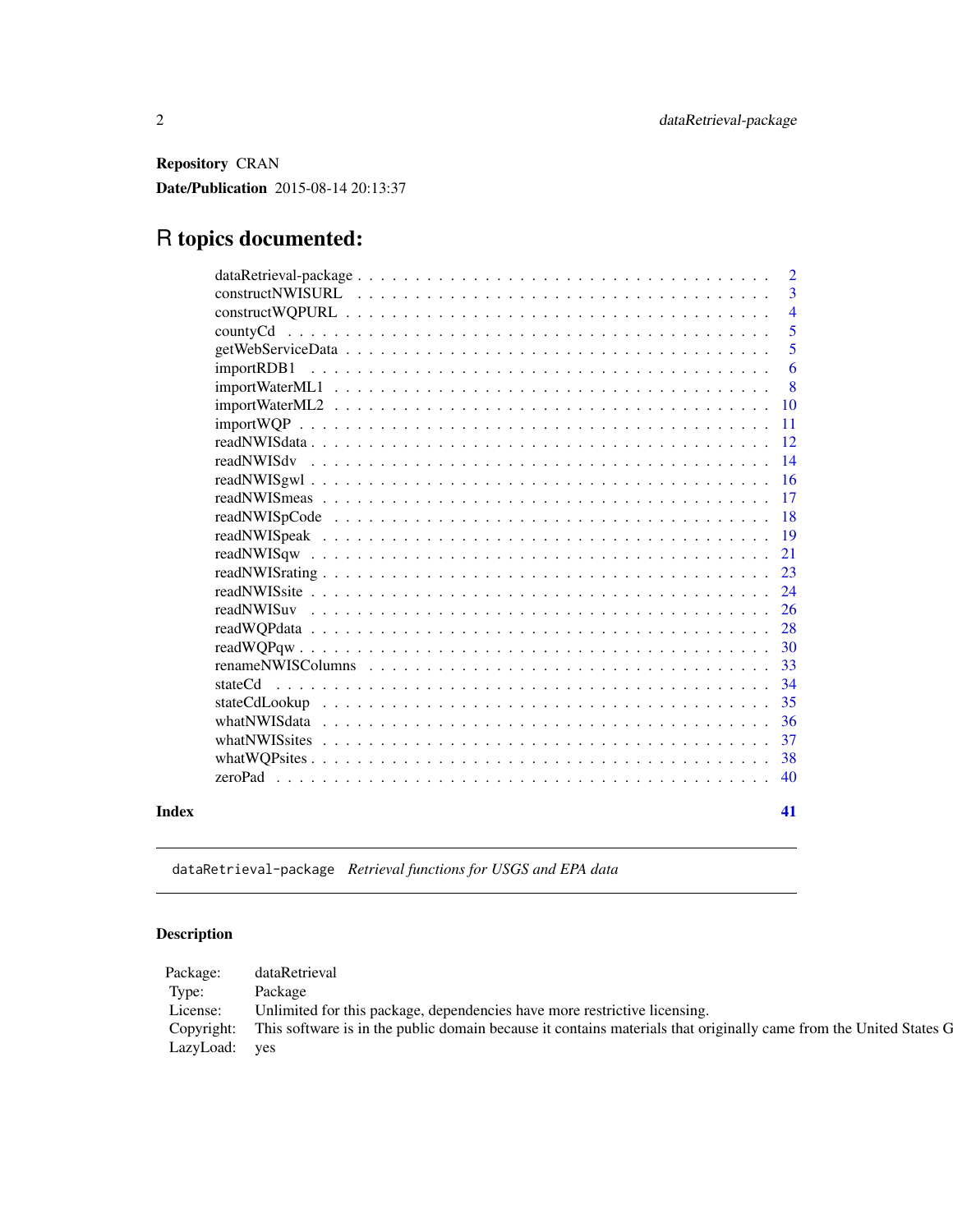# <span id="page-2-0"></span>Details

Retrieval functions for USGS and EPA hydrologic and water quality data. Please see <http://pubs.usgs.gov/tm/04/a10/> for more information.

#### Author(s)

Robert M. Hirsch <rhirsch@usgs.gov>, Laura De Cicco <ldecicco@usgs.gov>

<span id="page-2-1"></span>constructNWISURL *Construct NWIS url for data retrieval*

#### Description

Imports data from NWIS web service. This function gets the data from here: [http://nwis.](http://nwis.waterdata.usgs.gov/nwis/qwdata) [waterdata.usgs.gov/nwis/qwdata](http://nwis.waterdata.usgs.gov/nwis/qwdata) A list of parameter codes can be found here: [http://nwis.](http://nwis.waterdata.usgs.gov/nwis/pmcodes/) [waterdata.usgs.gov/nwis/pmcodes/](http://nwis.waterdata.usgs.gov/nwis/pmcodes/) A list of statistic codes can be found here: [http://nwis.](http://nwis.waterdata.usgs.gov/nwis/help/?read_file=stat&format=table) [waterdata.usgs.gov/nwis/help/?read\\_file=stat&format=table](http://nwis.waterdata.usgs.gov/nwis/help/?read_file=stat&format=table)

#### Usage

```
constructNWISURL(siteNumber, parameterCd = "00060", startDate = "",
  endDate = ", service, statCd = "00003", format = "xml",
  expanded = TRUE, ratingType = "base")
```

| siteNumber  | string or vector of strings USGS site number. This is usually an 8 digit number                                                                                                                                                                                                                                                                                                                                                                                                                                                                             |  |  |  |
|-------------|-------------------------------------------------------------------------------------------------------------------------------------------------------------------------------------------------------------------------------------------------------------------------------------------------------------------------------------------------------------------------------------------------------------------------------------------------------------------------------------------------------------------------------------------------------------|--|--|--|
| parameterCd | string or vector of USGS parameter code. This is usually an 5 digit number.                                                                                                                                                                                                                                                                                                                                                                                                                                                                                 |  |  |  |
| startDate   | character starting date for data retrieval in the form YYYY-MM-DD. Default is<br>"" which indicates retrieval for the earliest possible record.                                                                                                                                                                                                                                                                                                                                                                                                             |  |  |  |
| endDate     | character ending date for data retrieval in the form YYYY-MM-DD. Default is<br>"" which indicates retrieval for the latest possible record.                                                                                                                                                                                                                                                                                                                                                                                                                 |  |  |  |
| service     | string USGS service to call. Possible values are "dv" (daily values), "uv" (unit/instantaneous<br>values), "qw" (water quality data), "gwlevels" (groundwater), and "rating" (rat-<br>ing curve), "peak", "meas" (discrete streamflow measurements).                                                                                                                                                                                                                                                                                                        |  |  |  |
| statCd      | string or vector USGS statistic code only used for daily value service. This is<br>usually 5 digits. Daily mean $(00003)$ is the default.                                                                                                                                                                                                                                                                                                                                                                                                                   |  |  |  |
| format      | string, can be "tsv" or "xml", and is only applicable for daily and unit value<br>requests. "tsv" returns results faster, but there is a possibility that an incomplete<br>file is returned without warning. XML is slower, but will offer a warning if<br>the file was incomplete (for example, if there was a momentary problem with<br>the internet connection). It is possible to safely use the "tsv" option, but the<br>user must carefully check the results to see if the data returns matches what is<br>expected. The default is therefore "xml". |  |  |  |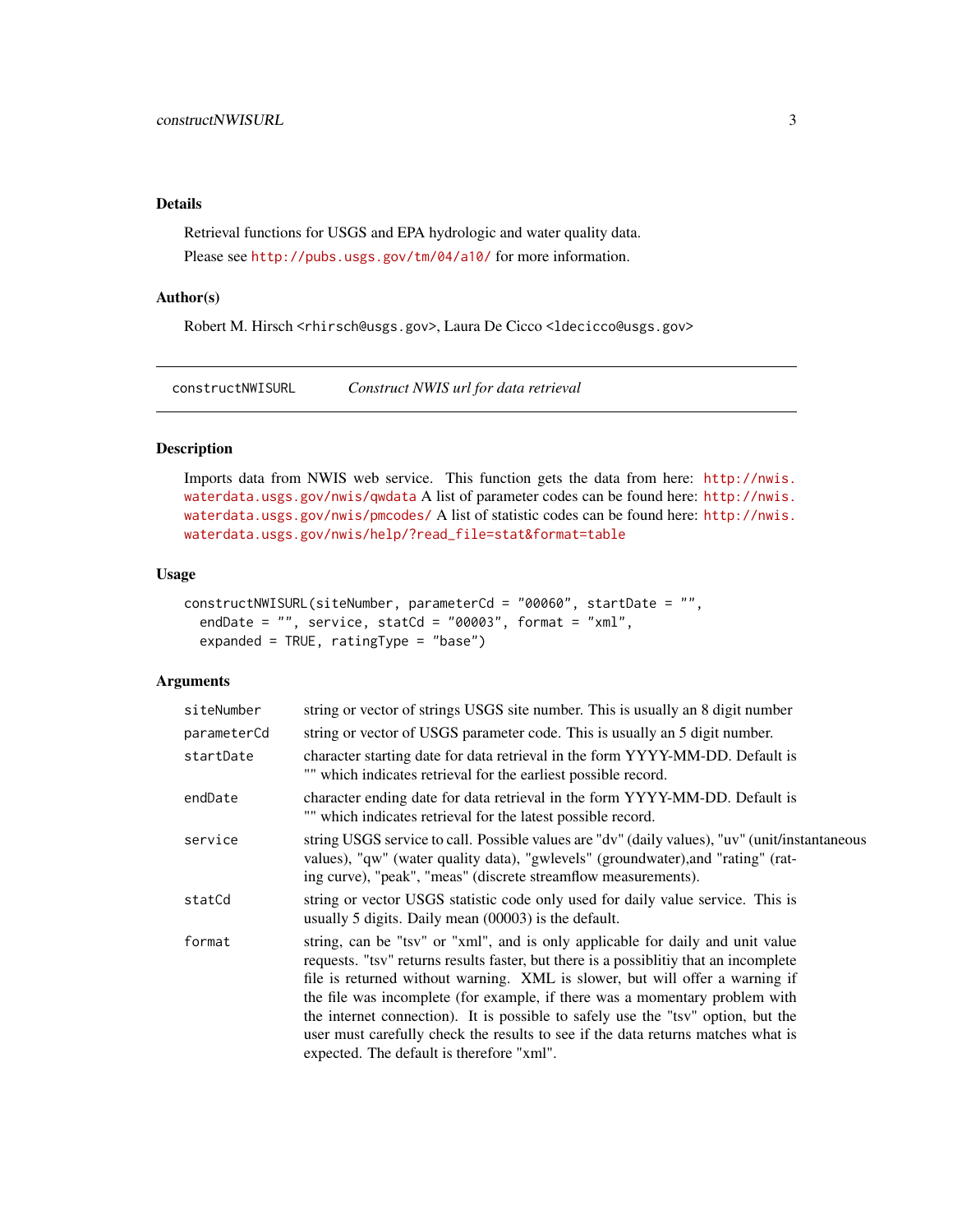<span id="page-3-0"></span>

| expanded   | logical defaults to TRUE. If TRUE, retrieves additional information, only applica- |  |  |  |
|------------|------------------------------------------------------------------------------------|--|--|--|
|            | ble for qw data.                                                                   |  |  |  |
| ratingType | can be "base", "corr", or "exsa". Only applies to rating curve data.               |  |  |  |

#### Value

url string

#### Examples

```
siteNumber <- '01594440'
startDate <- '1985-01-01'
endDate <- ''
pCode <- c("00060","00010")
url_daily <- constructNWISURL(siteNumber,pCode,
           startDate,endDate,'dv',statCd=c("00003","00001"))
url_unit <- constructNWISURL(siteNumber,pCode,"2012-06-28","2012-06-30",'iv')
url_qw_single <- constructNWISURL(siteNumber,"01075",startDate,endDate,'qw')
url_qw <- constructNWISURL(siteNumber,c('01075','00029','00453'),
           startDate,endDate,'qw')
url_daily_tsv <- constructNWISURL(siteNumber, pCode, startDate, endDate, 'dv',
           statCd=c("00003","00001"),format="tsv")
url_rating <- constructNWISURL(siteNumber,service="rating",ratingType="base")
url_peak <- constructNWISURL(siteNumber, service="peak")
url_meas <- constructNWISURL(siteNumber, service="meas")
```
constructWQPURL *Construct WQP url for data retrieval*

# **Description**

Imports data from WQP web service. This function gets the data from here: [http://nwis.](http://nwis.waterdata.usgs.gov/nwis/qwdata) [waterdata.usgs.gov/nwis/qwdata](http://nwis.waterdata.usgs.gov/nwis/qwdata) A list of parameter codes can be found here: [http://nwis.](http://nwis.waterdata.usgs.gov/nwis/pmcodes/) [waterdata.usgs.gov/nwis/pmcodes/](http://nwis.waterdata.usgs.gov/nwis/pmcodes/) A list of statistic codes can be found here: [http://nwis.](http://nwis.waterdata.usgs.gov/nwis/help/?read_file=stat&format=table) [waterdata.usgs.gov/nwis/help/?read\\_file=stat&format=table](http://nwis.waterdata.usgs.gov/nwis/help/?read_file=stat&format=table)

#### Usage

```
constructWQPURL(siteNumber, parameterCd, startDate, endDate)
```

| siteNumber  | string or vector of strings USGS site number. This is usually an 8 digit number                                                                 |
|-------------|-------------------------------------------------------------------------------------------------------------------------------------------------|
| parameterCd | string or vector of USGS parameter code. This is usually an 5 digit number.                                                                     |
| startDate   | character starting date for data retrieval in the form YYYY-MM-DD. Default is<br>"" which indicates retrieval for the earliest possible record. |
| endDate     | character ending date for data retrieval in the form YYYY-MM-DD. Default is<br>"" which indicates retrieval for the latest possible record.     |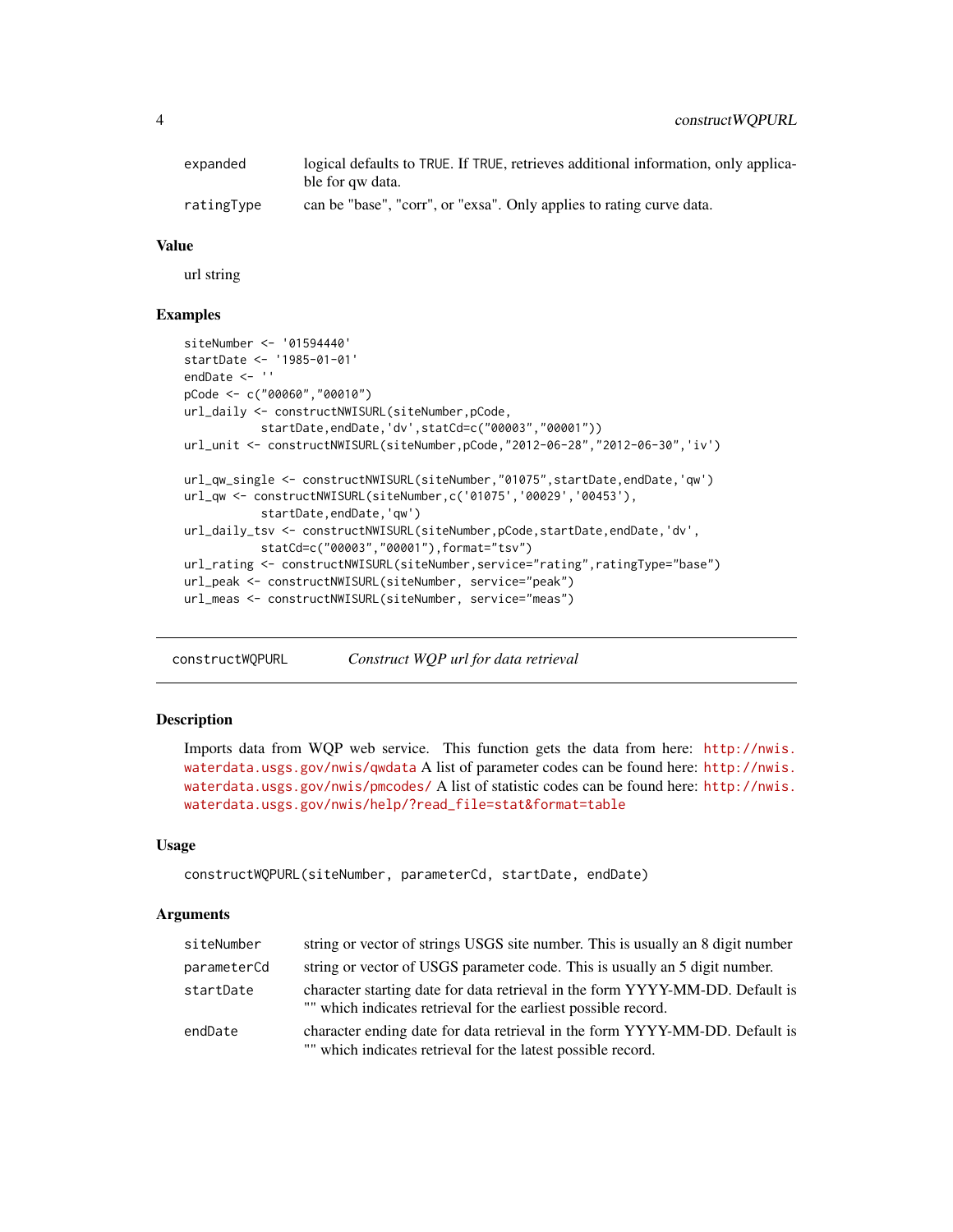# <span id="page-4-0"></span>getWebServiceData 5

# Value

url string

#### Examples

```
siteNumber <- '01594440'
startDate <- '1985-01-01'
endDate <- ''
pCode <- c("00060","00010")
url_wqp <- constructWQPURL(paste("USGS",siteNumber,sep="-"),
           c('01075','00029','00453'),
           startDate,endDate)
```
countyCd *US County Code Lookup Table*

# Description

Data pulled from [http://www2.census.gov/geo/docs/reference/codes/files/national\\_cou](http://www2.census.gov/geo/docs/reference/codes/files/national_county.txt)nty. [txt](http://www2.census.gov/geo/docs/reference/codes/files/national_county.txt) on April 1, 2015.

#### Value

countyCd data frame.

| Name               | Type | Description                       |
|--------------------|------|-----------------------------------|
| <b>STUSAB</b>      |      | character State abbreviation      |
| <b>STATE</b>       |      | character two-digit ANSI code     |
| <b>COUNTY</b>      |      | character three-digit county code |
| <b>COUNTY NAME</b> |      | character County full name        |
| <b>COUNTY ID</b>   |      | character County id               |

#### Examples

head(countyCd)

getWebServiceData *Function to return data from web services*

# Description

This function accepts a url parameter, and returns the raw data. The function enhances [getURI](#page-0-0) with more informative error messages.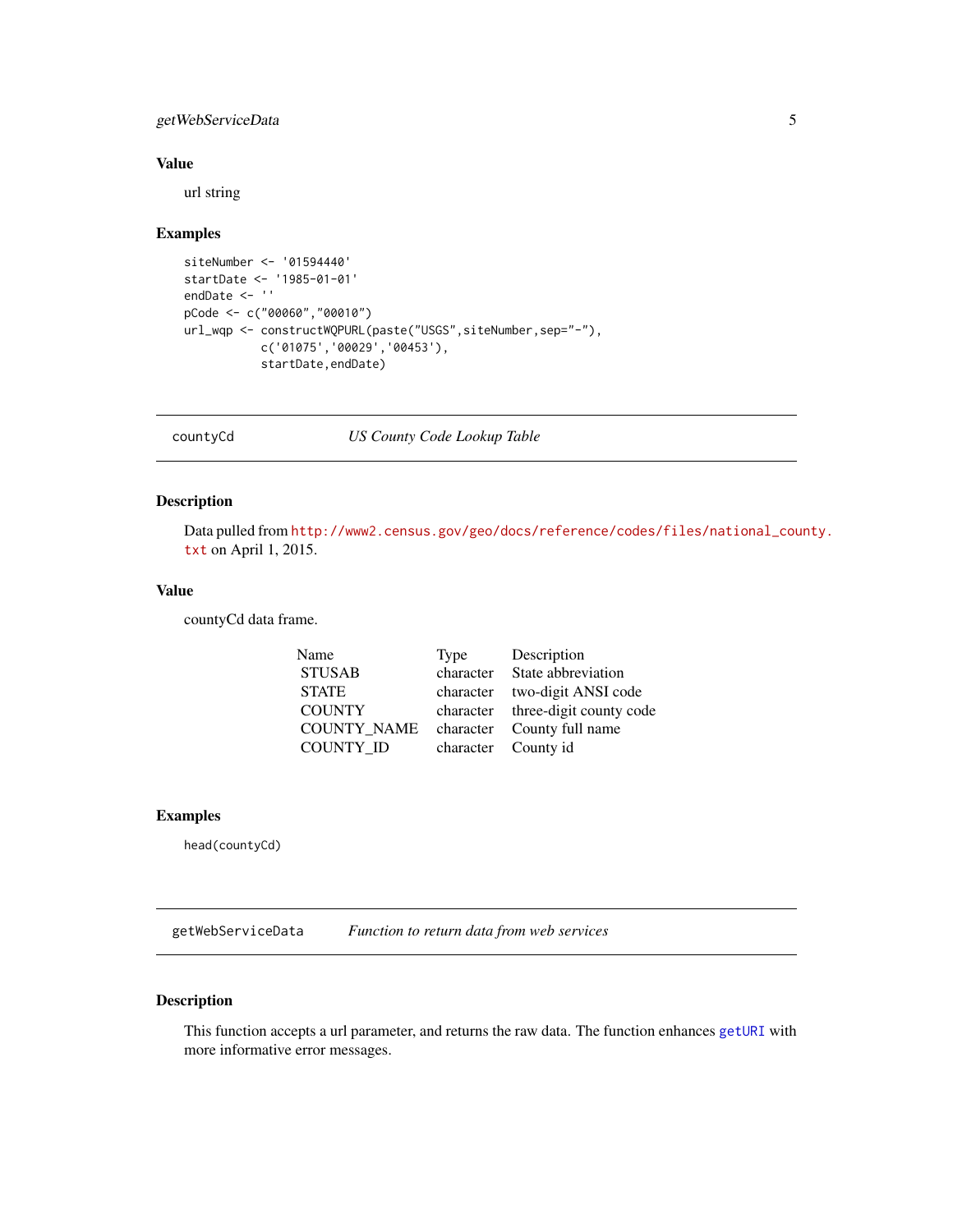#### Usage

getWebServiceData(obs\_url)

#### Arguments

obs\_url character containing the url for the retrieval

# Value

raw data from web services

#### Examples

```
siteNumber <- "02177000"
startDate <- "2012-09-01"
endDate <- "2012-10-01"
offering <- '00003'
property <- '00060'
obs_url <- constructNWISURL(siteNumber, property, startDate, endDate, 'dv')
## Not run:
rawData <- getWebServiceData(obs_url)
```
## End(Not run)

<span id="page-5-1"></span>importRDB1 *Function to return data from the NWIS RDB 1.0 format*

#### Description

This function accepts a url parameter that already contains the desired NWIS site, parameter code, statistic, startdate and enddate. It is not recommended to use the RDB format for importing multisite data.

## Usage

```
importRDB1(obs_url, asDateTime = FALSE, qw = FALSE, convertType = TRUE,
 tz = "")
```

| obs_url     | character containing the url for the retrieval                                                                                                                                              |  |  |
|-------------|---------------------------------------------------------------------------------------------------------------------------------------------------------------------------------------------|--|--|
| asDateTime  | logical, if TRUE returns date and time as POSIX ct, if FALSE, Date                                                                                                                          |  |  |
| qw          | logical, if TRUE parses as water quality data (where dates/times are in start and<br>end times)                                                                                             |  |  |
| convertType | logical, defaults to TRUE. If TRUE, the function will convert the data to dates,<br>datetimes, numerics based on a standard algorithm. If false, everything is re-<br>turned as a character |  |  |

<span id="page-5-0"></span>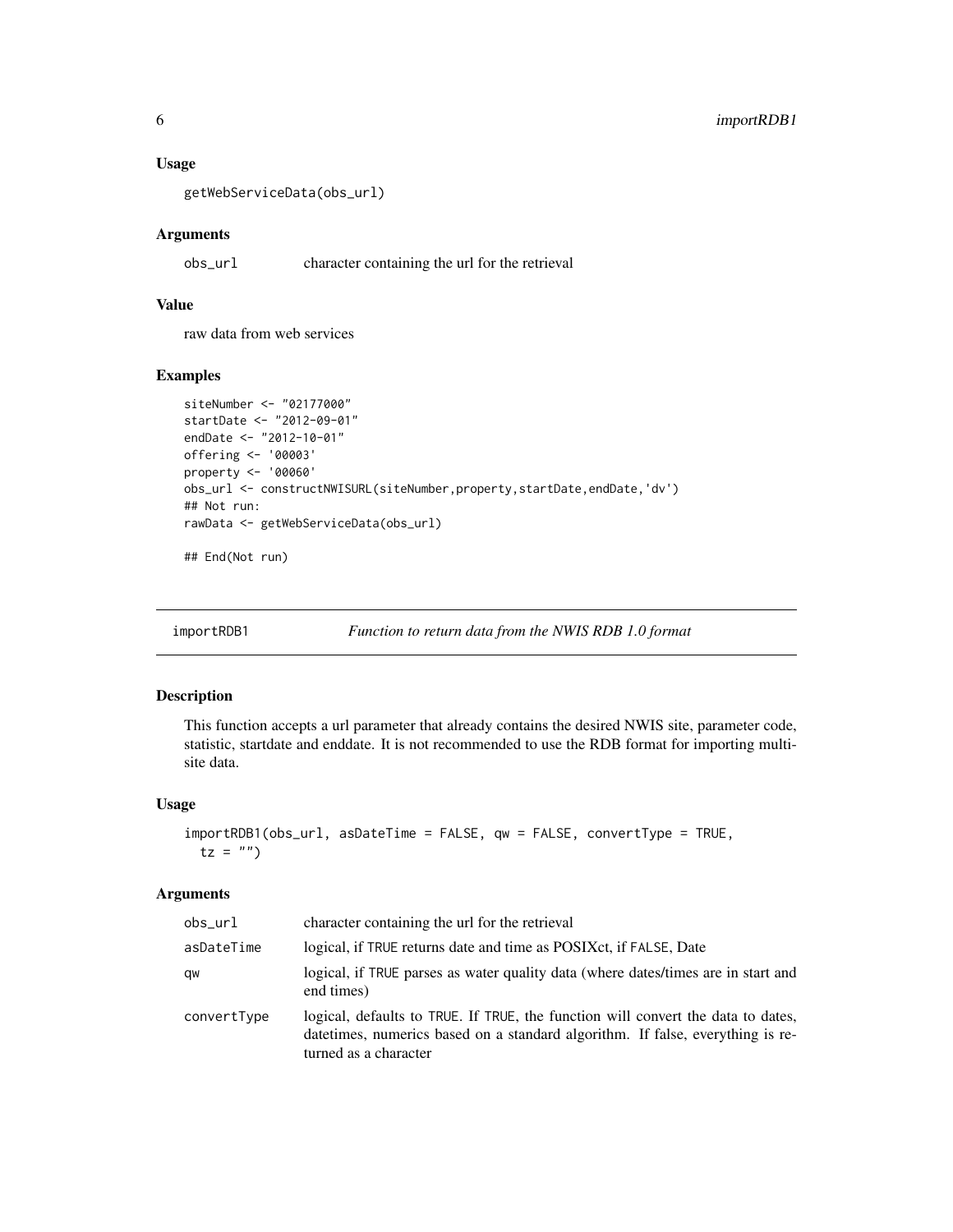#### importRDB1 7

tz character to set timezone attribute of datetime. Default is an empty quote, which converts the datetimes to UTC (properly accounting for daylight savings times based on the data's provided tz\_cd column). Possible values to provide are "America/New\_York","America/Chicago", "America/Denver","America/Los\_Angeles", "America/Anchorage","America/Honolulu","America/Jamaica","America/Managua","America/Phoenix", and "America/Metlakatla"

# Value

A data frame with the following columns:

| Name      | Type      | Description                                                                 |
|-----------|-----------|-----------------------------------------------------------------------------|
| agency_cd |           | character The NWIS code for the agency reporting the data                   |
| site_no   | character | The USGS site number                                                        |
| datetime  | POSIXct   | The date and time of the value converted to UTC (if as Date Time $=$ TRUE), |
|           | character | or raw character string (if as Date Time $=$ FALSE)                         |
| tz cd     | character | The time zone code for date time                                            |
| code      | character | Any codes that qualify the corresponding value                              |
| value     | numeric   | The numeric value for the parameter                                         |

Note that code and value are repeated for the parameters requested. The names are of the form  $XD$  P S, where X is literal, D is an option description of the parameter, P is the parameter code, and S is the statistic code (if applicable).

There are also several useful attributes attached to the data frame:

| Name              | Type      | Description                       |
|-------------------|-----------|-----------------------------------|
| url               | character | The url used to generate the data |
| queryTime POSIXct |           | The time the data was returned    |
| comment           | character | Header comments from the RDB file |

# Examples

```
siteNumber <- "02177000"
startDate <- "2012-09-01"
endDate <- "2012-10-01"
offering <- "00003"
property <- "00060"
obs_url <- constructNWISURL(siteNumber,property,
        startDate,endDate,"dv",format="tsv")
## Not run:
data <- importRDB1(obs_url)
urlMultiPcodes <- constructNWISURL("04085427",c("00060","00010"),
         startDate,endDate,"dv",statCd=c("00003","00001"),"tsv")
multiData <- importRDB1(urlMultiPcodes)
unitDataURL <- constructNWISURL(siteNumber,property,
         "2013-11-03","2013-11-03","uv",format="tsv") #includes timezone switch
```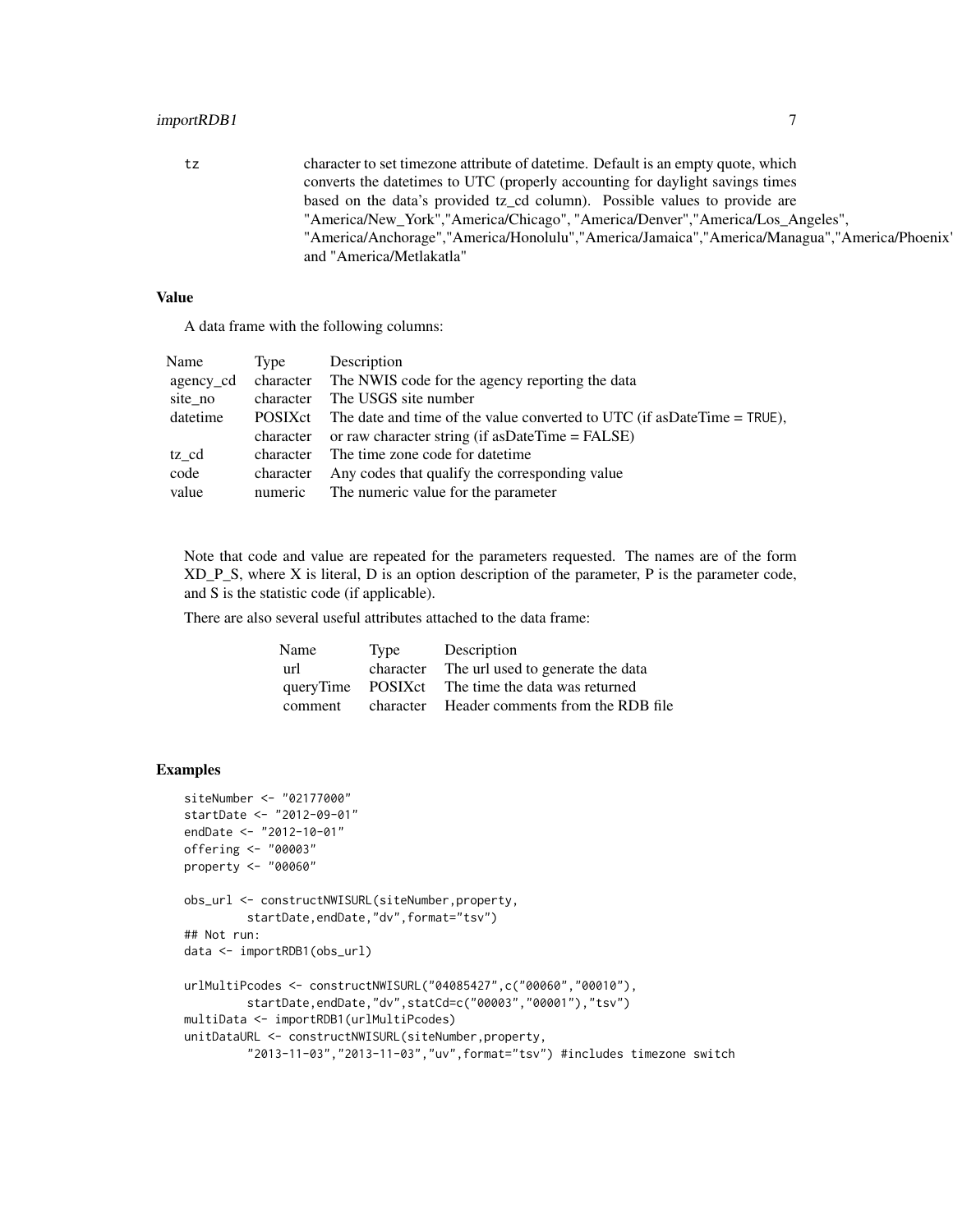```
unitData <- importRDB1(unitDataURL, asDateTime=TRUE)
qwURL <- constructNWISURL(c('04024430','04024000'),
         c('34247','30234','32104','34220'),
         "2010-11-03","","qw",format="rdb")
qwData <- importRDB1(qwURL, qw=TRUE, tz="America/Chicago")
iceSite <- '04024430'
start <- "2014-11-09"
end <- "2014-11-28"
urlIce <- constructNWISURL(iceSite,"00060",start, end,"uv",format="tsv")
ice <- importRDB1(urlIce, asDateTime=TRUE)
iceNoConvert <- importRDB1(urlIce, convertType=FALSE)
## End(Not run)
# User file:
filePath <- system.file("extdata", package="dataRetrieval")
fileName <- "RDB1Example.txt"
fullPath <- file.path(filePath, fileName)
importUserRDB <- importRDB1(fullPath)
```
<span id="page-7-1"></span>importWaterML1 *Function to return data from the NWISWeb WaterML1.1 service*

#### Description

This function accepts a url parameter that already contains the desired NWIS site, parameter code, statistic, startdate and enddate.

#### Usage

```
importWaterML1(obs_url, asDateTime = FALSE, tz = "")
```
#### Arguments

| obs_url    | character containing the url for the retrieval                                                                                                                                                                                                                                                                                                                                                                                                                 |
|------------|----------------------------------------------------------------------------------------------------------------------------------------------------------------------------------------------------------------------------------------------------------------------------------------------------------------------------------------------------------------------------------------------------------------------------------------------------------------|
| asDateTime | logical, if TRUE returns date and time as POSIX ct, if FALSE, Date                                                                                                                                                                                                                                                                                                                                                                                             |
| tz         | character to set timezone attribute of date time. Default is an empty quote, which<br>converts the date times to UTC (properly accounting for daylight savings times<br>based on the data's provided tz_cd column). Possible values to provide are<br>"America/New_York","America/Chicago", "America/Denver","America/Los_Angeles",<br>"America/Anchorage","America/Honolulu","America/Jamaica","America/Managua","America/Phoenix<br>and "America/Metlakatla" |

# Value

A data frame with the following columns:

Name Type Description agency\_cd character The NWIS code for the agency reporting the data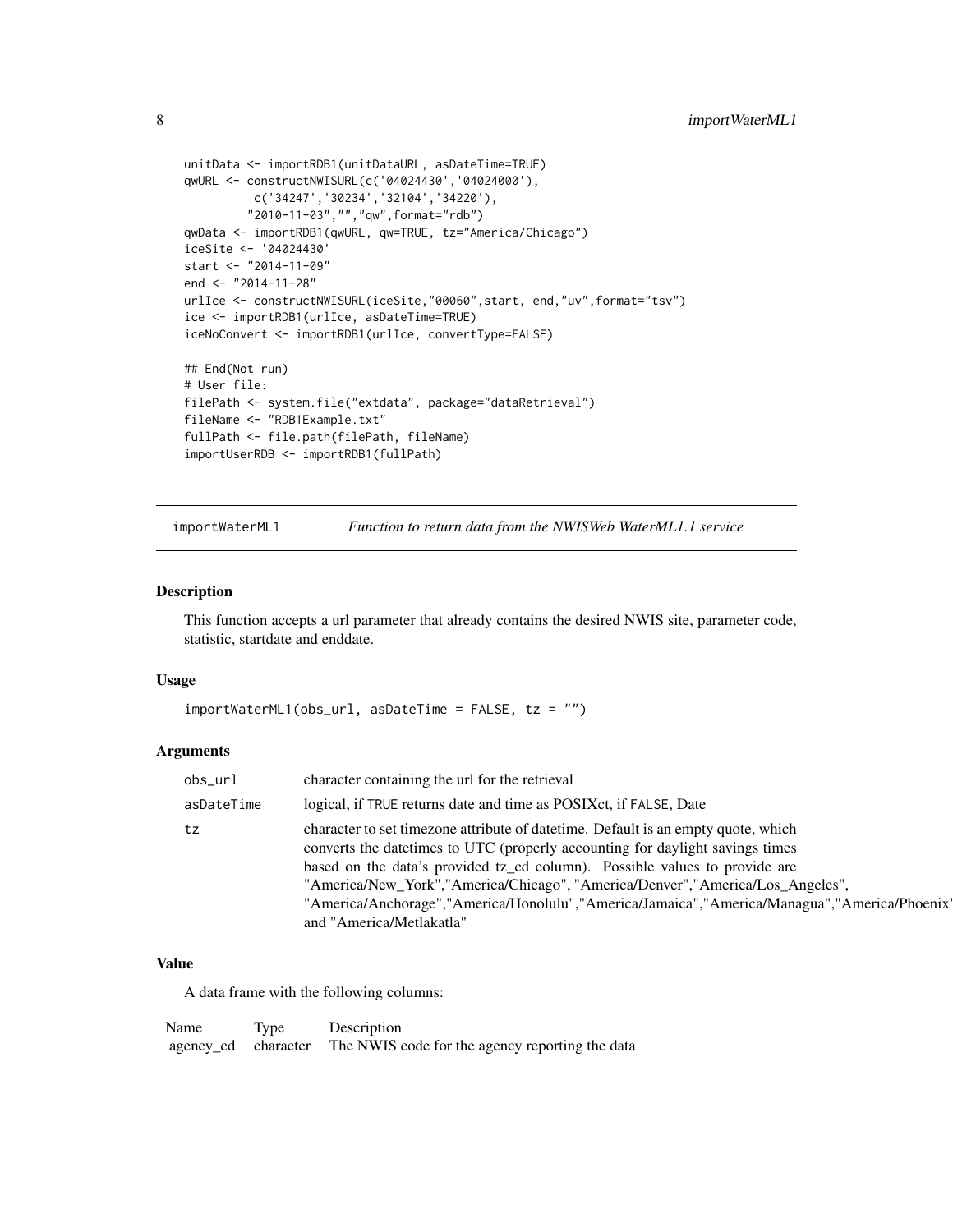<span id="page-8-0"></span>

| site no  |           | character The USGS site number                                                     |
|----------|-----------|------------------------------------------------------------------------------------|
| datetime |           | POSIX ct The date and time of the value converted to UTC (if as Date Time = TRUE), |
|          |           | character or raw character string (if as Date Time $=$ FALSE)                      |
| tz cd    |           | character The time zone code for date time                                         |
| code     | character | Any codes that qualify the corresponding value                                     |
| value    |           | numeric The numeric value for the parameter                                        |

Note that code and value are repeated for the parameters requested. The names are of the form X\_D\_P\_S, where X is literal, D is an option description of the parameter, P is the parameter code, and S is the statistic code (if applicable).

There are also several useful attributes attached to the data frame:

| Name          | Type      | Description                                                                            |
|---------------|-----------|----------------------------------------------------------------------------------------|
| url           | character | The url used to generate the data                                                      |
| siteInfo      |           | data frame A data frame containing information on the requested sites                  |
| variableInfo  |           | data.frame A data frame containing information on the requested parameters             |
| statisticInfo |           | data.frame A data frame containing information on the requested statistics on the data |
| queryTime     | POSIXct   | The time the data was returned                                                         |

#### See Also

[renameNWISColumns](#page-32-1)

# Examples

```
siteNumber <- "02177000"
startDate <- "2012-09-01"
endDate <- "2012-10-01"
offering <- '00003'
property <- '00060'
obs_url <- constructNWISURL(siteNumber, property, startDate, endDate, 'dv')
## Not run:
data <- importWaterML1(obs_url)
groundWaterSite <- "431049071324301"
startGW <- "2013-10-01"
endGW <- "2014-06-30"
groundwaterExampleURL <- constructNWISURL(groundWaterSite, NA,
          startGW,endGW, service="gwlevels")
groundWater <- importWaterML1(groundwaterExampleURL)
groundWater2 <- importWaterML1(groundwaterExampleURL, asDateTime=TRUE)
```

```
unitDataURL <- constructNWISURL(siteNumber,property,
         "2013-11-03","2013-11-03",'uv')
unitData <- importWaterML1(unitDataURL,TRUE)
```

```
# Two sites, two pcodes, one site has two data descriptors:
siteNumber <- c('01480015',"04085427")
```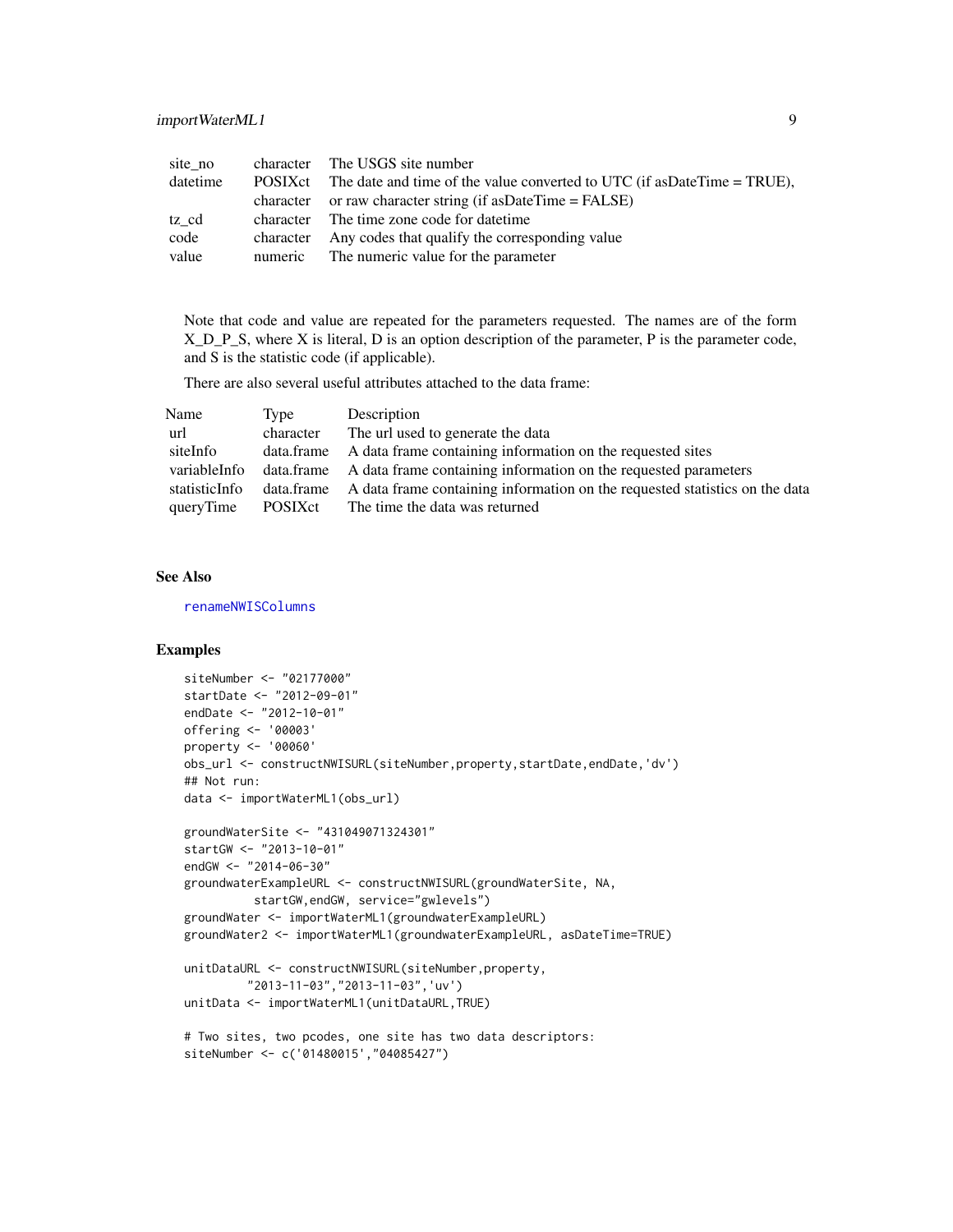```
obs_url <- constructNWISURL(siteNumber,c("00060","00010"),startDate,endDate,'dv')
data <- importWaterML1(obs_url)
data$dateTime <- as.Date(data$dateTime)
data <- renameNWISColumns(data)
names(attributes(data))
attr(data, "url")
attr(data, "disclaimer")
inactiveSite <- "05212700"
inactiveSite <- constructNWISURL(inactiveSite, "00060", "2014-01-01", "2014-01-10",'dv')
inactiveSite <- importWaterML1(inactiveSite)
inactiveAndAcitive <- c("07334200","05212700")
inactiveAndAcitive <- constructNWISURL(inactiveAndAcitive, "00060", "2014-01-01", "2014-01-10",'dv')
inactiveAndAcitive <- importWaterML1(inactiveAndAcitive)
Timezone change with specified local timezone:
tzURL <- constructNWISURL("04027000", c("00300","63680"), "2011-11-05", "2011-11-07","uv")
tzIssue <- importWaterML1(tzURL, TRUE, "America/Chicago")
## End(Not run)
filePath <- system.file("extdata", package="dataRetrieval")
fileName <- "WaterML1Example.xml"
```

```
importWaterML2 Function to return data from the WaterML2 data
```
fullPath <- file.path(filePath, fileName) imporFile <- importWaterML1(fullPath,TRUE)

## Description

This function accepts a url parameter for a WaterML2 getObservation. This function is still under development, but the general functionality is correct.

#### Usage

```
importWaterML2(obs_url, asDateTime = FALSE, tz = "")
```

| obs_url                                                                                                                                                                                                                                                                                                                                                                                                                                                              | character containing the url for the retrieval                    |
|----------------------------------------------------------------------------------------------------------------------------------------------------------------------------------------------------------------------------------------------------------------------------------------------------------------------------------------------------------------------------------------------------------------------------------------------------------------------|-------------------------------------------------------------------|
| asDateTime                                                                                                                                                                                                                                                                                                                                                                                                                                                           | logical, if TRUE returns date and time as POSIXct, if FALSE, Date |
| character to set timezone attribute of date time. Default is an empty quote, which<br>tz<br>converts the date times to UTC (properly accounting for daylight savings times<br>based on the data's provided tz_cd column). Possible values to provide are<br>"America/New_York","America/Chicago", "America/Denver","America/Los_Angeles",<br>"America/Anchorage","America/Honolulu","America/Jamaica","America/Managua","America/Phoenix<br>and "America/Metlakatla" |                                                                   |

<span id="page-9-0"></span>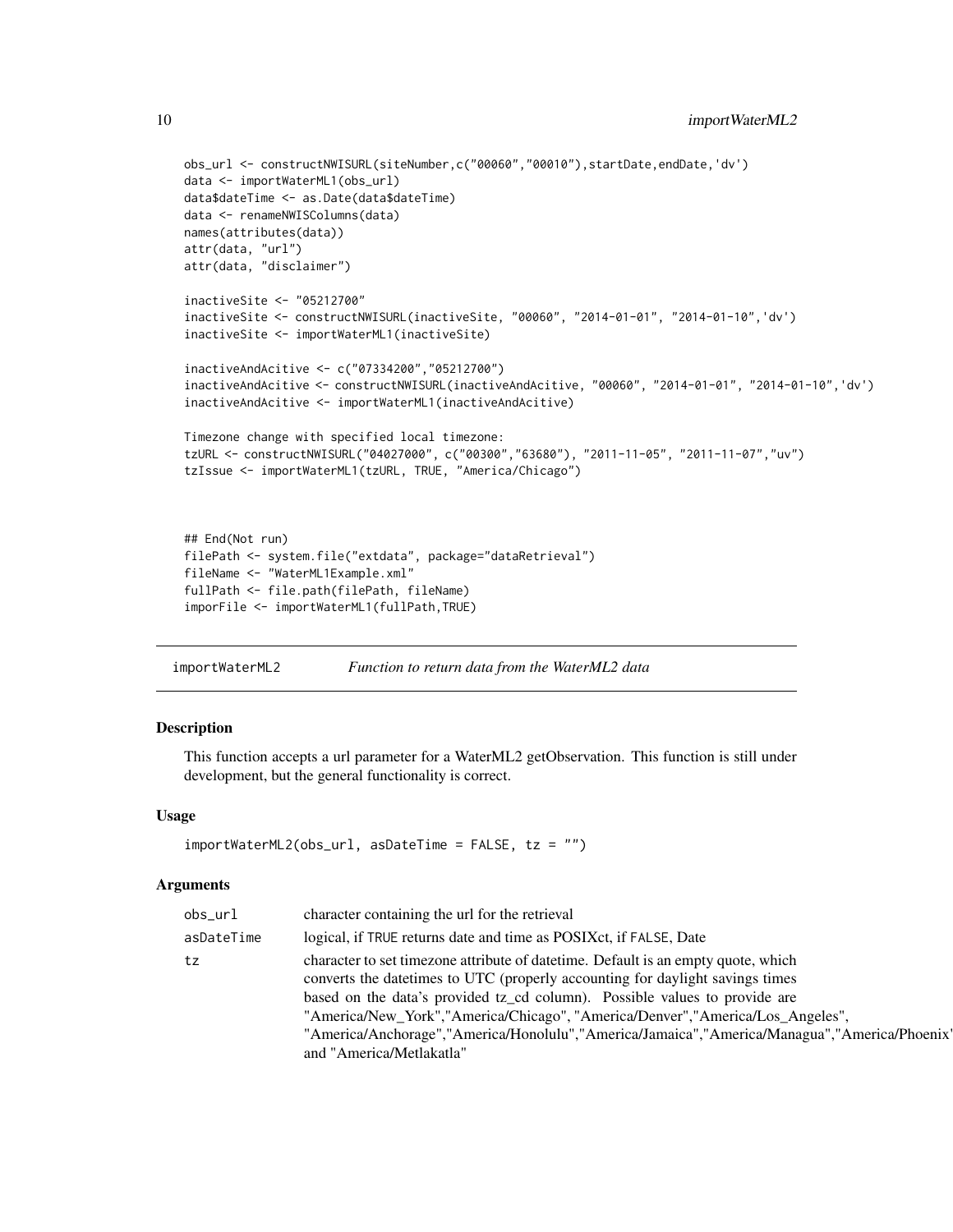#### <span id="page-10-0"></span>import WQP 11

#### Value

mergedDF a data frame time, value, description, qualifier, and identifier

# Examples

```
baseURL <- "http://waterservices.usgs.gov/nwis/dv/?format=waterml,2.0"
URL <- paste(baseURL, "sites=01646500",
     "startDT=2014-09-01",
     "endDT=2014-09-08",
     "statCd=00003",
     "parameterCd=00060",sep="&")
URL2 <- paste("http://cida.usgs.gov/noreast-sos/simple?request=GetObservation",
     "featureID=MD-BC-BC-05",
     "offering=RAW",
     "observedProperty=WATER",sep="&")
## Not run:
dataReturned1 <- importWaterML2(URL)
dataReturn2 <- importWaterML2(URL2, TRUE)
URLmulti <- paste(baseURL,
  "sites=04024430,04024000",
  "startDT=2014-09-01",
  "endDT=2014-09-08",
  "statCd=00003",
  "parameterCd=00060",sep="&")
dataReturnMulti <- importWaterML2(URLmulti)
## End(Not run)
filePath <- system.file("extdata", package="dataRetrieval")
fileName <- "WaterML2Example.xml"
fullPath <- file.path(filePath, fileName)
UserData <- importWaterML2(fullPath)
```
<span id="page-10-1"></span>importWQP *Basic Water Quality Portal Data parser*

# Description

Imports data from the Water Quality Portal based on a specified url.

# Usage

 $importWQP(obsurl, zip = FALSE, tz = "")$ 

| obs url | character URL to Water Quality Portal#'                 |
|---------|---------------------------------------------------------|
| zip     | logical used to request the data in a zip format (TRUE) |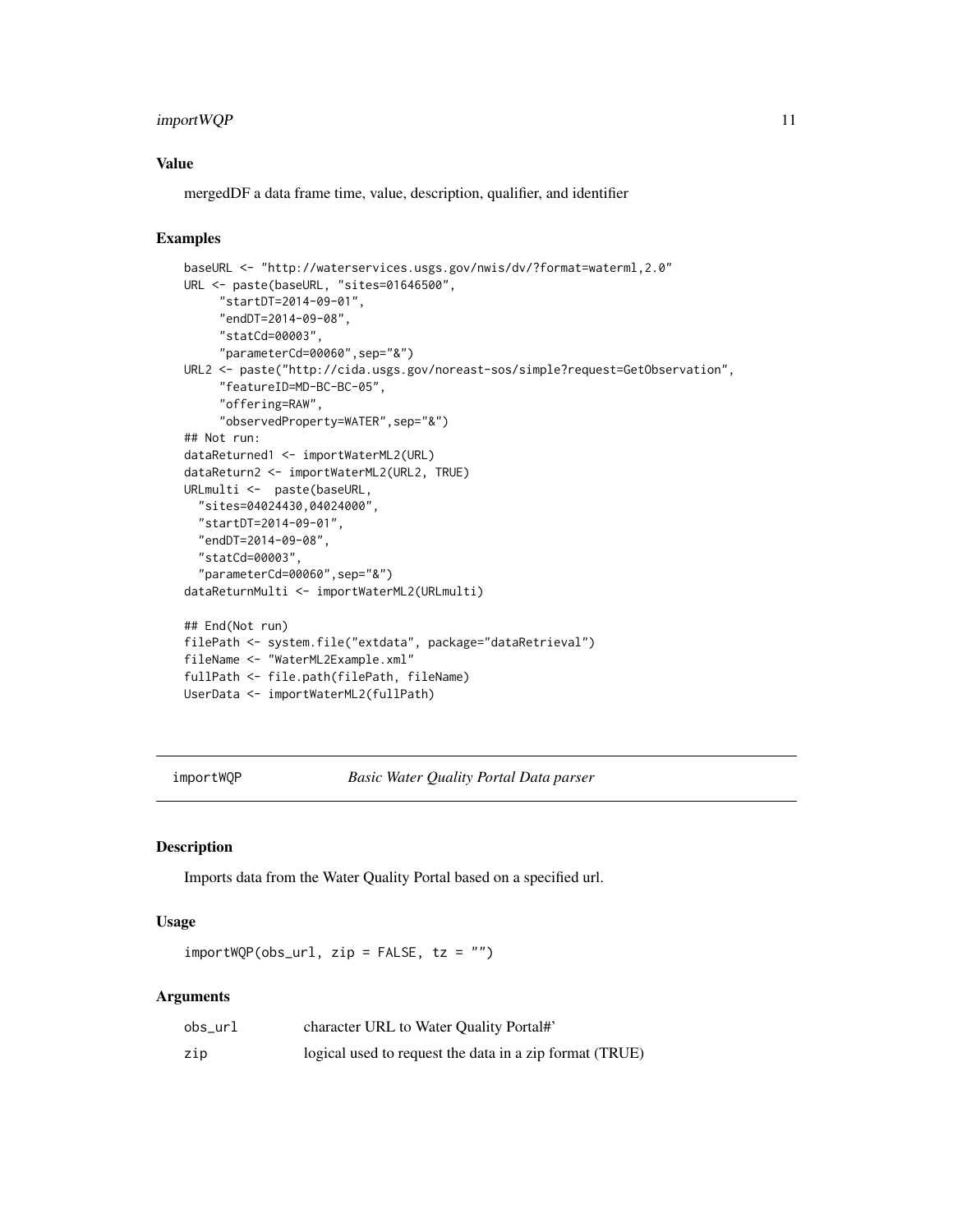<span id="page-11-0"></span>tz character to set timezone attribute of datetime. Default is an empty quote, which converts the datetimes to UTC (properly accounting for daylight savings times based on the data's provided tz\_cd column). Possible values to provide are "America/New\_York","America/Chicago", "America/Denver","America/Los\_Angeles", "America/Anchorage","America/Honolulu","America/Jamaica","America/Managua","America/Phoenix", and "America/Metlakatla"

#### Value

retval dataframe raw data returned from the Water Quality Portal. Additionally, a POSIXct dateTime column is supplied for start and end times, and converted to UTC. See [http://www.waterqualityda](http://www.waterqualitydata.us/portal_userguide.jsp)ta. [us/portal\\_userguide.jsp](http://www.waterqualitydata.us/portal_userguide.jsp) for more information.

# See Also

[readWQPdata](#page-27-1), [readWQPqw](#page-29-1), [whatWQPsites](#page-37-1)

#### Examples

# These examples require an internet connection to run

```
## Examples take longer than 5 seconds:
## Not run:
rawSampleURL <- constructWQPURL('USGS-01594440','01075', '', '')
rawSample <- importWQP(rawSampleURL)
url2 <- paste0(rawSampleURL,"&zip=yes")
rawSample2 <- importWQP(url2, TRUE)
STORETex <- constructWQPURL('WIDNR_WQX-10032762','Specific conductance', '', '')
STORETdata <- importWQP(STORETex)
## End(Not run)
```
readNWISdata *General Data Import from NWIS*

#### Description

Returns data from the NWIS web service. Arguments to the function should be based on [http:](http://waterservices.usgs.gov) [//waterservices.usgs.gov](http://waterservices.usgs.gov) service calls. See examples below for ideas of constructing queries.

#### Usage

```
readNWISdata(service = "dv", ...)
```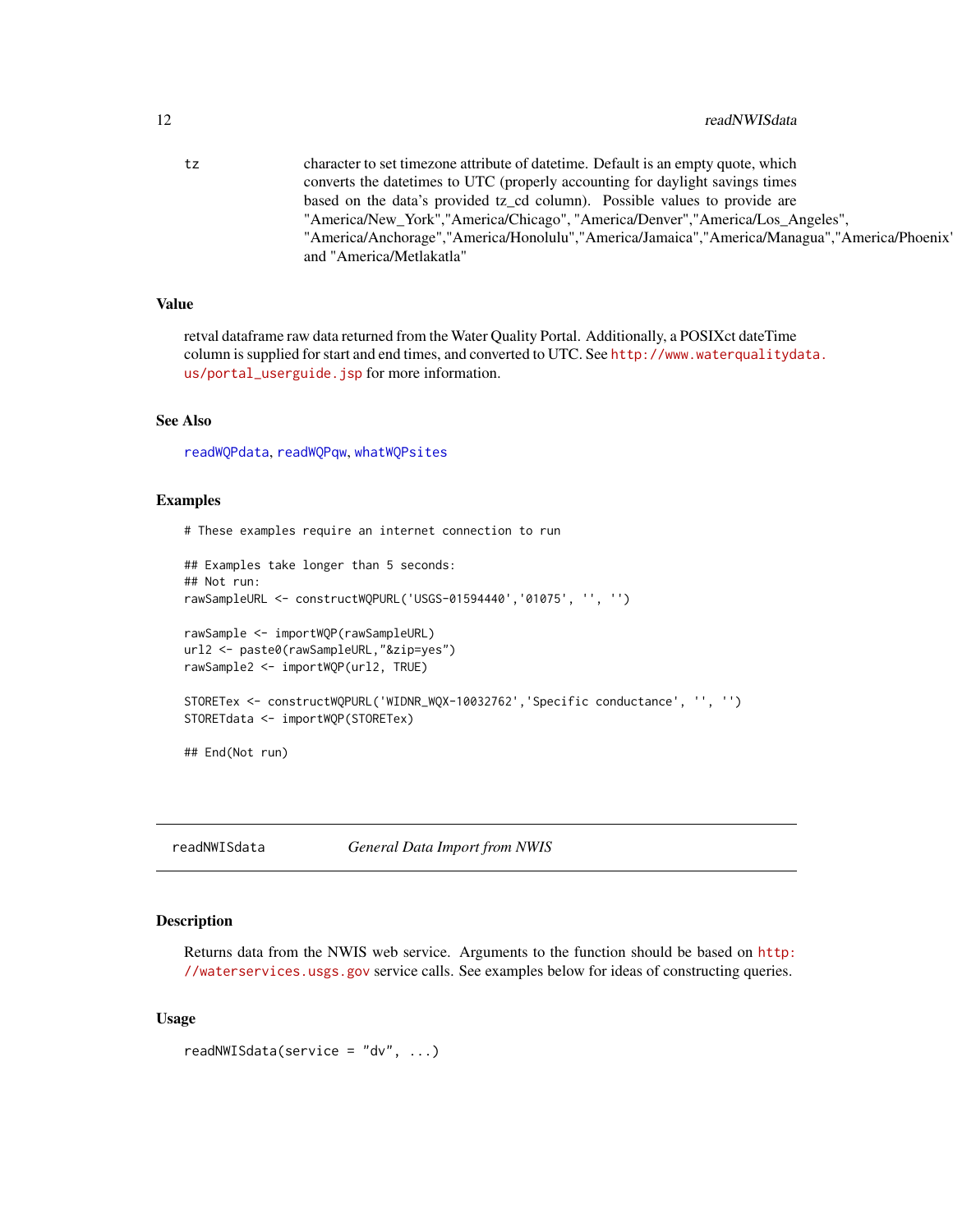#### <span id="page-12-0"></span>readNWISdata 13

#### Arguments

| service                 | string. Possible values are "iv" (for instantaneous), "dv" (for daily values),<br>"gwlevels" (for groundwater levels), "site" (for site service), and "qw" (water-<br>quality). Note: "qw" calls go to: http://nwis.waterdata.usgs.gov/usa/<br>nwis/qwdata for data requests, and use different call requests schemes. |
|-------------------------|------------------------------------------------------------------------------------------------------------------------------------------------------------------------------------------------------------------------------------------------------------------------------------------------------------------------|
| $\cdot$ $\cdot$ $\cdot$ | see http://waterservices.usgs.gov/rest/Site-Service.html#Service for<br>a complete list of options                                                                                                                                                                                                                     |

#### Value

A data frame with the following columns:

| Name   | Type | Description                                                                                                             |
|--------|------|-------------------------------------------------------------------------------------------------------------------------|
| agency |      | character The NWIS code for the agency reporting the data                                                               |
| site   |      | character The USGS site number                                                                                          |
|        |      | dateTime POSIXct The date and time (if applicable) of the measurement, converted to UTC for unit value data. R only all |
| tz cd  |      | character The time zone code for date Time column                                                                       |
| code   |      | character Any codes that qualify the corresponding value                                                                |
| value  |      | numeric The numeric value for the parameter                                                                             |

Note that code and value are repeated for the parameters requested. The names are of the form X\_D\_P\_S, where X is literal, D is an option description of the parameter, P is the parameter code, and S is the statistic code (if applicable).

There are also several useful attributes attached to the data frame:

| Name          | Type      | Description                                                                            |
|---------------|-----------|----------------------------------------------------------------------------------------|
| url           | character | The url used to generate the data                                                      |
| siteInfo      |           | data frame A data frame containing information on the requested sites                  |
| variableInfo  |           | data.frame A data frame containing information on the requested parameters             |
| statisticInfo |           | data frame A data frame containing information on the requested statistics on the data |
| queryTime     |           | POSIX ct The time the data was returned                                                |

# See Also

[renameNWISColumns](#page-32-1), [importWaterML1](#page-7-1), [importRDB1](#page-5-1)

# Examples

```
## Not run:
# Examples not run for time considerations
dataTemp <- readNWISdata(stateCd="OH",parameterCd="00010", service="dv")
instFlow <- readNWISdata(sites="05114000", service="iv",
                  parameterCd="00060",
                   startDate="2014-05-01T00:00Z",endDate="2014-05-01T12:00Z")
```
instFlowCDT <- readNWISdata(sites="05114000", service="iv",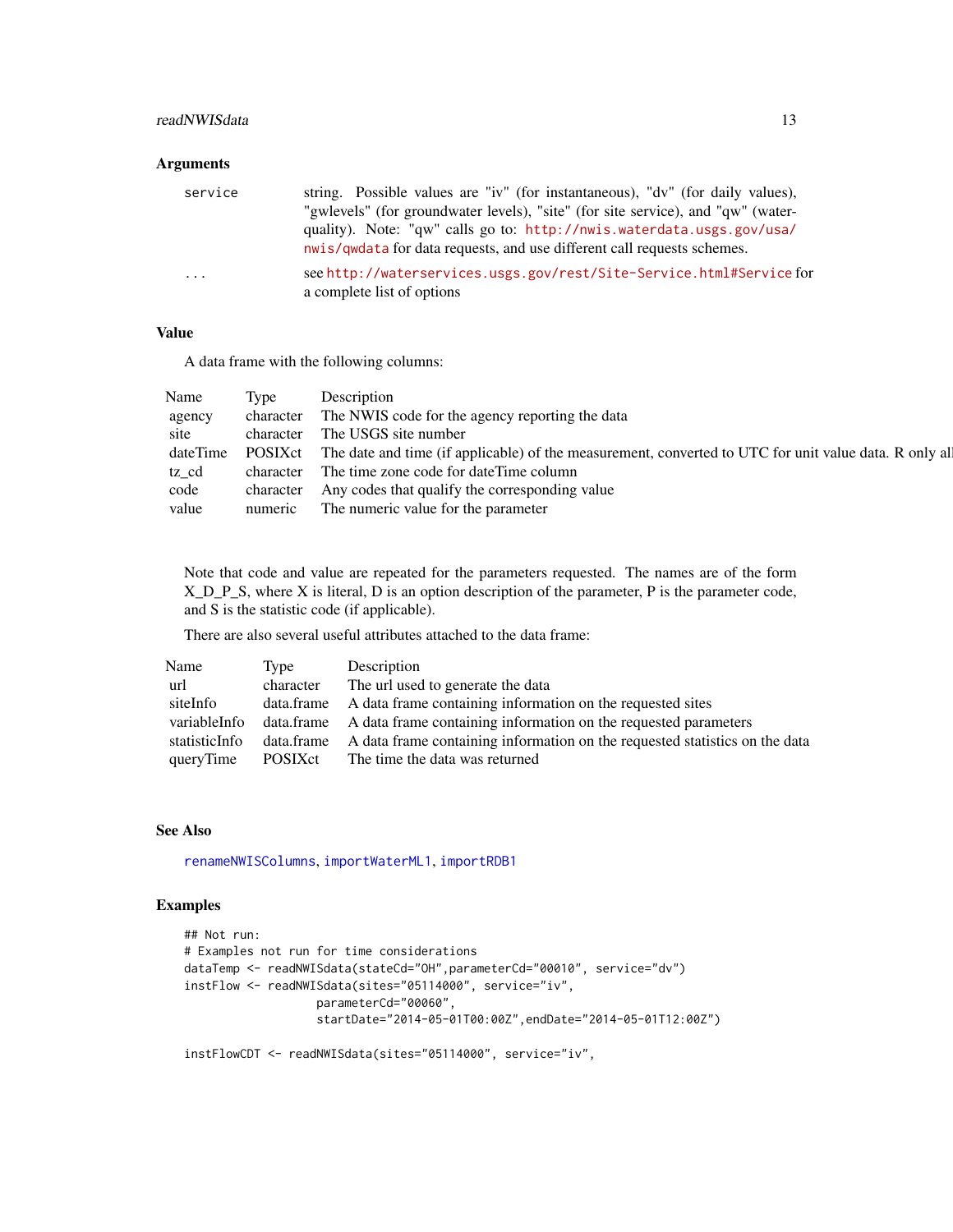```
parameterCd="00060",
                   startDate="2014-05-01T00:00",endDate="2014-05-01T12:00",
                   tz="America/Chicago")
#Empty:
multiSite <- readNWISdata(sites=c("04025000","04072150"), service="iv",
                           parameterCd="00010")
#Not empty:
multiSite <- readNWISdata(sites=c("04025500","040263491"),
                           service="iv", parameterCd="00060")
bBoxEx <- readNWISdata(bBox=c(-83,36.5,-81,38.5), parameterCd="00010")
startDate <- as.Date("2013-10-01")
endDate <- as.Date("2014-09-30")
waterYear <- readNWISdata(bBox=c(-83,36.5,-81,38.5), parameterCd="00010",
                  service="dv", startDate=startDate, endDate=endDate)
siteInfo <- readNWISdata(stateCd="WI", parameterCd="00010",
                  hasDataTypeCd="iv", service="site")
qwData <- readNWISdata(bBox=c(-82.5,41.52,-81,41),startDate=as.Date("2000-01-01"),
                  drain_area_va_min=50, qw_count_nu=50,qw_attributes="expanded",
               qw_sample_wide="wide",list_of_search_criteria=c("lat_long_bounding_box",
                  "drain_area_va","obs_count_nu"),service="qw")
temp <- readNWISdata(bBox=c(-83,36.5,-81,38.5), parameterCd="00010", service="site",
                   seriesCatalogOutput=TRUE)
wiGWL <- readNWISdata(stateCd="WI",service="gwlevels")
## End(Not run)
```
<span id="page-13-1"></span>

readNWISdv *Daily Value USGS NWIS Data Retrieval*

#### Description

Imports data from NWIS web service. This function gets the data from here: [http://waterservice](http://waterservices.usgs.gov/)s. [usgs.gov/](http://waterservices.usgs.gov/)

#### Usage

```
readNWISdv(siteNumber, parameterCd, startDate = "", endDate = "",
  statCd = "00003")
```

| siteNumber  | character USGS site number. This is usually an 8 digit number. Multiple sites<br>can be requested with a character vector.                                                                            |
|-------------|-------------------------------------------------------------------------------------------------------------------------------------------------------------------------------------------------------|
| parameterCd | character of USGS parameter $code(s)$ . This is usually an 5 digit number.                                                                                                                            |
| startDate   | character starting date for data retrieval in the form YYYY-MM-DD. Default is<br>"" which indicates retrieval for the earliest possible record. Date arguments are<br>always specified in local time. |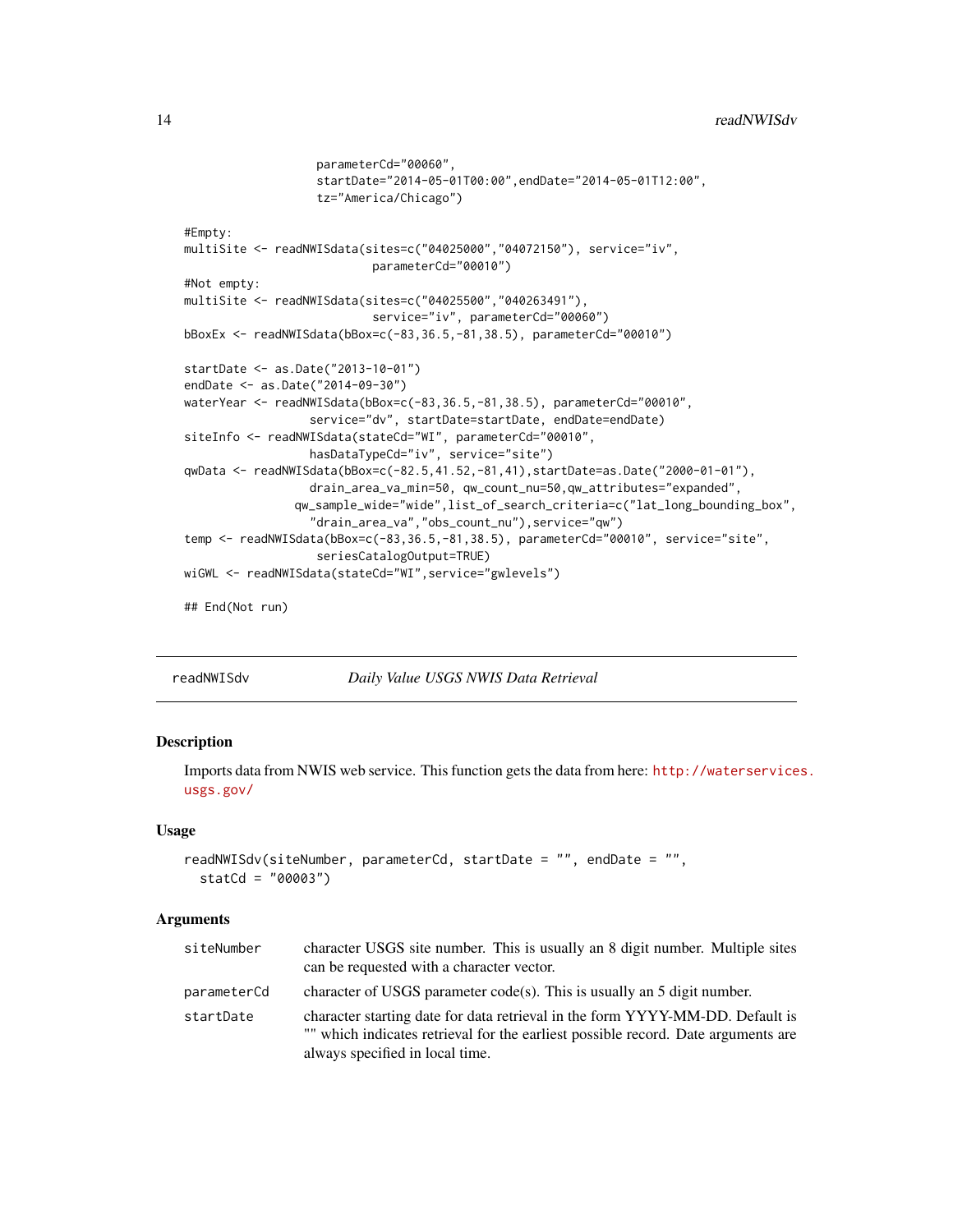<span id="page-14-0"></span>

| endDate | character ending date for data retrieval in the form YYYY-MM-DD. Default is                    |
|---------|------------------------------------------------------------------------------------------------|
|         | "" which indicates retrieval for the latest possible record. Date arguments are                |
|         | always specified in local time.                                                                |
| statCd  | character USGS statistic code. This is usually 5 digits. Daily mean (00003) is<br>the default. |

# Value

A data frame with the following columns:

| Name   | Type      | Description                                     |
|--------|-----------|-------------------------------------------------|
| agency | character | The NWIS code for the agency reporting the data |
| site   | character | The USGS site number                            |
| Date   | Date      | The date of the value                           |
| code   | character | Any codes that qualify the corresponding value  |
| value  | numeric   | The numeric value for the parameter             |

Note that code and value are repeated for the parameters requested. The names are of the form X\_D\_P\_S, where X is literal, D is an option description of the parameter, P is the parameter code, and S is the statistic code (if applicable).

There are also several useful attributes attached to the data frame:

| Name          | Type      | Description                                                                            |
|---------------|-----------|----------------------------------------------------------------------------------------|
| url           | character | The url used to generate the data                                                      |
| siteInfo      |           | data frame A data frame containing information on the requested sites                  |
| variableInfo  |           | data.frame A data frame containing information on the requested parameters             |
| statisticInfo |           | data frame A data frame containing information on the requested statistics on the data |
| queryTime     | POSIXct   | The time the data was returned                                                         |

#### See Also

[renameNWISColumns](#page-32-1), [importWaterML1](#page-7-1)

#### Examples

```
siteNumber <- '04085427'
startDate <- '2012-01-01'
endDate <- '2012-06-30'
pCode <- '00060'
## Not run:
rawDailyQ <- readNWISdv(siteNumber,pCode, startDate, endDate)
rawDailyQAndTempMeanMax <- readNWISdv(siteNumber,c('00010','00060'),
       startDate, endDate, statCd=c('00001','00003'))
rawDailyQAndTempMeanMax <- renameNWISColumns(rawDailyQAndTempMeanMax)
rawDailyMultiSites<- readNWISdv(c("01491000","01645000"),c('00010','00060'),
       startDate, endDate, statCd=c('00001','00003'))
# Site with no data:
```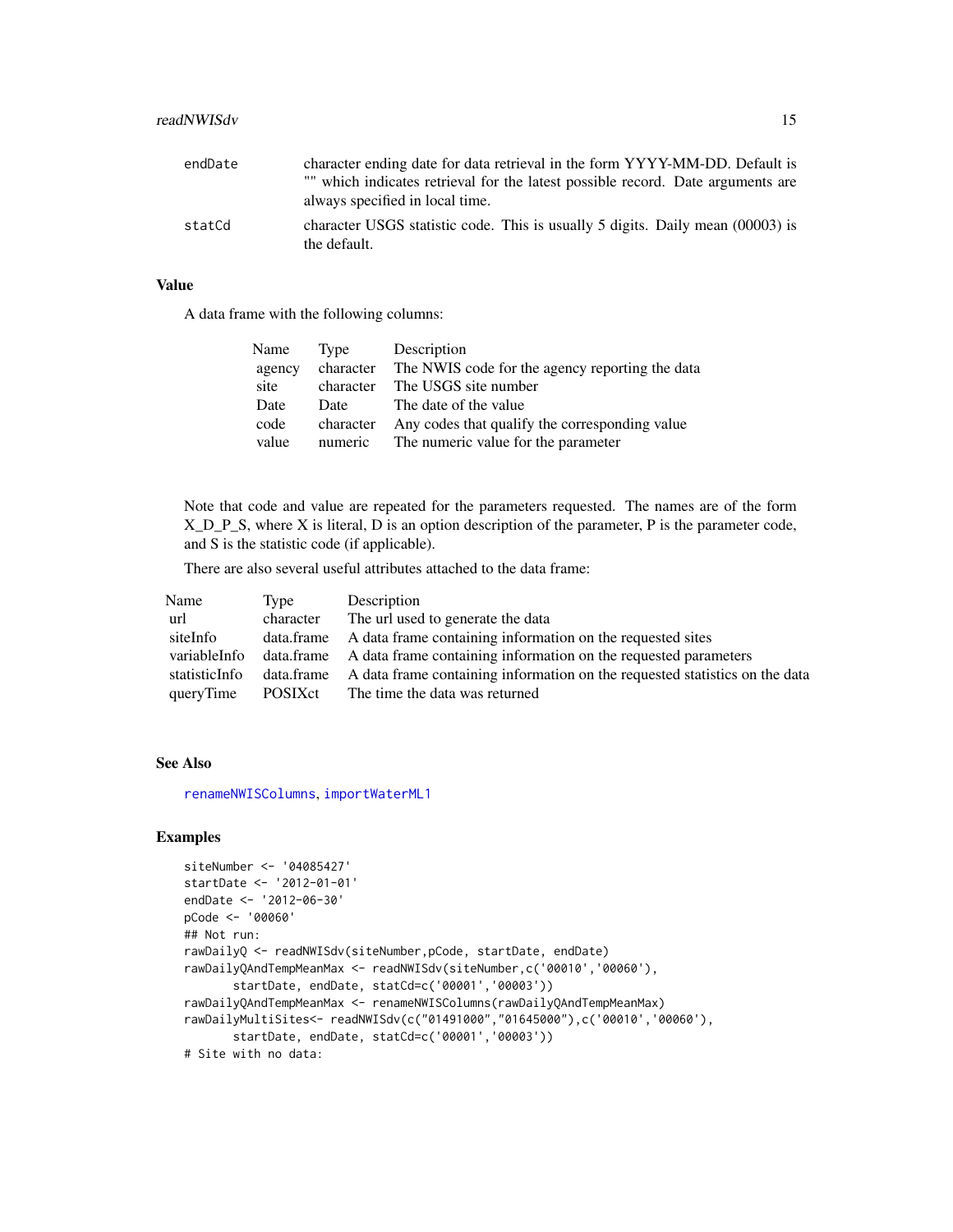```
x <- readNWISdv("10258500","00060", "2014-09-08", "2014-09-14")
names(attributes(x))
attr(x, "siteInfo")
attr(x, "variableInfo")
site <- "05212700"
notActive <- readNWISdv(site, "00060", "2014-01-01","2014-01-07")
## End(Not run)
```
readNWISgwl *Groundwater level measurements retrieval from USGS (NWIS)*

#### Description

Reads groundwater level measurements from NWISweb. Mixed date/times come back from the service depending on the year that the data was collected. See [http://waterdata.usgs.gov/usa/](http://waterdata.usgs.gov/usa/nwis/gw) [nwis/gw](http://waterdata.usgs.gov/usa/nwis/gw) for details about groundwater. Groundwater dates and times are returned in many different formats, therefore the date/time information is returned as a character string. Users will need to convert to a date object. See <http://waterservices.usgs.gov/rest/GW-Levels-Service.html> for more information.

#### Usage

```
readNWISgwl(siteNumbers, startDate = "", endDate = "")
```
#### Arguments

| siteNumbers | character USGS site number (or multiple sites). This is usually an 8 digit number                                                               |
|-------------|-------------------------------------------------------------------------------------------------------------------------------------------------|
| startDate   | character starting date for data retrieval in the form YYYY-MM-DD. Default is<br>"" which indicates retrieval for the earliest possible record. |
| endDate     | character ending date for data retrieval in the form YYYY-MM-DD. Default is<br>"" which indicates retrieval for the latest possible record.     |

# Value

A data frame with the following columns:

| Name          | Type      | Description                                                     |
|---------------|-----------|-----------------------------------------------------------------|
| agency cd     | character | The NWIS code for the agency reporting the data                 |
| site no       | character | The USGS site number                                            |
| site_tp_cd    | character | Site type code                                                  |
| lev dt        | Date      | Date level measured                                             |
| lev tm        | character | Time level measured                                             |
| lev tz cd     | character | Time datum                                                      |
| lev va        | numeric   | Water level value in feet below land surface                    |
| sl lev va     | numeric   | Water level value in feet above specific vertical datum         |
| lev status cd | character | The status of the site at the time the water level was measured |
| lev agency cd | character | The agency code of the person measuring the water level         |

<span id="page-15-0"></span>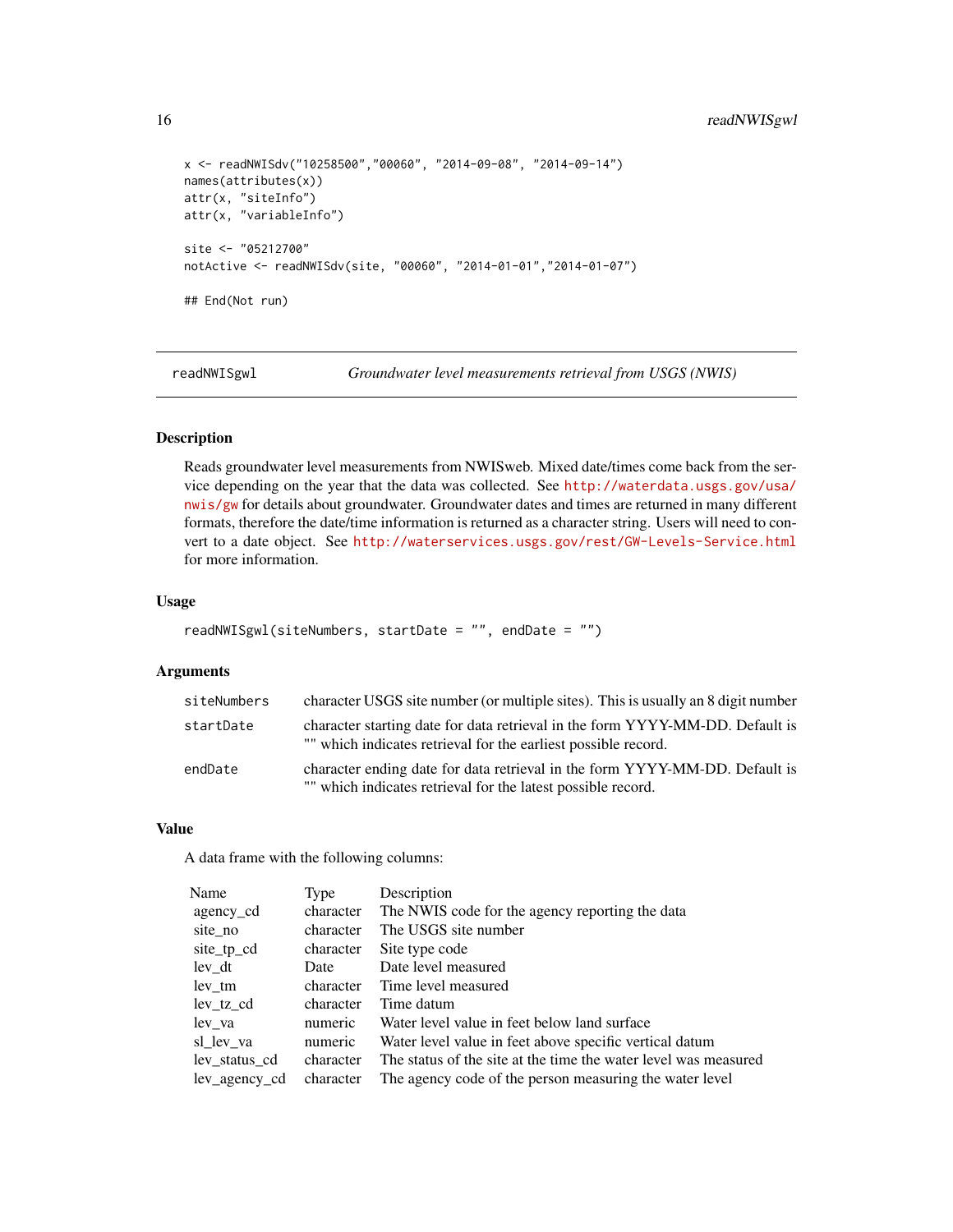#### <span id="page-16-0"></span>readNWISmeas 17

There are also several useful attributes attached to the data frame:

| Name              | Type      | Description                                                           |
|-------------------|-----------|-----------------------------------------------------------------------|
| url               | character | The url used to generate the data                                     |
| queryTime POSIXct |           | The time the data was returned                                        |
| comment           | character | Header comments from the RDB file                                     |
| siteInfo          |           | data.frame A data frame containing information on the requested sites |

#### See Also

[constructNWISURL](#page-2-1), [importRDB1](#page-5-1)

#### Examples

```
siteNumber <- "434400121275801"
## Not run:
data <- readNWISgwl(siteNumber, '','')
sites <- c("434400121275801", "375907091432201")
data2 <- readNWISgwl(sites, '','')
data3 <- readNWISgwl("420125073193001", '','')
```
## End(Not run)

readNWISmeas *Surface-water measurement data retrieval from USGS (NWIS)*

# Description

Reads surface-water measurement data from NWISweb. Data is retrieved from [http://waterdata.](http://waterdata.usgs.gov/nwis) [usgs.gov/nwis](http://waterdata.usgs.gov/nwis). See <http://waterdata.usgs.gov/usa/nwis/sw> for details about surface water.

# Usage

```
readNWISmeas(siteNumbers, startDate = "", endDate = "", tz = "")
```

| siteNumbers | character USGS site number (or multiple sites). This is usually an 8 digit number                                                                                                                                                                                                                                                                                                                                                                              |
|-------------|----------------------------------------------------------------------------------------------------------------------------------------------------------------------------------------------------------------------------------------------------------------------------------------------------------------------------------------------------------------------------------------------------------------------------------------------------------------|
| startDate   | character starting date for data retrieval in the form YYYY-MM-DD. Default is<br>"" which indicates retrieval for the earliest possible record.                                                                                                                                                                                                                                                                                                                |
| endDate     | character ending date for data retrieval in the form YYYY-MM-DD. Default is<br>"" which indicates retrieval for the latest possible record.                                                                                                                                                                                                                                                                                                                    |
| tz          | character to set timezone attribute of date Time. Default is an empty quote,<br>which converts the dateTimes to UTC (properly accounting for daylight savings<br>times based on the data's provided tz_cd column). Possible values to provide are<br>"America/New_York","America/Chicago", "America/Denver","America/Los_Angeles",<br>"America/Anchorage","America/Honolulu","America/Jamaica","America/Managua","America/Phoenix"<br>and "America/Metlakatla" |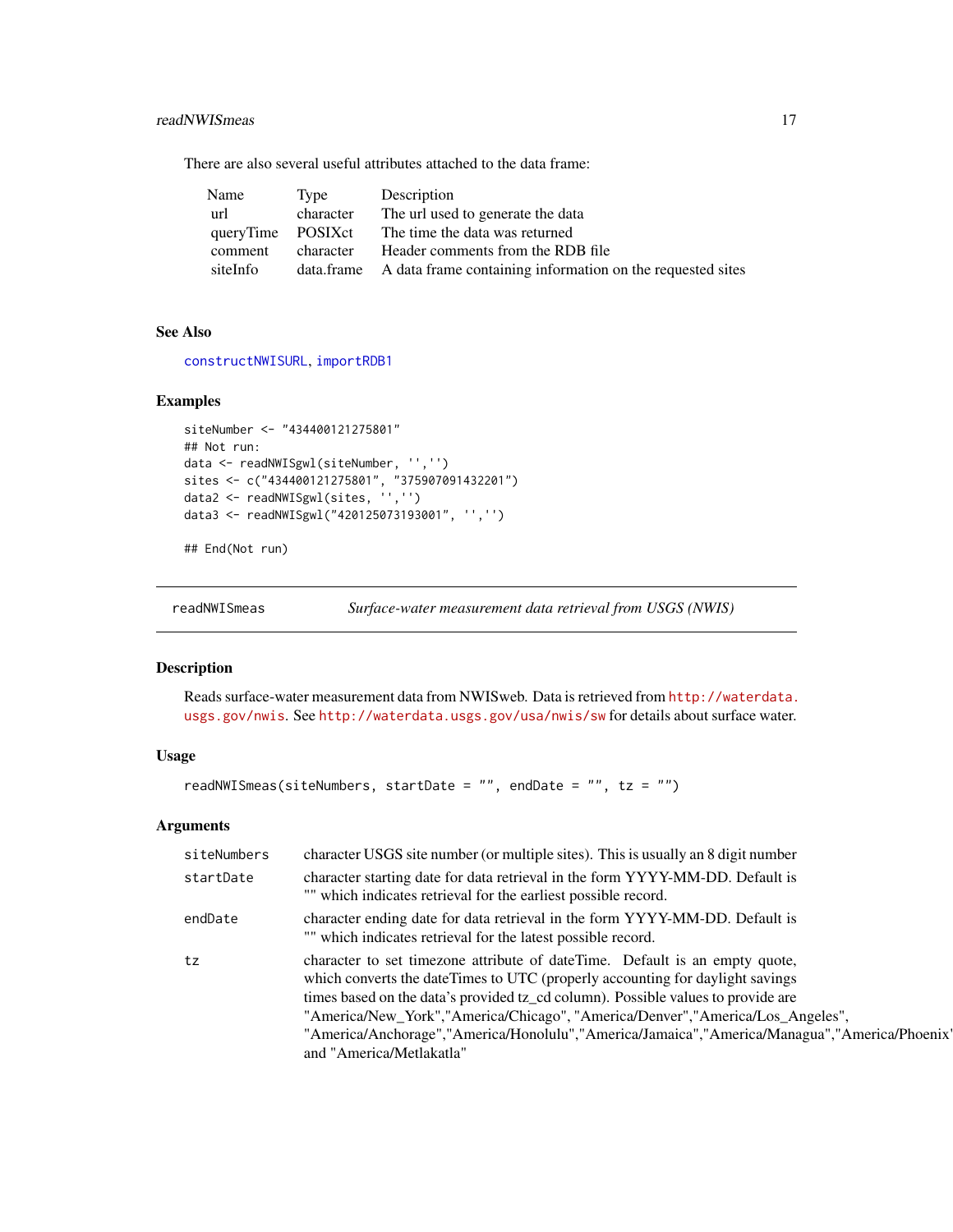A data frame with at least the following columns:

| Name    | Type | Description                                                         |
|---------|------|---------------------------------------------------------------------|
|         |      | agency cd character The NWIS code for the agency reporting the data |
| site no |      | character The USGS site number                                      |
| tz cd   |      | character The time zone code for dateTime                           |

See <http://waterdata.usgs.gov/usa/nwis/sw> for details about surface water, and [http://](http://waterdata.usgs.gov/nwis/help?output_formats_help#streamflow_measurement_data) [waterdata.usgs.gov/nwis/help?output\\_formats\\_help#streamflow\\_measurement\\_data](http://waterdata.usgs.gov/nwis/help?output_formats_help#streamflow_measurement_data) for help on the columns and codes.

There are also several useful attributes attached to the data frame:

| Name              | Type      | Description                                                           |
|-------------------|-----------|-----------------------------------------------------------------------|
| url               | character | The url used to generate the data                                     |
| queryTime POSIXct |           | The time the data was returned                                        |
| comment           | character | Header comments from the RDB file                                     |
| siteInfo          |           | data.frame A data frame containing information on the requested sites |

# See Also

[constructNWISURL](#page-2-1), [importRDB1](#page-5-1)

#### Examples

```
siteNumbers <- c('01594440','040851325')
## Not run:
data <- readNWISmeas(siteNumbers)
```
## End(Not run)

readNWISpCode *USGS Parameter Data Retrieval*

# Description

Imports data from NWIS about meaured parameter based on user-supplied parameter code or codes. This function gets the data from here: <http://nwis.waterdata.usgs.gov/nwis/pmcodes>

# Usage

readNWISpCode(parameterCd)

<span id="page-17-0"></span>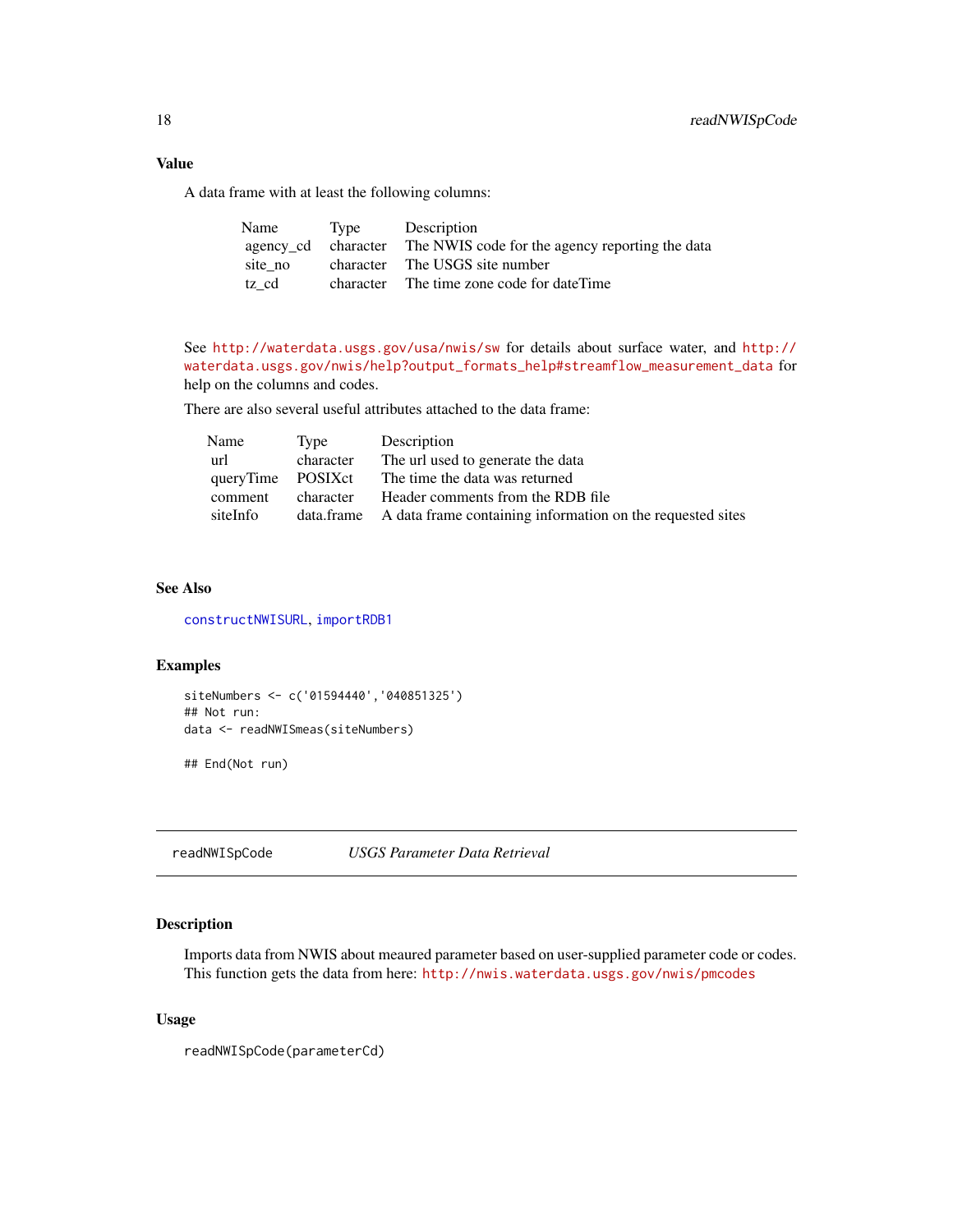# <span id="page-18-0"></span>readNWISpeak 19

#### Arguments

parameterCd character of USGS parameter codes (or multiple parameter codes). These are 5 digit number codes, more information can be found here: [http://help.](http://help.waterdata.usgs.gov/) [waterdata.usgs.gov/](http://help.waterdata.usgs.gov/). To get a complete list of all current parameter codes in the USGS, use "all" as the input.

# Value

parameterData data frame with the following information:

| Name               | Type      | Description                                                |
|--------------------|-----------|------------------------------------------------------------|
| parameter_cd       | character | 5-digit USGS parameter code                                |
| parameter_group_nm | character | USGS parameter group name                                  |
| parameter nm       | character | USGS parameter name                                        |
| casrn              |           | character Chemical Abstracts Service (CAS) Registry Number |
| srsname            | character | <b>Substance Registry Services Name</b>                    |
| parameter_units    | character | Parameter units                                            |

#### See Also

[importRDB1](#page-5-1)

#### Examples

paramINFO <- readNWISpCode(c('01075','00060','00931'))

readNWISpeak *Peak flow data from USGS (NWIS)*

#### Description

Reads peak flow from NWISweb. Data is retrieved from <http://waterdata.usgs.gov/nwis>. In some cases, the specific date of the peak data is not know. This function will default to converting the complete dates, dropping rows with incomplete dates. If those incomplete dates are needed, set the 'asDateTime' argument to FALSE. No rows will be removed, and no dates will be converted to R Date objects.

#### Usage

```
readNWISpeak(siteNumbers, startDate = "", endDate = "", asDateTime = TRUE)
```

| siteNumbers | character USGS site number (or multiple sites). This is usually an 8 digit number. |
|-------------|------------------------------------------------------------------------------------|
| startDate   | character starting date for data retrieval in the form YYYY-MM-DD. Default is      |
|             | "" which indicates retrieval for the earliest possible record.                     |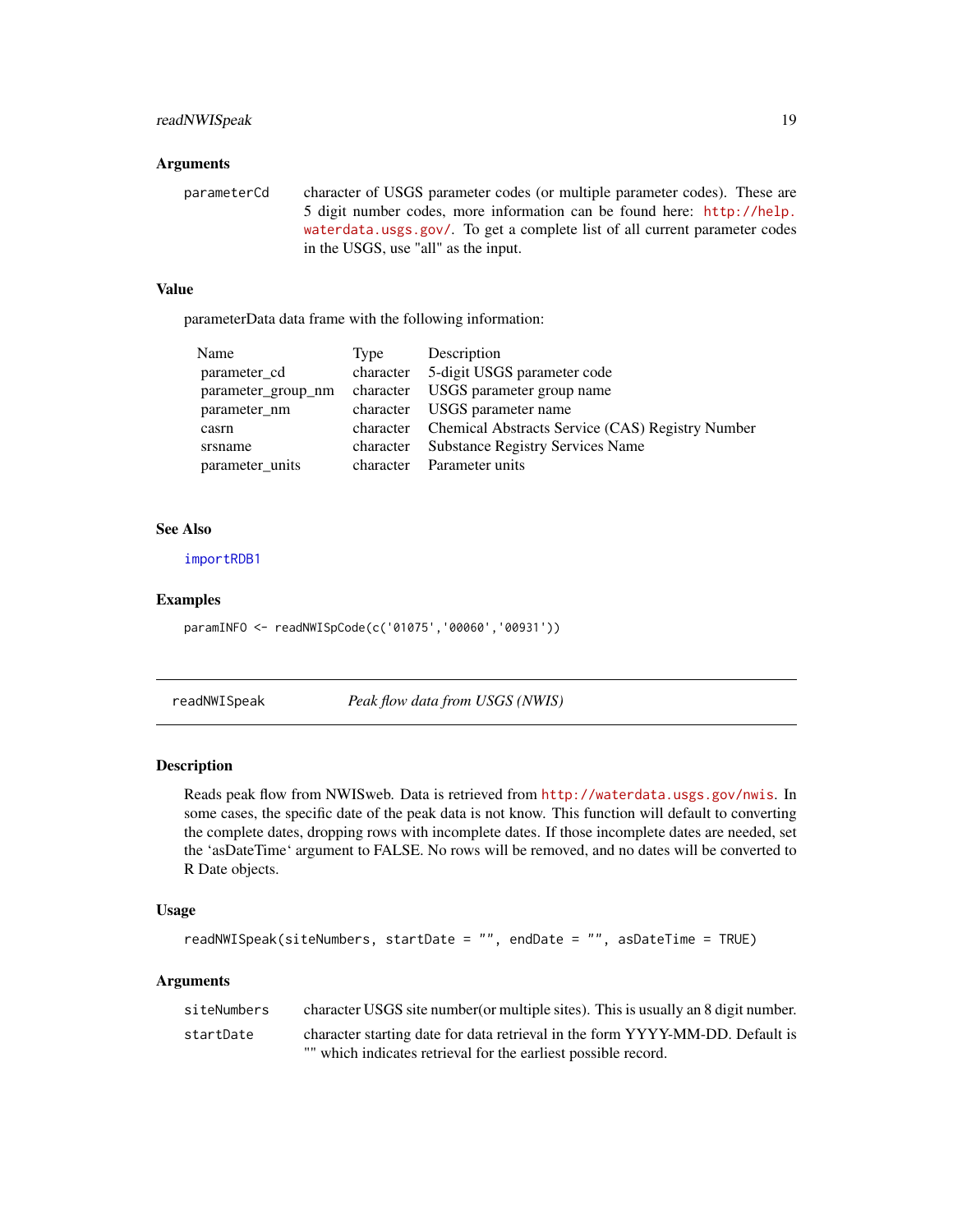<span id="page-19-0"></span>

| endDate    | character ending date for data retrieval in the form YYYY-MM-DD. Default is<br>"" which indicates retrieval for the latest possible record.                                                     |
|------------|-------------------------------------------------------------------------------------------------------------------------------------------------------------------------------------------------|
| asDateTime | logical default to TRUE. When TRUE, the peak_dt column is converted to a Date<br>object, and incomplete dates are removed. When FALSE, no columns are re-<br>moved, but no dates are converted. |

# Value

A data frame with the following columns:

| Name          | Type      | Description                                                              |
|---------------|-----------|--------------------------------------------------------------------------|
| agency cd     | character | The NWIS code for the agency reporting the data                          |
| site_no       | character | The USGS site number                                                     |
| peak_dt       | Date      | Date of peak streamflow                                                  |
| peak tm       | character | Time of peak streamflow as character                                     |
| peak_va       | numeric   | Annual peak streamflow value in cfs                                      |
| peak_cd       | character | Peak Discharge-Qualification codes (see comment for more information)    |
| gage_ht       | numeric   | Gage height for the associated peak streamflow in feet                   |
| gage_ht_cd    | character | Gage height qualification codes                                          |
| year_last_pk  | character | Peak streamflow reported is the highest since this year                  |
| $ag_d$        | character | Date of maximum gage-height for water year (if not concurrent with peak) |
| ag tm         | character | Time of maximum gage-height for water year (if not concurrent with peak) |
| ag_gage_ht    | character | maximum Gage height for water year in feet (if not concurrent with peak) |
| ag_gage_ht_cd | character | maximum Gage height code                                                 |

There are also several useful attributes attached to the data frame:

| Name              | Type      | Description                                                           |
|-------------------|-----------|-----------------------------------------------------------------------|
| url               | character | The url used to generate the data                                     |
| queryTime POSIXct |           | The time the data was returned                                        |
| comment           | character | Header comments from the RDB file                                     |
| siteInfo          |           | data.frame A data frame containing information on the requested sites |

# See Also

[constructNWISURL](#page-2-1), [importRDB1](#page-5-1)

# Examples

```
siteNumbers <- c('01594440','040851325')
## Not run:
data <- readNWISpeak(siteNumbers)
```
## End(Not run)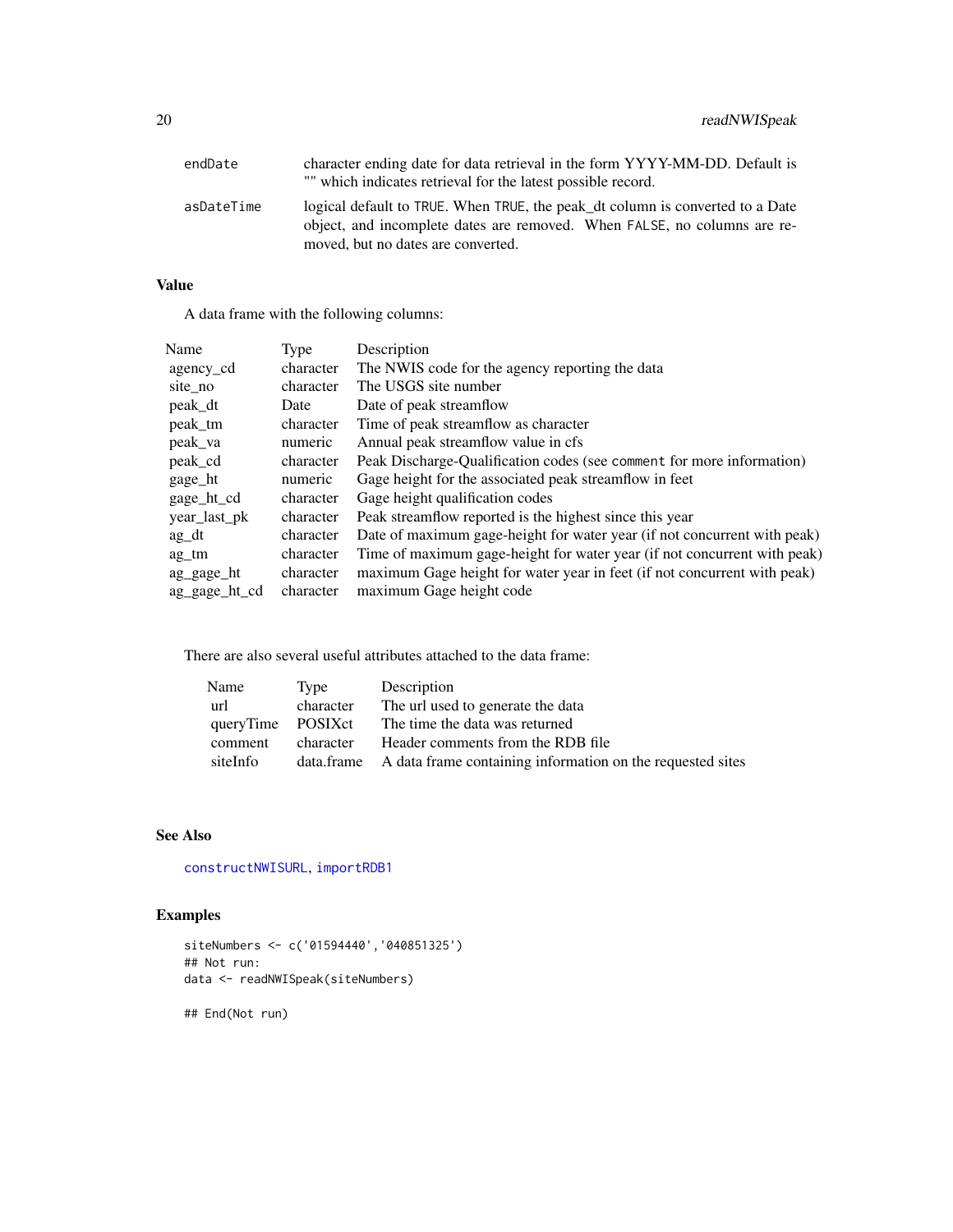# Description

Imports data from NWIS web service. This function gets the data from here: [http://nwis.](http://nwis.waterdata.usgs.gov/nwis/qwdata) [waterdata.usgs.gov/nwis/qwdata](http://nwis.waterdata.usgs.gov/nwis/qwdata) A list of parameter codes can be found here: [http://nwis.](http://nwis.waterdata.usgs.gov/nwis/pmcodes/) [waterdata.usgs.gov/nwis/pmcodes/](http://nwis.waterdata.usgs.gov/nwis/pmcodes/) A list of statistic codes can be found here: [http://nwis.](http://nwis.waterdata.usgs.gov/nwis/help/?read_file=stat&format=table) [waterdata.usgs.gov/nwis/help/?read\\_file=stat&format=table](http://nwis.waterdata.usgs.gov/nwis/help/?read_file=stat&format=table)

# Usage

```
readNWISqw(siteNumbers, parameterCd, startDate = "", endDate = "",
  expanded = TRUE, reshape = FALSE, tz = "")
```

| siteNumbers | character of USGS site numbers. This is usually an 8 digit number                                                                                                                                                                                                                                                                                                                                                                                                                                                     |
|-------------|-----------------------------------------------------------------------------------------------------------------------------------------------------------------------------------------------------------------------------------------------------------------------------------------------------------------------------------------------------------------------------------------------------------------------------------------------------------------------------------------------------------------------|
| parameterCd | character that contains the code for a parameter group, or a character vector of<br>5-digit parameter codes. See Details.                                                                                                                                                                                                                                                                                                                                                                                             |
| startDate   | character starting date for data retrieval in the form YYYY-MM-DD. Default is<br>"" which indicates retrieval for the earliest possible record. Date arguments are<br>always specified in local time.                                                                                                                                                                                                                                                                                                                 |
| endDate     | character ending date for data retrieval in the form YYYY-MM-DD. Default is<br>"" which indicates retrieval for the latest possible record. Date arguments are<br>always specified in local time.                                                                                                                                                                                                                                                                                                                     |
| expanded    | logical defaults to TRUE. If TRUE, retrieves additional information. Expanded<br>data includes remark_cd (remark code), result_va (result value), val_qual_tx<br>(result value qualifier code), meth_cd (method code), dqi_cd (data-quality indi-<br>cator code), rpt_lev_va (reporting level), and rpt_lev_cd (reporting level type).<br>If FALSE, only returns remark_cd (remark code) and result_va (result value).<br>Expanded = FALSE will not give sufficient information for unbiased statistical<br>analysis. |
| reshape     | logical, reshape the expanded data. If TRUE, then return a wide data frame with<br>all water-quality in a single row for each sample. If FALSE (default), then return<br>a long data frame with each water-quality result in a single row. This argument<br>is only applicable to expanded data. Data requested using expanded=FALSE is<br>always returned in the wide format.                                                                                                                                        |
| tz          | character to set timezone attribute of output columns: startDateTime and end-<br>DateTime. Default is an empty quote, which converts the datetimes to UTC<br>(properly accounting for daylight savings times). Possible values to provide are<br>"America/New_York","America/Chicago", "America/Denver","America/Los_Angeles",<br>"America/Anchorage","America/Honolulu","America/Jamaica","America/Managua","America/Phoenix<br>and "America/Metlakatla"                                                             |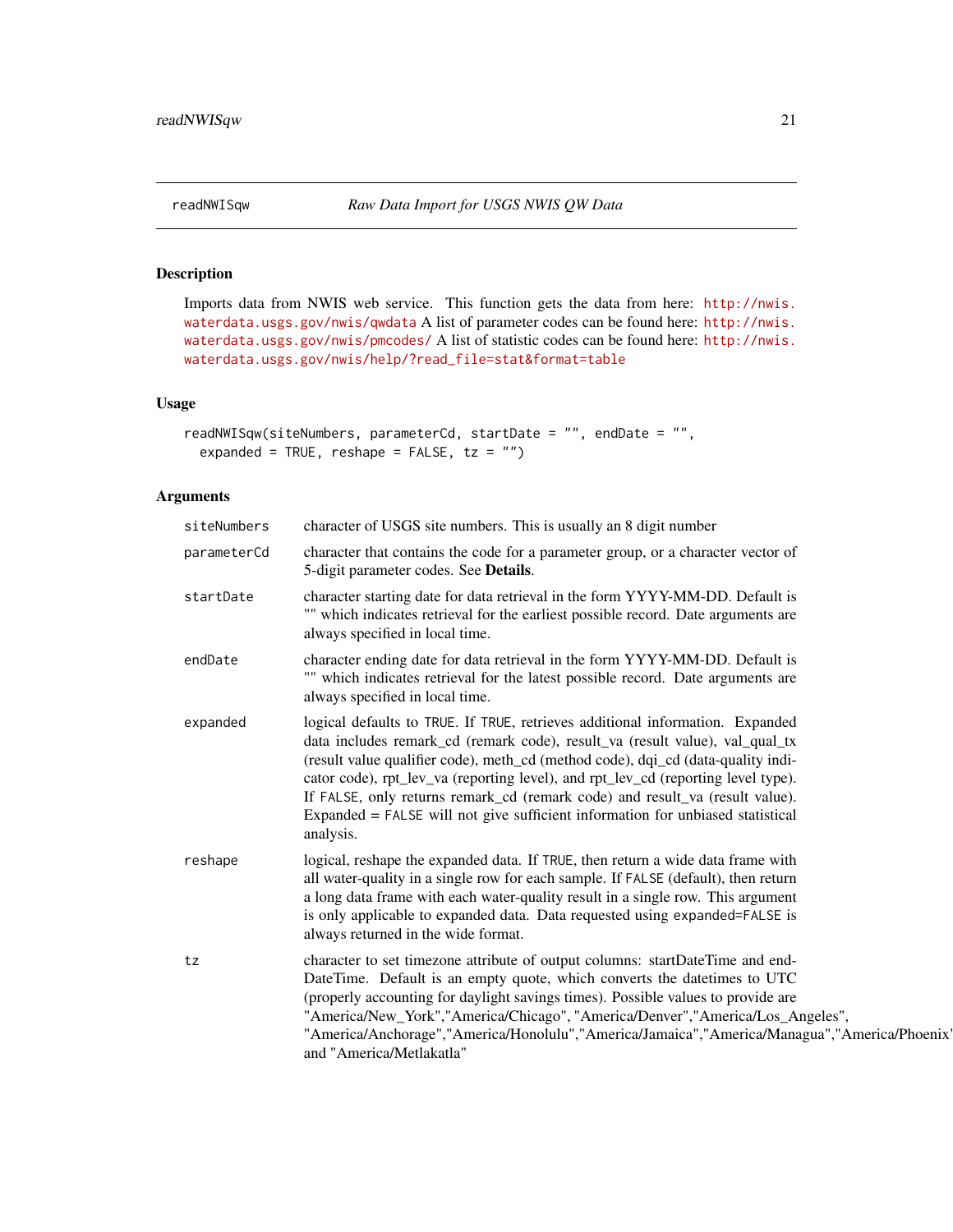# Details

Valid parameter code groups are "All," or group codes:

| Code       | Description                                  |
|------------|----------------------------------------------|
| <b>INF</b> | Information                                  |
| PHY.       | Physical                                     |
| <b>INM</b> | Inorganics, Major, Metals (major cations)    |
| <b>INN</b> | Inorganics, Major, Non-metals (major anions) |
| <b>NUT</b> | Nutrient                                     |
| <b>MBI</b> | Microbiological                              |
| <b>BIO</b> | <b>Biological</b>                            |
| IMN.       | Inorganics, Minor, Non-metals                |
| <b>IMM</b> | Inorganics, Minor, Metals                    |
| <b>TOX</b> | Toxicity                                     |
| <b>OPE</b> | Organics, pesticide                          |
| OPC.       | Organics, PCBs                               |
| <b>OOT</b> | Organics, other                              |
| RAD.       | Radiochemical                                |
| SED        | Sediment                                     |
| POP        | Population/community                         |
|            |                                              |

If more than one parameter group is requested, only sites that data for all requested groups are returned.

# Value

A data frame with at least the following columns:

| Name          | Type      | Description                                                                                   |
|---------------|-----------|-----------------------------------------------------------------------------------------------|
| agency_cd     | character | The NWIS code for the agency reporting the data                                               |
| site no       | character | The USGS site number                                                                          |
| sample_dt     | Date      | The date the sample was collected                                                             |
| sample_tm     | character | The reported sample collection time                                                           |
| startDateTime | POSIXct   | Combining sample_dt and sample_tm, a date/time column is created, and converted into UTC (up  |
| endDateTime   | POSIXct   | If any sample_end_dt and sample_end_dt exist, this column is created similar to startDateTime |

Further columns will be included depending on the requested output format (expanded = TRUE or FALSE).

There are also several useful attributes attached to the data frame:

| Name         | Type      | Description                                                                |
|--------------|-----------|----------------------------------------------------------------------------|
| url          | character | The url used to generate the data                                          |
| queryTime    | POSIXct   | The time the data was returned                                             |
| comment      | character | Header comments from the RDB file                                          |
| siteInfo     |           | data frame A data frame containing information on the requested sites      |
| variableInfo |           | data frame A data frame containing information on the requested parameters |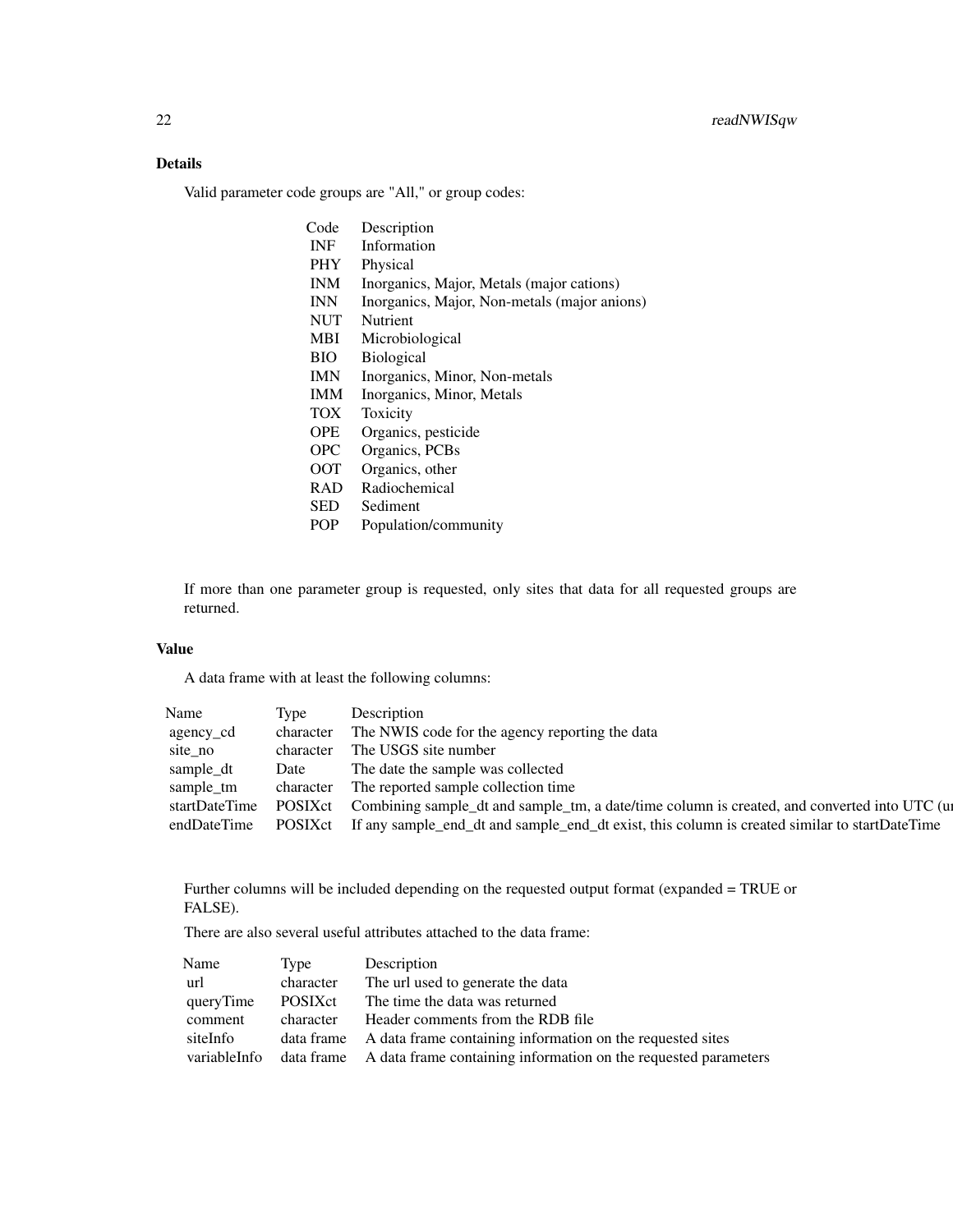#### <span id="page-22-0"></span>See Also

[readWQPdata](#page-27-1), [whatWQPsites](#page-37-1), [readWQPqw](#page-29-1), [constructNWISURL](#page-2-1)

#### Examples

```
siteNumbers <- c('04024430','04024000')
startDate <- '2010-01-01'
endDate <- ''
parameterCd <- c('34247','30234','32104','34220')
## Not run:
rawNWISqwData <- readNWISqw(siteNumbers,parameterCd,startDate,endDate)
rawNWISqwDataReshaped <- readNWISqw(siteNumbers,parameterCd,
          startDate,endDate,reshape=TRUE)
parameterCd <- "all"
rawNWISall <- readNWISqw(siteNumbers,parameterCd,
          startDate,endDate)
pgroup <- c("NUT")
rawNWISNutrients <- readNWISqw(siteNumbers,pgroup,
          startDate,endDate)
groups <- c("NUT","OPE")
rawNWISNutOpe <- readNWISqw(siteNumbers,groups,
          startDate,endDate)
rawNWISOpe <- readNWISqw(siteNumbers,"OPE",
          startDate,endDate)
## End(Not run)
```
readNWISrating *Rating table for an active USGS streamgage retrieval*

#### Description

Reads current rating table for an active USGS streamgage from NWISweb. Data is retrieved from <http://waterdata.usgs.gov/nwis>.

# Usage

```
readNWISrating(siteNumber, type = "base")
```

| siteNumber | character USGS site number. This is usually an 8 digit number |
|------------|---------------------------------------------------------------|
| type       | character can be "base", "corr", or "exsa"                    |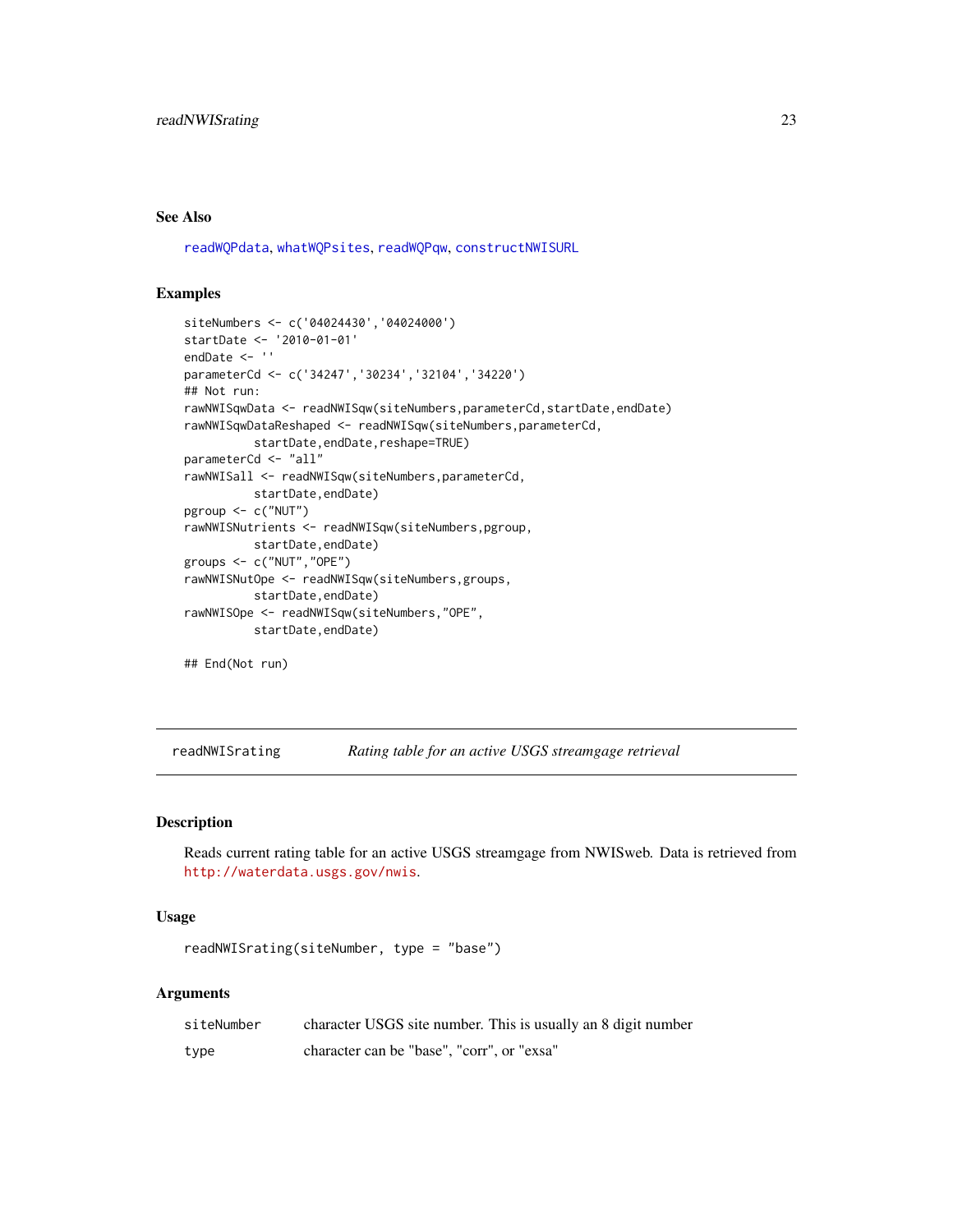# Value

A data frame. If type is "base," then the columns are INDEP, typically the gage height, in feet; DEP, typically the streamflow, in cubic feet per second; and STOR, where "\*" indicates that the pair are a fixed point of the rating curve. If type is "exsa," then an additional column, SHIFT, is included that indicates the current shift in the rating for that value of INDEP. If type is "corr," then the columns are INDEP, typically the gage height, in feet; CORR, the correction for that value; and CORRINDEP, the corrected value for CORR.

If type is "base," then the data frame has an attribute called "RATING" that describes the rating curve is included.

There are also several useful attributes attached to the data frame:

| Name              | Type      | Description                                                           |
|-------------------|-----------|-----------------------------------------------------------------------|
| url               | character | The url used to generate the data                                     |
| queryTime POSIXct |           | The time the data was returned                                        |
| comment           | character | Header comments from the RDB file                                     |
| siteInfo          |           | data.frame A data frame containing information on the requested sites |
| RATING            |           | character Rating information                                          |

# Note

Not all active USGS streamgages have traditional rating curves that relate flow to stage.

#### See Also

[constructNWISURL](#page-2-1), [importRDB1](#page-5-1)

#### Examples

```
siteNumber <- '01594440'
## Not run:
data <- readNWISrating(siteNumber, "base")
attr(data, "RATING")
```
## End(Not run)

readNWISsite *USGS Site File Data Retrieval*

#### Description

Imports data from USGS site file site. This function gets data from here: [http://waterservices.](http://waterservices.usgs.gov/) [usgs.gov/](http://waterservices.usgs.gov/)

#### Usage

```
readNWISsite(siteNumbers)
```
<span id="page-23-0"></span>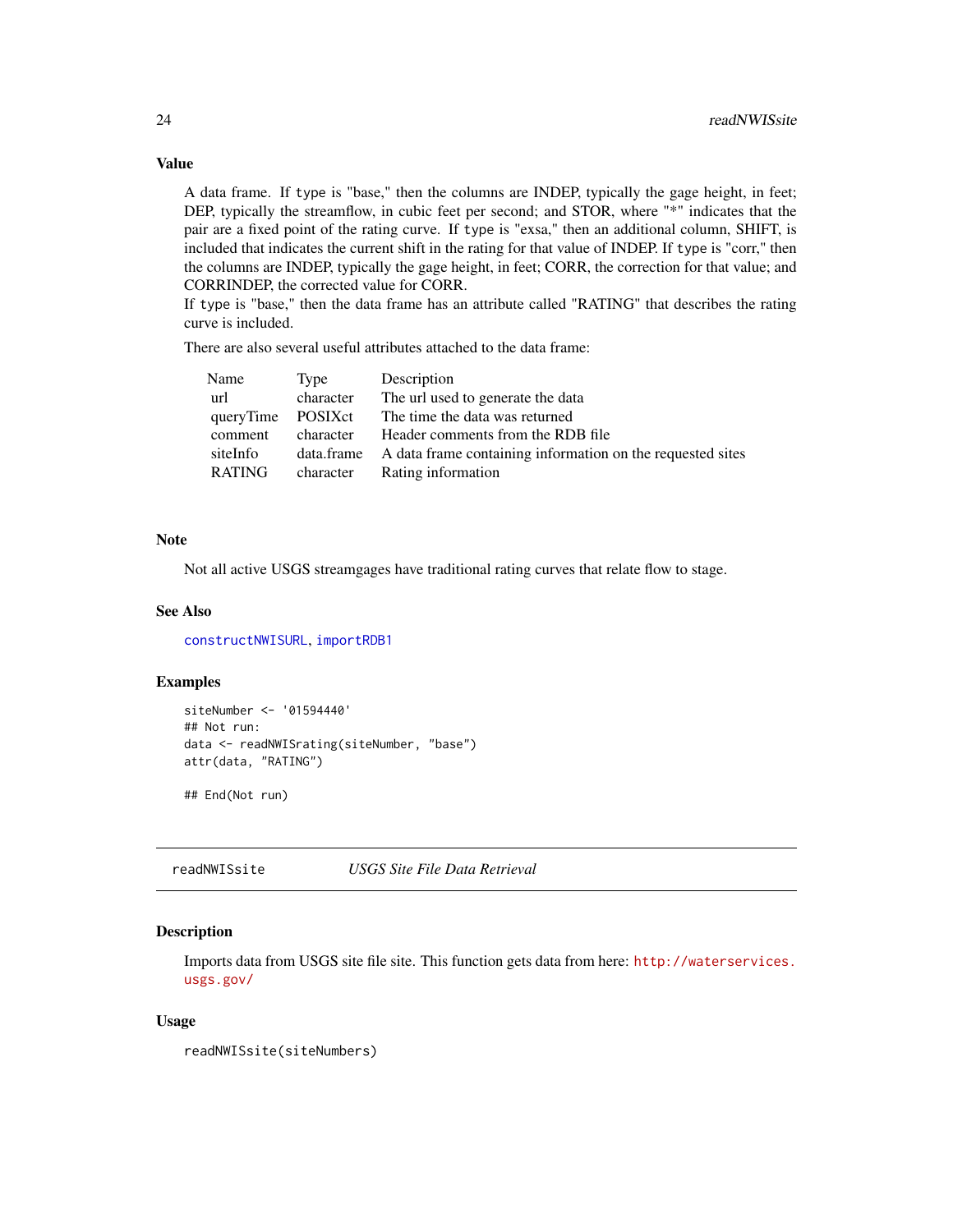# readNWISsite 25

# Arguments

siteNumbers character USGS site number (or multiple sites). This is usually an 8 digit number

# Value

A data frame with at least the following columns:

| Name                  | Type      | Description                                     |
|-----------------------|-----------|-------------------------------------------------|
| agency_cd             | character | The NWIS code for the agency reporting the data |
| site_no               | character | The USGS site number                            |
| station nm            | character | Site name                                       |
| site_tp_cd            | character | Site type                                       |
| lat_va                | numeric   | <b>DMS</b> latitude                             |
| long_va               | numeric   | <b>DMS</b> longitude                            |
| dec_lat_va            | numeric   | Decimal latitude                                |
| dec_long_va           | numeric   | Decimal longitude                               |
| coord_meth_cd         | character | Latitude-longitude method                       |
| coord_acy_cd          | character | Latitude-longitude accuracy                     |
| coord_datum_cd        | character | Latitude-longitude datum                        |
| dec_coord_datum_cd    | character | Decimal Latitude-longitude datum                |
| district_cd           | character | District code                                   |
| state cd              | character | State code                                      |
| county_cd             | character | County code                                     |
| country_cd            | character | Country code                                    |
| land_net_ds           | character | Land net location description                   |
| map_nm                | character | Name of location map                            |
| map_scale_fc          | character | Scale of location map                           |
| alt_va                | numeric   | Altitude of Gage/land surface                   |
| alt_meth_cd           | character | Method altitude determined                      |
| alt_acy_va            | numeric   | Altitude accuracy                               |
| alt_datum_cd          | character | Altitude datum                                  |
| huc_cd                | character | Hydrologic unit code                            |
| basin_cd              | character | Drainage basin code                             |
| topo_cd               | character | Topographic setting code                        |
| instruments_cd        | character | Flags for instruments at site                   |
| construction_dt       | character | Date of first construction                      |
| inventory_dt          | character | Date site established or inventoried            |
| drain_area_va         | numeric   | Drainage area                                   |
| contrib_drain_area_va | numeric   | Contributing drainage area                      |
| tz_cd                 | character | Time Zone abbreviation                          |
| local_time_fg         | character | Site honors Daylight Savings Time               |
| reliability_cd        | character | Data reliability code                           |
| gw_file_cd            | character | Data-other GW files                             |
| nat_aqfr_cd           | character | National aquifer code                           |
| aqfr_cd               | character | Local aquifer code                              |
| aqfr_type_cd          | character | Local aquifer type code                         |
| well_depth_va         | numeric   | Well depth                                      |
| hole_depth_va         | numeric   | Hole depth                                      |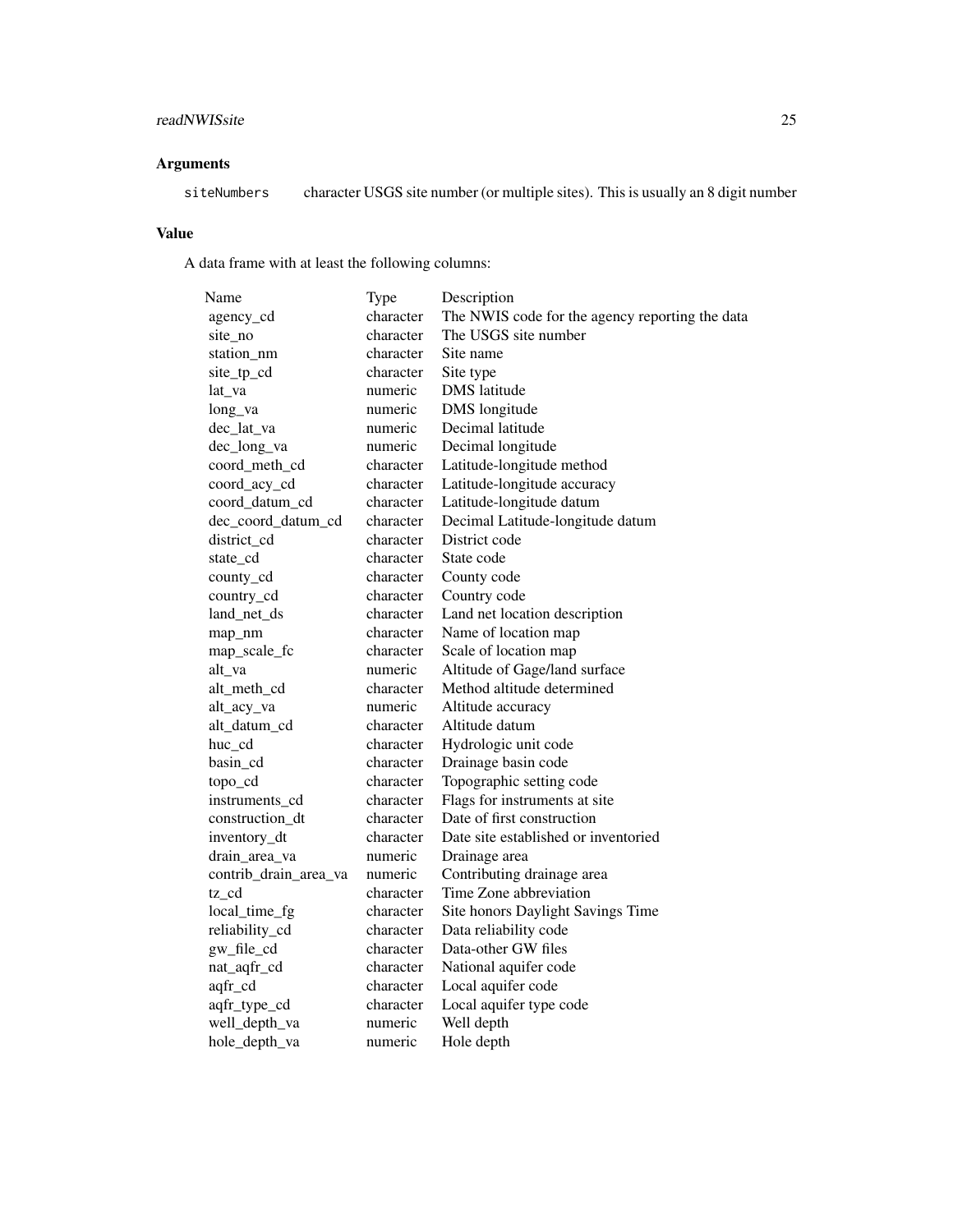<span id="page-25-0"></span>

| depth_src_cd | character Source of depth data |
|--------------|--------------------------------|
| project_no   | character Project number       |

There are also several useful attributes attached to the data frame:

| Name    | Type      | Description                                      |
|---------|-----------|--------------------------------------------------|
| url     | character | The url used to generate the data                |
|         |           | queryTime POSIXct The time the data was returned |
| comment | character | Header comments from the RDB file                |

#### Examples

```
## Not run:
siteINFO <- readNWISsite('05114000')
siteINFOMulti <- readNWISsite(c('05114000','09423350'))
```
## End(Not run)

<span id="page-25-1"></span>readNWISuv *Instantaneous value data retrieval from USGS (NWIS)*

# Description

Imports data from NWIS web service. This function gets the data from here: [http://waterservice](http://waterservices.usgs.gov/)s. [usgs.gov/](http://waterservices.usgs.gov/) A list of parameter codes can be found here: [http://nwis.waterdata.usgs.gov/](http://nwis.waterdata.usgs.gov/nwis/pmcodes/) [nwis/pmcodes/](http://nwis.waterdata.usgs.gov/nwis/pmcodes/) A list of statistic codes can be found here: [http://nwis.waterdata.usgs.gov/](http://nwis.waterdata.usgs.gov/nwis/help/?read_file=stat&format=table) [nwis/help/?read\\_file=stat&format=table](http://nwis.waterdata.usgs.gov/nwis/help/?read_file=stat&format=table). More information on the web service can be found here: <http://waterservices.usgs.gov/rest/IV-Service.html>.

#### Usage

```
readNWISuv(siteNumbers, parameterCd, startDate = "", endDate = "",
 tz = "")
```

| siteNumbers | character USGS site number (or multiple sites). This is usually an 8 digit number                                                                                                                                                                                                                   |
|-------------|-----------------------------------------------------------------------------------------------------------------------------------------------------------------------------------------------------------------------------------------------------------------------------------------------------|
| parameterCd | character USGS parameter code. This is usually an 5 digit number.                                                                                                                                                                                                                                   |
| startDate   | character starting date for data retrieval in the form YYYY-MM-DD. Default<br>is "" which indicates retrieval for the earliest possible record. Simple date<br>arguments are specified in local time. See more information here: http://<br>waterservices.usgs.gov/rest/IV-Service.html#Specifying. |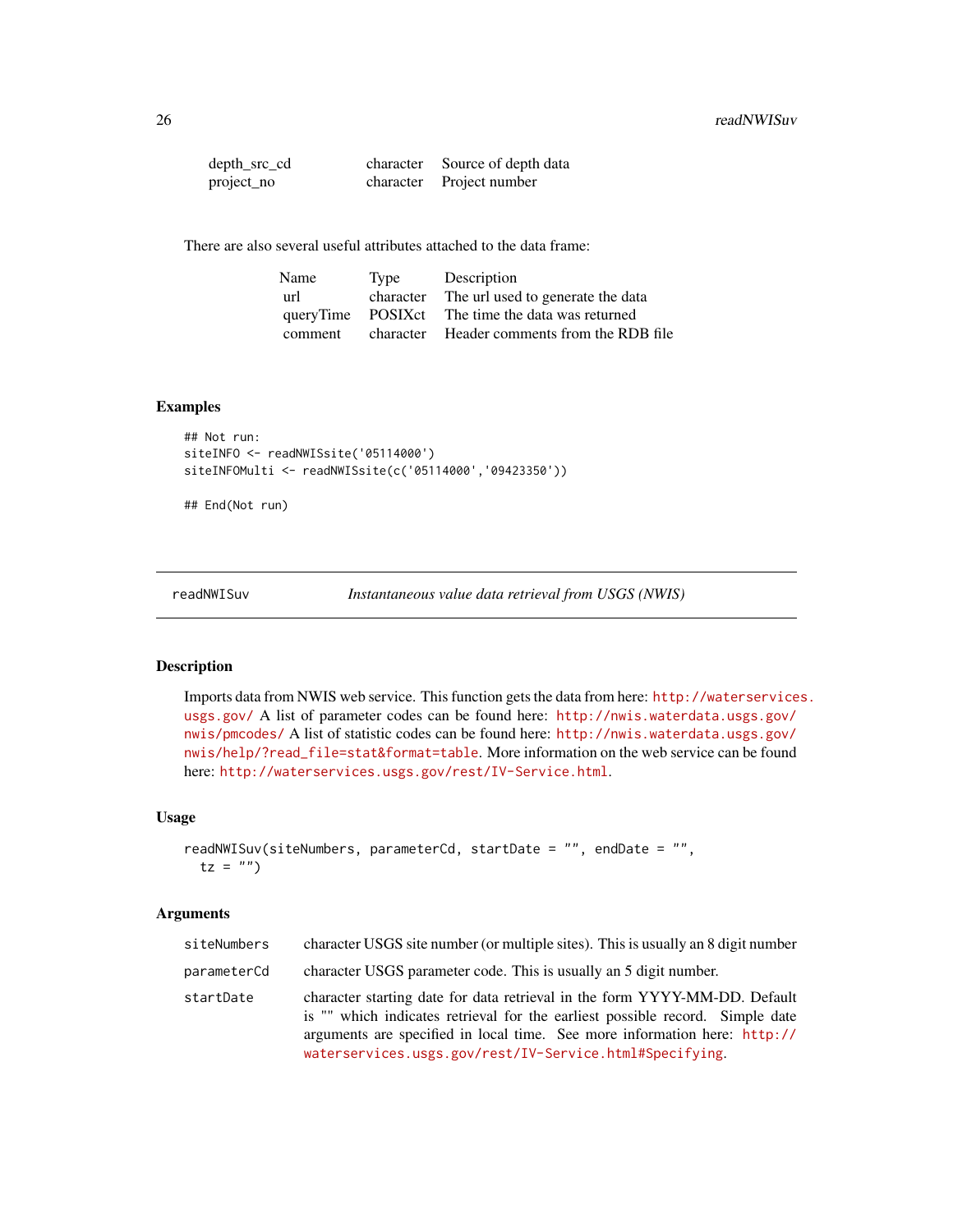<span id="page-26-0"></span>

| endDate | character ending date for data retrieval in the form YYYY-MM-DD. Default is<br>"" which indicates retrieval for the latest possible record. Simple date arguments<br>are specified in local time. See more information here: http://waterservices.<br>usgs.gov/rest/IV-Service.html#Specifying.                                                                                                                                                               |
|---------|---------------------------------------------------------------------------------------------------------------------------------------------------------------------------------------------------------------------------------------------------------------------------------------------------------------------------------------------------------------------------------------------------------------------------------------------------------------|
| tz      | character to set timezone attribute of date Time. Default is an empty quote,<br>which converts the dateTimes to UTC (properly accounting for daylight savings<br>times based on the data's provided tz_cd column). Possible values to provide are<br>"America/New_York","America/Chicago", "America/Denver","America/Los_Angeles",<br>"America/Anchorage","America/Honolulu","America/Jamaica","America/Managua","America/Phoenix<br>and "America/Metlakatla" |

#### Value

A data frame with the following columns:

| Name      | Type      | Description                                               |
|-----------|-----------|-----------------------------------------------------------|
| agency cd |           | character The NWIS code for the agency reporting the data |
| site no   | character | The USGS site number                                      |
| dateTime  | POSIXct   | The date and time of the value converted to UTC           |
| tz cd     | character | The time zone code for dateTime                           |
| code      | character | Any codes that qualify the corresponding value            |
| value     |           | numeric The numeric value for the parameter               |

Note that code and value are repeated for the parameters requested. The names are of the form: X\_D\_P\_S, where X is literal, D is an option description of the parameter, P is the parameter code, and S is the statistic code (if applicable).

There are also several useful attributes attached to the data frame:

| Name          | Type      | Description                                                                            |
|---------------|-----------|----------------------------------------------------------------------------------------|
| url           | character | The url used to generate the data                                                      |
| siteInfo      |           | data.frame A data frame containing information on the requested sites                  |
| variableInfo  |           | data.frame A data frame containing information on the requested parameters             |
| statisticInfo |           | data frame A data frame containing information on the requested statistics on the data |
| queryTime     | POSIXct   | The time the data was returned                                                         |

#### See Also

[renameNWISColumns](#page-32-1), [importWaterML1](#page-7-1)

#### Examples

```
siteNumber <- '05114000'
parameterCd <- '00060'
startDate <- "2014-10-10"
endDate <- "2014-10-10"
## Not run:
rawData <- readNWISuv(siteNumber, parameterCd, startDate, endDate)
```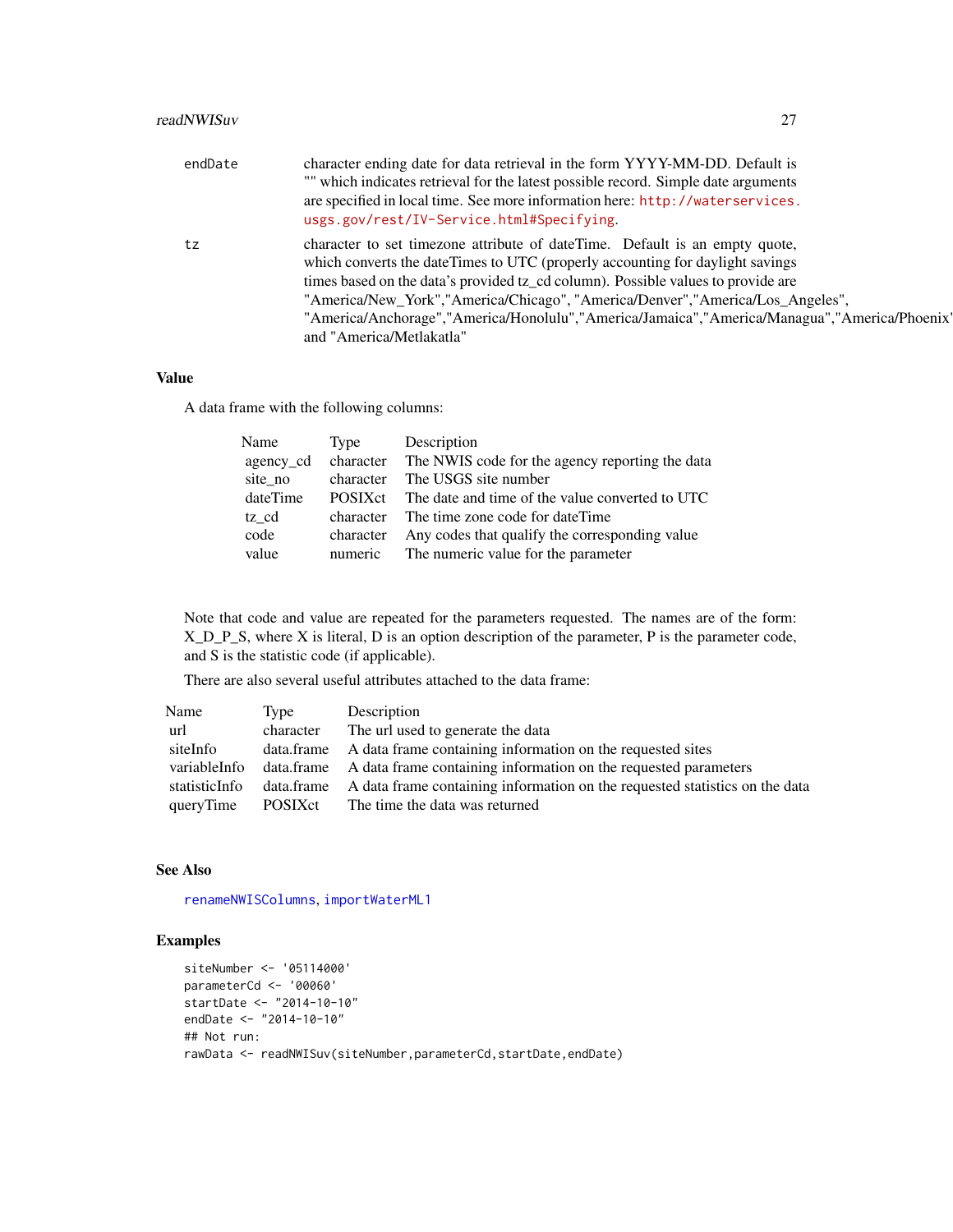```
timeZoneChange <- readNWISuv(c('04024430','04024000'),parameterCd,
         "2013-11-03","2013-11-03")
centralTime <- readNWISuv(siteNumber,parameterCd,
                           "2014-10-10T12:00", "2014-10-10T23:59",
                           tz="America/Chicago")
# Adding 'Z' to the time indicates to the web service to call the data with UTC time:
GMTdata <- readNWISuv(siteNumber,parameterCd,
                           "2014-10-10T00:00Z", "2014-10-10T23:59Z")
## End(Not run)
```
<span id="page-27-1"></span>readWQPdata *General Data Import from Water Quality Portal*

### Description

Imports data from Water Quality Portal web service. This function gets the data from here: [http:](http://www.waterqualitydata.us) [//www.waterqualitydata.us](http://www.waterqualitydata.us). because it allows for other agencies rather than the USGS.

#### Usage

readWQPdata(...)

#### Arguments

... see [www.waterqualitydata.us/webservices\\_documentation.jsp](www.waterqualitydata.us/webservices_documentation.jsp) for a complete list of options

# Value

A data frame with at least the following columns:

| Name                           | Type      | Description                                                |
|--------------------------------|-----------|------------------------------------------------------------|
| OrganizationIdentifier         | character | A designator used to uniquely identify a unique busines    |
| OrganizationFormalName         | character | The legal designator (i.e. formal name) of an organization |
| ActivityIdentifier             | character | Designator that uniquely identifies an activity within an  |
| ActivityTypeCode               | character | The text describing the type of activity.                  |
| ActivityMediaName              | character | Name or code indicating the environmental medium wl        |
| ActivityMediaSubdivisionName   | character | Name or code indicating the environmental matrix as a      |
| ActivityStartDate              | character | The calendar date on which the field activity is started.  |
| ActivityStartTime/Time         | character | The time of day that is reported when the field activity   |
| ActivityStartTime/TimeZoneCode | character | The time zone for which the time of day is reported. A     |
| ActivityEndDate                | character | The calendar date when the field activity is completed.    |
| Activity End Time/Time         | character | The time of day that is reported when the field activity   |
| ActivityEndTime/TimeZoneCode   | character | The time zone for which the time of day is reported. A     |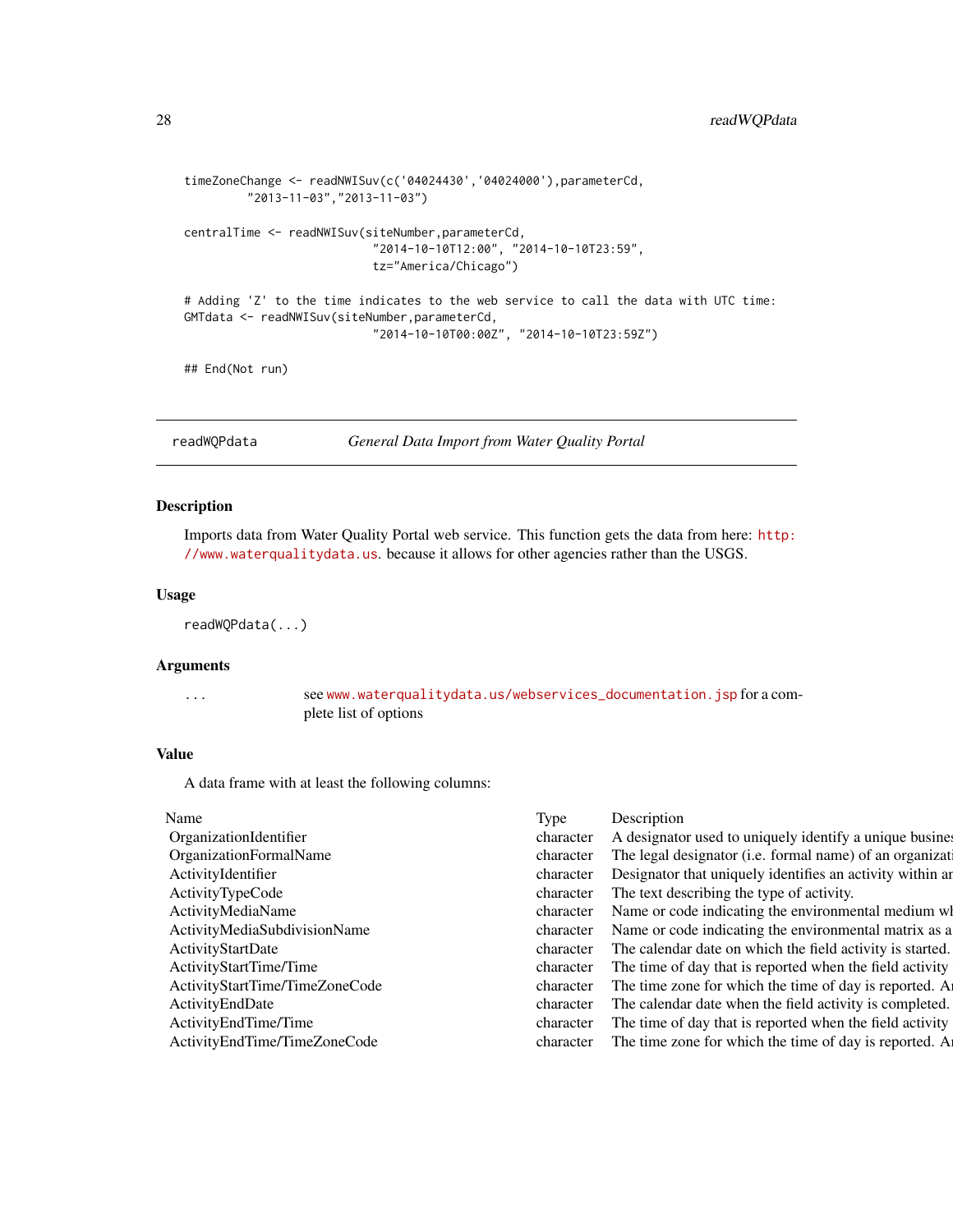#### readWQPdata 29

ActivityCommentText character General comments concerning the activity. ResultDetectionConditionText character The textual descriptor of a result. LaboratoryName character The name of Lab responsible for the result. AnalysisStartDate character The calendar date on which the analysis began.

ActivityDepthHeightMeasure/MeasureValue character A measurement of the vertical location (measured from ActivityDepthHeightMeasure/MeasureUnitCode character The code that represents the unit for measuring the item. ActivityDepthAltitudeReferencePointText character The reference used to indicate the datum or reference used to ActivityTopDepthHeightMeasure/MeasureValue character A measurement of the upper vertical location of a verti-ActivityTopDepthHeightMeasure/MeasureUnitCode character The code that represents the unit for measuring the iter. ActivityBottomDepthHeightMeasure/MeasureValue character A measurement of the lower vertical location of a verti ActivityBottomDepthHeightMeasure/MeasureUnitCode character The code that represents the unit for measuring the iter. ProjectIdentifier character A designator used to uniquely identify a data collection projectIdentifier ActivityConductingOrganizationText character A name of the Organization conducting an activity. MonitoringLocationIdentifier character A designator used to describe the unique name, number, the monocleanism character A designator used to describe the unique name, number SampleAquifer \* character A code that designates the aquifer associated with groundwater sample. HydrologicCondition \* character Hydrologic condition is the hydrologic condition that is HydrologicEvent \* character A hydrologic event that is represented by the sample collected (i.e.  $\frac{1}{2}$ SampleCollectionMethod/MethodIdentifier character The identification number or code assigned by the method publisher. SampleCollectionMethod/MethodIdentifierContext character Identifies the source or data system that created or defined the identifier. SampleCollectionMethod/MethodName character The title that appears on the method from the method publisher. SampleCollectionEquipmentName character The name for the equipment used in collecting the sam CharacteristicName character The object, property, or substance which is evaluated or enumerated measurement, a direct field observation, or substance which is evaluated or by laboratory analysis of material collected in t ResultSampleFractionText character The text name of the portion of the sample associated v ResultMeasureValue numeric The reportable measure of the result for the chemical, is given in the unit of the units stored in ResultMeasure value is given in the units stored in ResultMeasure value in ResultMeasure Value MeasureQualifierCode character A code used to identify any qualifying issues that affect the results. ResultMeasure/MeasureUnitCode character The code that represents the unit for measuring the iter. ResultStatusIdentifier character Indicates the acceptability of the result with respect to StatisticalBaseCode character The code for the method used to calculate derived results. ResultValueTypeName character A name that qualifies the process which was used in the result value TypeName ResultWeightBasisText character The name that represents the form of the sample or portion of the sample or por ResultTimeBasisText character The period of time (in days) over which a measurement was made. For example, BOD. ResultTemperatureBasisText character The name that represents the controlled temperature at  $\Gamma$ ResultParticleSizeBasisText character User defined free text describing the particle size class PrecisionValue character A measure of mutual agreement among individual mea ResultCommentText character Free text with general comments concerning the result. USGSPCode \* character 5-digit number used in the US Geological Survey computerized data system (NWIS), to uniquely identify a specific constituent. In the US Geological Survey computer  $\frac{1}{2}$ ResultDepthHeightMeasure/MeasureValue + character A measurement of the vertical location (measured from a reference point) ResultDepthHeightMeasure/MeasureUnitCode + character The code that represents the unit for measuring the item. ResultDepthAltitudeReferencePointText + character The reference used to indicate the datum or reference used to SubjectTaxonomicName character The name of the organism from which a tissue sample SampleTissueAnatomyName \* character The name of the anatomy from which a tissue sample v ResultAnalyticalMethod/MethodIdentifier character The identification number or code assigned by the method publisher. ResultAnalyticalMethod/MethodIdentifierContext character Identifies the source or data system that created or defined the identifier. ResultAnalyticalMethod/MethodName character The title that appears on the method from the method publisher. MethodDescriptionText \* character A brief summary that provides general information about the method. ResultLaboratoryCommentText character Remarks which further describe the laboratory procedures which produced the result. DetectionQuantitationLimitTypeName character Text describing the type of detection or quantitation level used in the analysis of a characteristic. DetectionQuantitationLimitMeasure/MeasureValue numeric Constituent concentration that, when processed through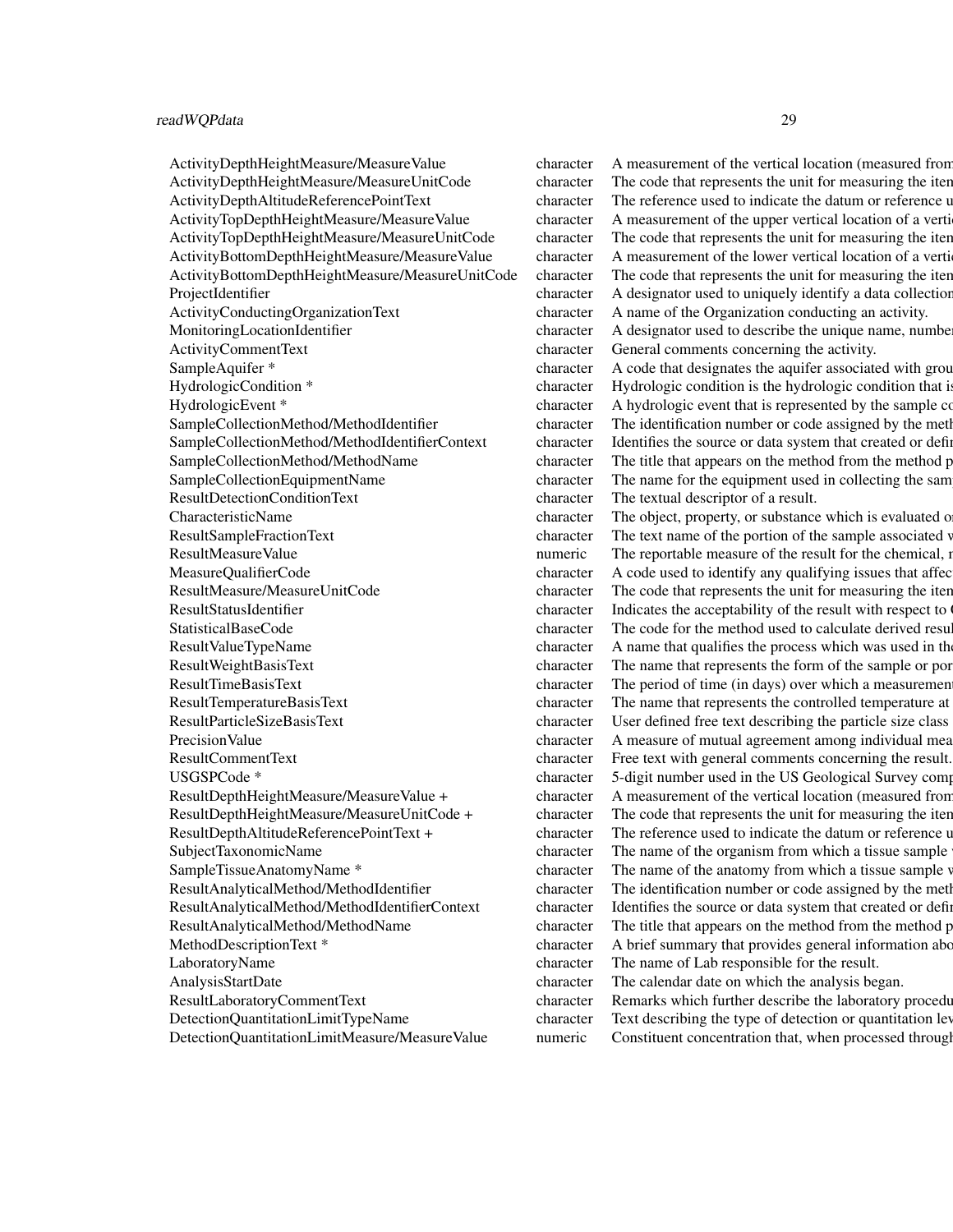# <span id="page-29-0"></span>30 readWQPqw

| DetectionQuantitationLimitMeasure/MeasureUnitCode | character | The code that represents the unit for measuring the iten        |
|---------------------------------------------------|-----------|-----------------------------------------------------------------|
| PreparationStartDate                              | character | The calendar date when the preparation/extraction of the        |
| ActivityStartDateTime                             |           | POSIX ct Activity start date and time converted to POSIX ct UTC |
| ActivityEndDateTime                               |           | POSIX ct Activity end date and time converted to POSIX ct UTC.  |
|                                                   |           |                                                                 |

 $* =$  elements only in NWIS  $+ =$  elements only in STORET

There are also several useful attributes attached to the data frame:

| Name         | Tvpe      | Description                                                                |
|--------------|-----------|----------------------------------------------------------------------------|
| url          | character | The url used to generate the data                                          |
| siteInfo     |           | data.frame A data frame containing information on the requested sites      |
| variableInfo |           | data.frame A data frame containing information on the requested parameters |
| queryTime    | POSIXct   | The time the data was returned                                             |

# Examples

```
## Not run:
nameToUse <- "pH"
pHData <- readWQPdata(siteid="USGS-04024315",characteristicName=nameToUse)
pHDataExpanded2 <- readWQPdata(bBox=c(-90.10,42.67,-88.64,43.35),characteristicName=nameToUse)
startDate <- as.Date("2013-01-01")
nutrientDaneCounty <- readWQPdata(countycode="US:55:025",startDate=startDate,
                        characteristicType="Nutrient")
nutrientDaneCounty <- readWQPdata(countycode="US:55:025",startDate="",
                        characteristicType="Nutrient")
```
## End(Not run)

<span id="page-29-1"></span>readWQPqw *Raw Data Import for Water Quality Portal*

# Description

Imports data from the Water Quality Portal. This function gets the data from here: [http://www.](http://www.waterqualitydata.us) [waterqualitydata.us](http://www.waterqualitydata.us). There are four required input arguments: siteNumber, parameterCd, start-Date, and endDate. parameterCd can either be a USGS 5-digit code, or a characteristic name. The sites can be either USGS, or other Water Quality Portal offered sites. It is required to use the 'full' site name, such as 'USGS-01234567'.

# Usage

```
readWQPqw(siteNumbers, parameterCd, startDate = "", endDate = "", tz = "")
```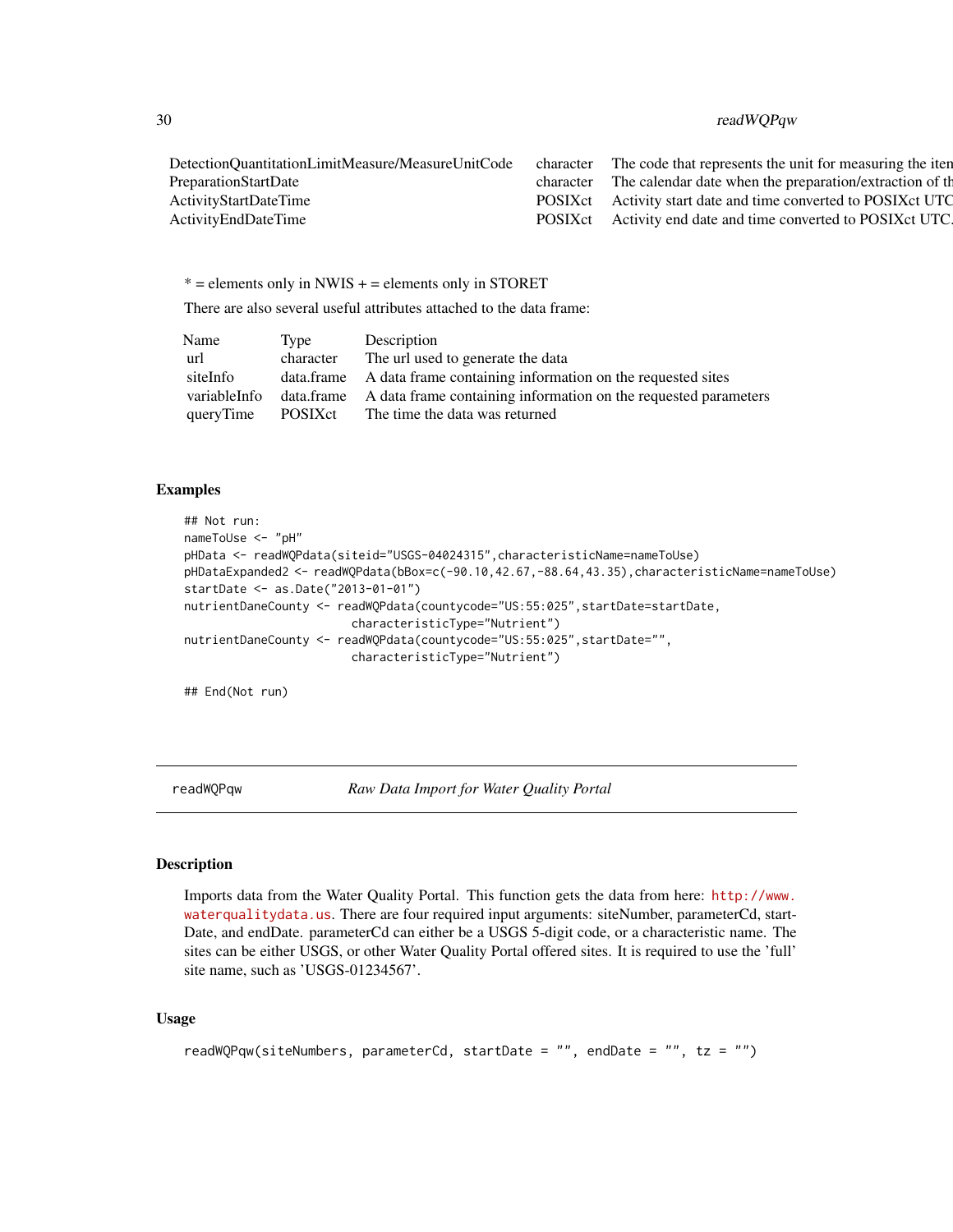# readWQPqw 31

# Arguments

| siteNumbers | character site number. This needs to include the full agency code prefix.                                                                                                                                                                                                                                                                                                                                                                                      |
|-------------|----------------------------------------------------------------------------------------------------------------------------------------------------------------------------------------------------------------------------------------------------------------------------------------------------------------------------------------------------------------------------------------------------------------------------------------------------------------|
| parameterCd | vector of USGS 5-digit parameter code or characteristicNames. Leaving this<br>blank will return all of the measured values during the specified time period.                                                                                                                                                                                                                                                                                                   |
| startDate   | character starting date for data retrieval in the form YYYY-MM-DD. Default is<br>"" which indicates retrieval for the earliest possible record. Date arguments are<br>always specified in local time.                                                                                                                                                                                                                                                          |
| endDate     | character ending date for data retrieval in the form YYYY-MM-DD. Default is<br>"" which indicates retrieval for the latest possible record. Date arguments are<br>always specified in local time.                                                                                                                                                                                                                                                              |
| tz          | character to set timezone attribute of date time. Default is an empty quote, which<br>converts the date times to UTC (properly accounting for daylight savings times<br>based on the data's provided tz_cd column). Possible values to provide are<br>"America/New_York","America/Chicago", "America/Denver","America/Los_Angeles",<br>"America/Anchorage","America/Honolulu","America/Jamaica","America/Managua","America/Phoenix<br>and "America/Metlakatla" |

# Value

A data frame with at least the following columns:

| Name                                             | Type      | Description                                               |
|--------------------------------------------------|-----------|-----------------------------------------------------------|
| OrganizationIdentifier                           | character | A designator used to uniquely identify a unique busines   |
| OrganizationFormalName                           | character | The legal designator (i.e. formal name) of an organizat   |
| ActivityIdentifier                               | character | Designator that uniquely identifies an activity within an |
| ActivityTypeCode                                 | character | The text describing the type of activity.                 |
| ActivityMediaName                                | character | Name or code indicating the environmental medium wl       |
| ActivityMediaSubdivisionName                     | character | Name or code indicating the environmental matrix as a     |
| ActivityStartDate                                | character | The calendar date on which the field activity is started. |
| ActivityStartTime/Time                           | character | The time of day that is reported when the field activity  |
| ActivityStartTime/TimeZoneCode                   | character | The time zone for which the time of day is reported. A    |
| ActivityEndDate                                  | character | The calendar date when the field activity is completed.   |
| ActivityEndTime/Time                             | character | The time of day that is reported when the field activity  |
| ActivityEndTime/TimeZoneCode                     | character | The time zone for which the time of day is reported. A    |
| ActivityDepthHeightMeasure/MeasureValue          | character | measurement of the vertical location (measured from       |
| ActivityDepthHeightMeasure/MeasureUnitCode       | character | The code that represents the unit for measuring the iten  |
| ActivityDepthAltitudeReferencePointText          | character | The reference used to indicate the datum or reference u   |
| ActivityTopDepthHeightMeasure/MeasureValue       | character | A measurement of the upper vertical location of a verti-  |
| ActivityTopDepthHeightMeasure/MeasureUnitCode    | character | The code that represents the unit for measuring the iten  |
| ActivityBottomDepthHeightMeasure/MeasureValue    | character | measurement of the lower vertical location of a verti-    |
| ActivityBottomDepthHeightMeasure/MeasureUnitCode | character | The code that represents the unit for measuring the iten  |
| ProjectIdentifier                                | character | A designator used to uniquely identify a data collection  |
| ActivityConductingOrganizationText               | character | A name of the Organization conducting an activity.        |
| MonitoringLocationIdentifier                     | character | A designator used to describe the unique name, number     |
| ActivityCommentText                              | character | General comments concerning the activity.                 |
| SampleAquifer *                                  | character | A code that designates the aquifer associated with grou   |
| HydrologicCondition *                            |           | Hydrologic condition is the hydrologic condition that is  |
|                                                  |           |                                                           |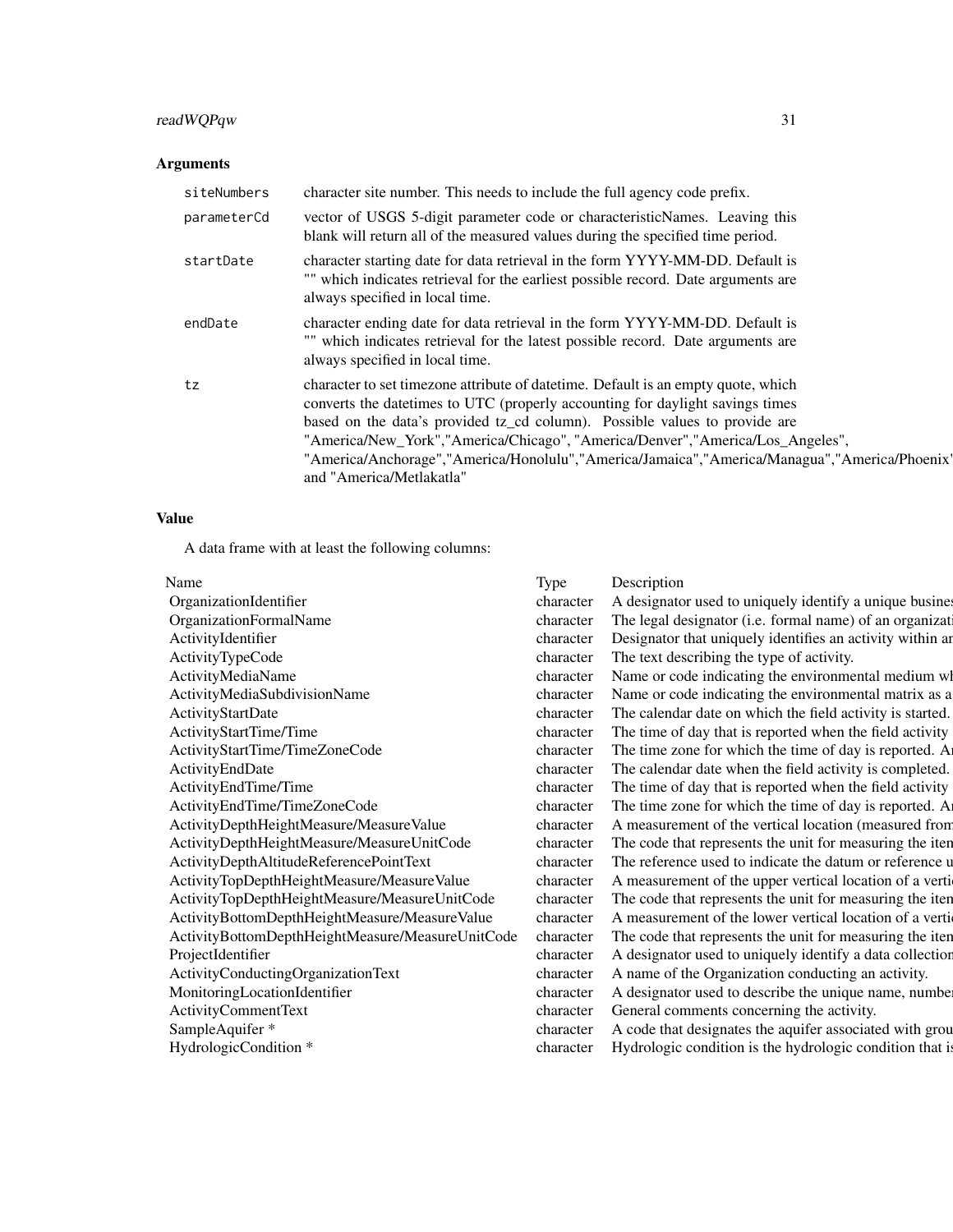HydrologicEvent \* character A hydrologic event that is represented by the sample collected (i.e.  $\frac{1}{2}$ ResultDetectionConditionText character The textual descriptor of a result. LaboratoryName character The name of Lab responsible for the result. AnalysisStartDate character The calendar date on which the analysis began.

# 32 readWQPqw

SampleCollectionMethod/MethodIdentifier character The identification number or code assigned by the method publisher. SampleCollectionMethod/MethodIdentifierContext character Identifies the source or data system that created or defined the identifier. SampleCollectionMethod/MethodName character The title that appears on the method from the method publisher. SampleCollectionEquipmentName character The name for the equipment used in collecting the sam CharacteristicName character The object, property, or substance which is evaluated or enumerated measurement, a direct field observation, or substance which is evaluated or by laboratory analysis of material collected in t ResultSampleFractionText character The text name of the portion of the sample associated v ResultMeasureValue numeric The reportable measure of the result for the chemical, is given in the unit of the units stored in ResultMeasure value is given in the units stored in ResultMeasure value in ResultMeasure Value MeasureQualifierCode character A code used to identify any qualifying issues that affect the results. ResultMeasure/MeasureUnitCode character The code that represents the unit for measuring the iter. ResultStatusIdentifier character Indicates the acceptability of the result with respect to  $\alpha$ StatisticalBaseCode character The code for the method used to calculate derived results. ResultValueTypeName character A name that qualifies the process which was used in the result value TypeName ResultWeightBasisText character The name that represents the form of the sample or portion of the sample or por ResultTimeBasisText character The period of time (in days) over which a measurement was made. For example, BOD. ResultTemperatureBasisText character The name that represents the controlled temperature at  $R$ ResultParticleSizeBasisText character User defined free text describing the particle size class PrecisionValue character A measure of mutual agreement among individual mea ResultCommentText character Free text with general comments concerning the result. USGSPCode \* character 5-digit number used in the US Geological Survey computerized data system (NWIS), to uniquely information System (NWIS), to uniquely identify a specific constraint. The US Geological Survey computerize ResultDepthHeightMeasure/MeasureValue + character A measurement of the vertical location (measured from a reference point) and reference points. ResultDepthHeightMeasure/MeasureUnitCode + character The code that represents the unit for measuring the item. ResultDepthAltitudeReferencePointText + character The reference used to indicate the datum or reference used to SubjectTaxonomicName character The name of the organism from which a tissue sample SampleTissueAnatomyName \* character The name of the anatomy from which a tissue sample v ResultAnalyticalMethod/MethodIdentifier character The identification number or code assigned by the method publisher. ResultAnalyticalMethod/MethodIdentifierContext character Identifies the source or data system that created or defined the identifier. ResultAnalyticalMethod/MethodName character The title that appears on the method from the method publisher. MethodDescriptionText \* character A brief summary that provides general information about the method. ResultLaboratoryCommentText character Remarks which further describe the laboratory procedures which produced the result. DetectionQuantitationLimitTypeName character Text describing the type of detection or quantitation level used in the analysis of a characteristic. DetectionQuantitationLimitMeasure/MeasureValue numeric Constituent concentration that, when processed through DetectionQuantitationLimitMeasure/MeasureUnitCode character The code that represents the unit for measuring the item. PreparationStartDate character The calendar date when the preparation/extraction of the sample for analysis began. ActivityStartDateTime POSIXct Activity start date and time converted to POSIXct UTC. ActivityEndDateTime POSIXct Activity end date and time converted to POSIXct UTC.

 $* =$  elements only in NWIS  $+ =$  elements only in STORET

There are also several useful attributes attached to the data frame:

| Name         | Type      | Description                                                                |
|--------------|-----------|----------------------------------------------------------------------------|
| url          | character | The url used to generate the data                                          |
| siteInfo     |           | data frame A data frame containing information on the requested sites      |
| variableInfo |           | data.frame A data frame containing information on the requested parameters |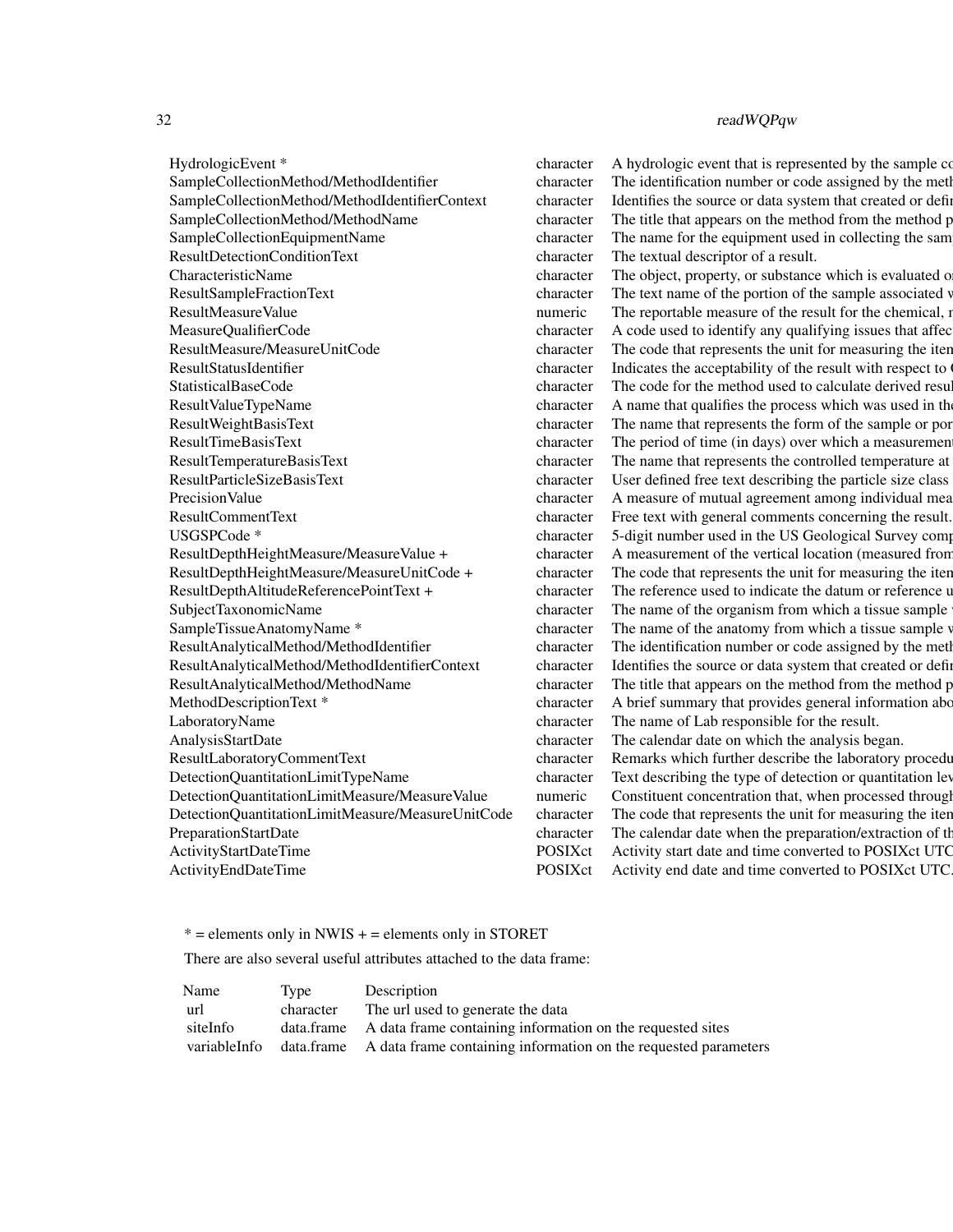<span id="page-32-0"></span>queryTime POSIXct The time the data was returned

#### See Also

[readWQPdata](#page-27-1), [whatWQPsites](#page-37-1), [readNWISqw](#page-20-1), and [importWQP](#page-10-1)

#### Examples

```
## Not run:
rawPcode <- readWQPqw('USGS-01594440','01075', '', '')
rawCharacteristicName <- readWQPqw('WIDNR_WQX-10032762','Specific conductance', '', '')
rawPHsites <- readWQPqw(c('USGS-05406450', 'USGS-05427949','WIDNR_WQX-133040'), 'pH','','')
nwisEx <- readWQPqw('USGS-04024000',c('34247','30234','32104','34220'),'','2012-12-20')
```
## End(Not run)

<span id="page-32-1"></span>renameNWISColumns *renameColumns*

# Description

Rename columns coming back from NWIS data retrievals. Daily and unit value columns have names derived from their data descriptor, parameter, and statistic codes. This function reads information from the header and the arguments in the call to to rename those columns.

#### Usage

```
renameNWISColumns(rawData, p00010 = "Wtemp", p00045 = "Precip",
 p00060 = "Flow", p00065 = "GH", p00095 = "SpecCond", p00300 = "DO",
 p00400 = "pH", p62611 = "GWL", p63680 = "Turb", p72019 = "WLELS", ...)
```

| rawData | the daily- or unit-values datset retrieved from NWIS web.                                                                                       |
|---------|-------------------------------------------------------------------------------------------------------------------------------------------------|
| p00010  | the base name for parameter code 00010.                                                                                                         |
| p00045  | the base name for parameter code 00045.                                                                                                         |
| p00060  | the base name for parameter code 00060.                                                                                                         |
| p00065  | the base name for parameter code 00065.                                                                                                         |
| p00095  | the base name for parameter code 00095.                                                                                                         |
| p00300  | the base name for parameter code 00300.                                                                                                         |
| p00400  | the base name for parameter code 00400.                                                                                                         |
| p62611  | the base name for parameter code 62611.                                                                                                         |
| p63680  | the base name for parameter code 63680.                                                                                                         |
| p72019  | the base name for parameter code 72019.                                                                                                         |
|         | named arguments for the base name for any other parameter code. The form of<br>the name must be like pXXXXX, where XXXXX is the parameter code. |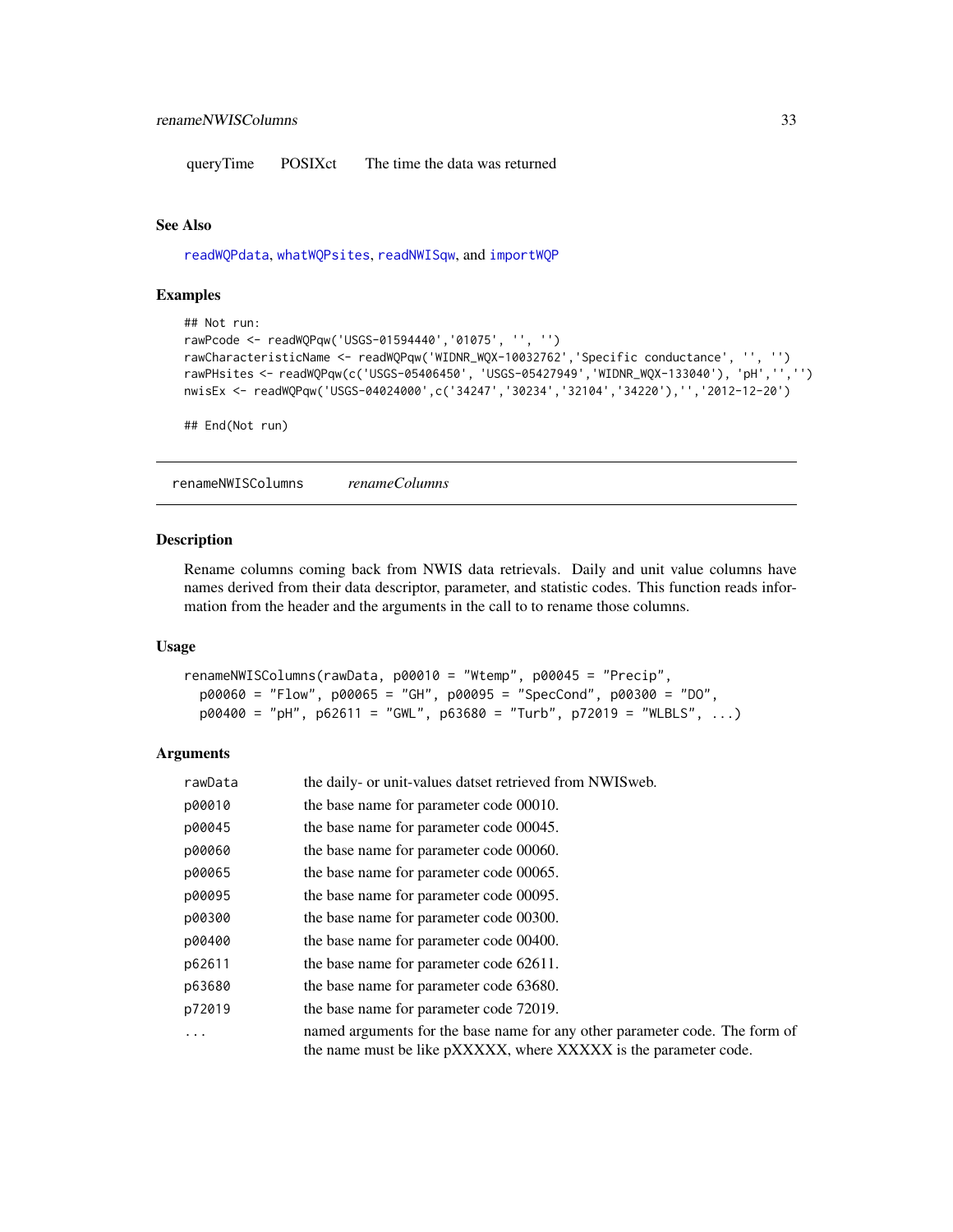#### <span id="page-33-0"></span>34 stateCd

# Value

A dataset like data with selected columns renamed.

#### Note

The following statistics codes are converted by renameNWISColumns.

- 00001 Maximum value, suffix: Max
- 00002 Minimum value, suffix: Min
- 00003 Mean value, no suffix
- 00006 Sum of values, suffix: Sum
- 00007 Modal value, suffix: Mode
- 00008 Median value, suffix: Median
- 00011 Instantaneous Value, suffix: Inst
- 00012 Equivalent mean value, suffix: EqMean
- 00021 Tidal high-high value, suffix: HiHiTide
- 00022 Tidal low-high value, suffix: LoHiTide
- 00023 Tidal high-low value, suffix: HiLoTide
- 00024 Tidal low-low value, suffix: LoLoTide

# See Also

[readNWISdv](#page-13-1), [readNWISuv](#page-25-1)

# Examples

```
siteWithTwo <- '01480015'
startDate <- "2012-09-01"
endDate <- "2012-10-01"
## Not run:
url2 <- constructNWISURL(siteWithTwo, "00060", startDate, endDate, 'dv')
twoResults <- importWaterML1(url2,TRUE)
twoResults <- renameNWISColumns(twoResults)
```
## End(Not run)

stateCd *US State Code Lookup Table*

#### Description

Data pulled from <http://www2.census.gov/geo/docs/reference/state.txt> on April 1, 2015.

#### Value

stateCd data frame.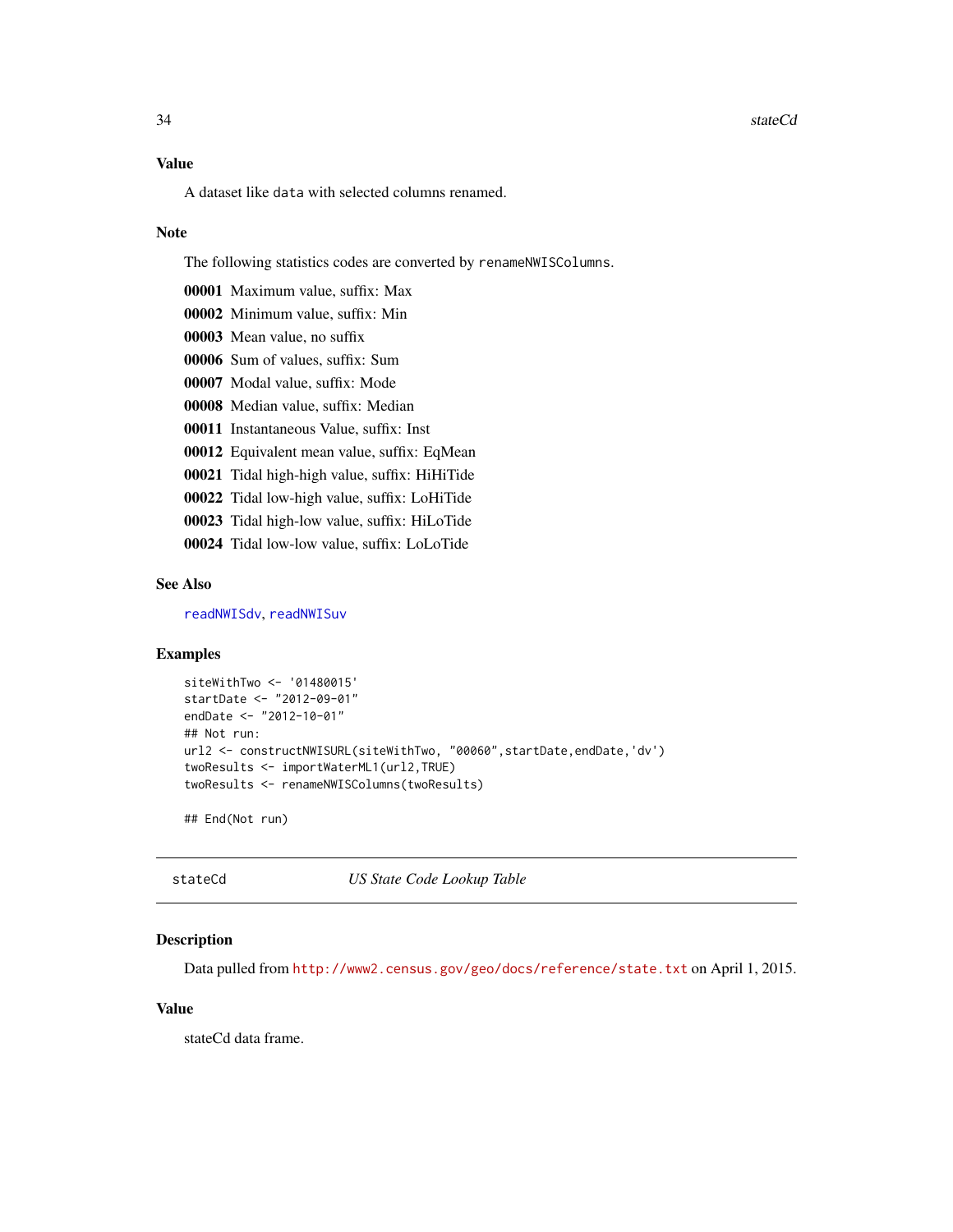<span id="page-34-0"></span>

| Name              | Type      | Description         |
|-------------------|-----------|---------------------|
| <b>STATE</b>      | character | two-digit ANSI code |
| <b>STUSAB</b>     | character | State abbreviation  |
| <b>STATE NAME</b> | character | State full name     |
| <b>STATENS</b>    | character | State id            |

# Examples

head(stateCd)

| stateCdLookup | State code look up |  |  |
|---------------|--------------------|--|--|
|---------------|--------------------|--|--|

# Description

Function to simplify finding state and state code definitions. Used in readNWISdata and readWQPdata.

# Usage

```
stateCdLookup(input, outputType = "postal")
```
# Arguments

| input      | could be character (full name, abbreviation, id), or numeric (id) |
|------------|-------------------------------------------------------------------|
| outputType | character can be "postal", "fullName", "tableIndex", or "id".     |

# Examples

```
fullName <- stateCdLookup("wi", "fullName")
abbriev <- stateCdLookup("Wisconsin", "postal")
id <- stateCdLookup("WI", "id")
name <- stateCdLookup(55, "fullName")
index <- stateCdLookup("WI", "tableIndex")
stateCd[index,]
```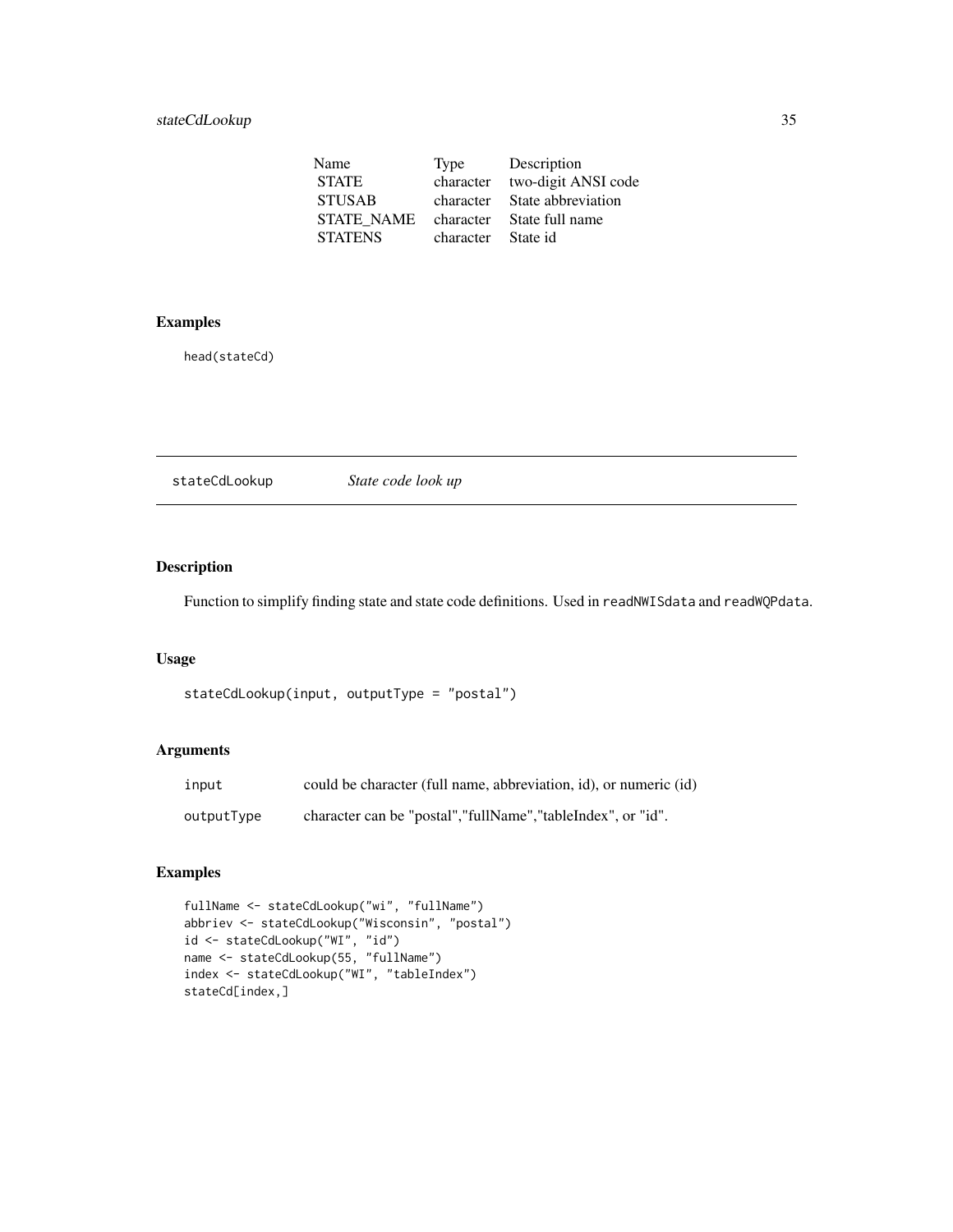# Description

Imports a table of available parameters, period of record, and count. See [http://waterservices.](http://waterservices.usgs.gov/rest/Site-Service.html) [usgs.gov/rest/Site-Service.html](http://waterservices.usgs.gov/rest/Site-Service.html) for more information.

#### Usage

```
whatNWISdata(siteNumbers, service = "all", parameterCd = "all",
  statCd = "all")
```
# Arguments

| siteNumbers | character USGS site number or multiple sites.                                                                                                                                                                                                                                                                                                                                                                          |
|-------------|------------------------------------------------------------------------------------------------------------------------------------------------------------------------------------------------------------------------------------------------------------------------------------------------------------------------------------------------------------------------------------------------------------------------|
| service     | character. Options are "all", or one or many of "dv"(daily values), "uv","rt",<br>or "iv"(unit values), "qw"(water-quality), "sv"(sites visits), "pk"(peak measure-<br>ments), "gw"(groundwater levels), "ad" (sites included in USGS Annual Wa-<br>ter Data Reports External Link), "aw" (sites monitored by the USGS Active<br>Groundwater Level Network External Link), "id" (historical instantaneous val-<br>ues) |
| parameterCd | character vector of valid parameter codes to return. Defaults to "all" which will<br>not perform a filter.                                                                                                                                                                                                                                                                                                             |
| statCd      | character vector of all statistic codes to return. Defaults to "all" which will not<br>perform a filter.                                                                                                                                                                                                                                                                                                               |

# Value

A data frame with the following columns:

| Type      | Description                                     |
|-----------|-------------------------------------------------|
| character | The NWIS code for the agency reporting the data |
| character | The USGS site number                            |
| character | Site name                                       |
| character | Site type                                       |
| numeric   | Decimal latitude                                |
| numeric   | Decimal longitude                               |
| character | Latitude-longitude accuracy                     |
| character | Decimal Latitude-longitude datum                |
| character | Altitude of Gage or land surface                |
| character | Altitude accuracy                               |
| character | Altitude datum                                  |
| character | Hydrologic unit code                            |
| character | Data type                                       |
| character | Parameter code                                  |
|           |                                                 |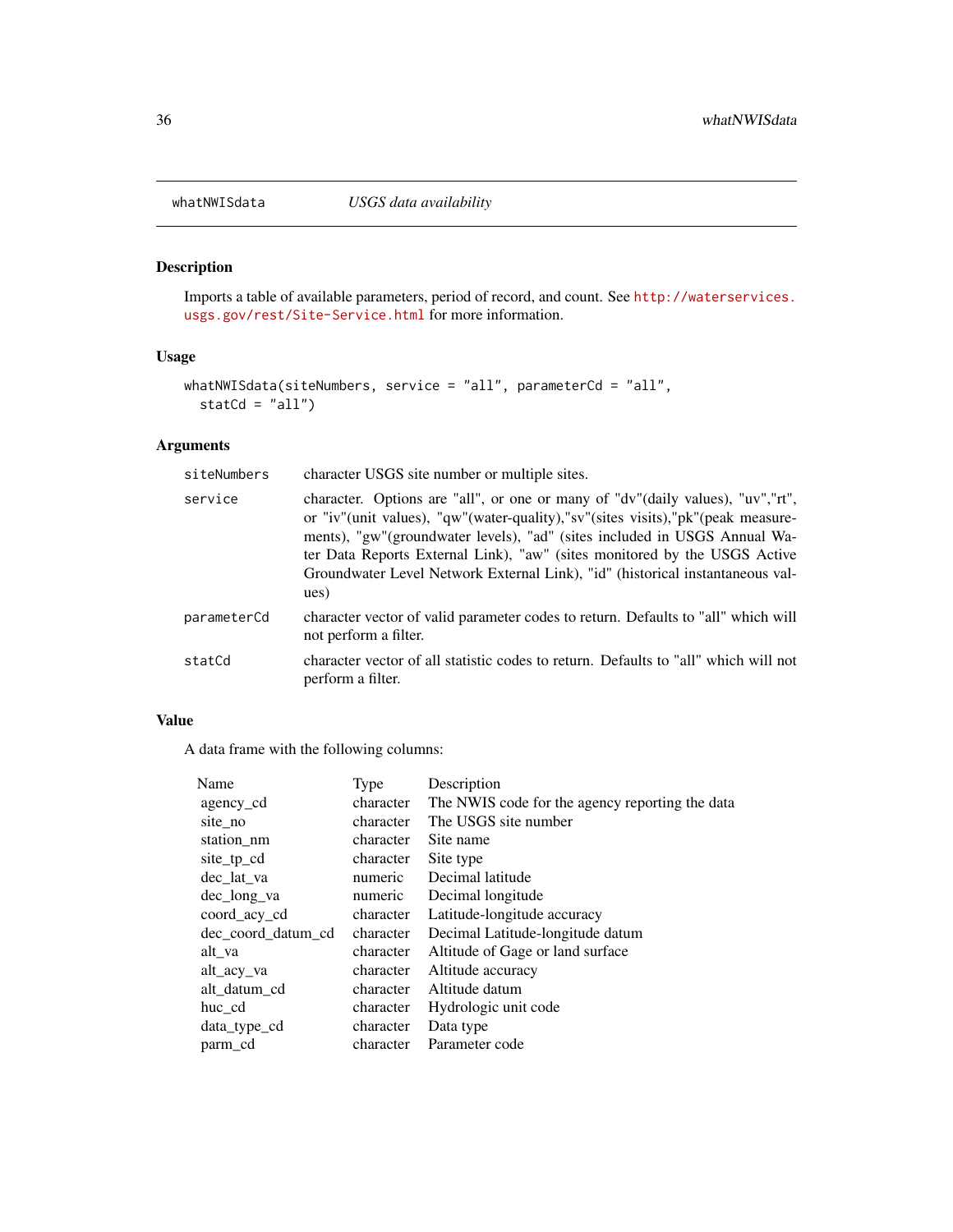#### <span id="page-36-0"></span>whatNWISsites 37

| stat cd            | character | Statistical code                                 |
|--------------------|-----------|--------------------------------------------------|
| dd_nu              | character | Internal database key                            |
| $loc$ web $ds$     | character | Additional measurement description               |
| medium_grp_cd      | character | Medium group code                                |
| parm_grp_cd        | character | Parameter group code                             |
| srs_id             | character | <b>SRS ID</b>                                    |
| access_cd          | character | Access code                                      |
| begin_date         | Date      | Begin date                                       |
| end_date           | Date      | End date                                         |
| count nu           | integer   | Record count                                     |
| parameter group nm | character | Parameter group name                             |
| parameter nm       | character | Parameter name                                   |
| casrn              | character | Chemical Abstracts Service (CAS) Registry Number |
| srsname            | character | <b>Substance Registry Services</b>               |
| parameter units    | character | Parameter units                                  |

There are also several useful attributes attached to the data frame:

| Type | Description                                       |
|------|---------------------------------------------------|
|      | character The url used to generate the data       |
|      | character Header comments from the RDB file       |
|      | queryTime POSIX ct The time the data was returned |
|      |                                                   |

# Examples

```
## Not run:
availableData <- whatNWISdata('05114000')
# To find just unit value ('instantaneous') data:
uvData <- whatNWISdata('05114000',service="uv")
uvDataMulti <- whatNWISdata(c('05114000','09423350'),service=c("uv","dv"))
siteNumbers <- c("01491000","01645000")
flowAndTemp <- whatNWISdata(siteNumbers, parameterCd=c("00060","00010"))
```
## End(Not run)

whatNWISsites *Site Data Import from NWIS*

# Description

Returns a list of sites from the NWIS web service. This function gets the data from: [http:](http://waterservices.usgs.gov/rest/Site-Test-Tool.html) [//waterservices.usgs.gov/rest/Site-Test-Tool.html](http://waterservices.usgs.gov/rest/Site-Test-Tool.html). Arguments to the function should be based on <http://waterservices.usgs.gov/rest/Site-Service.html#Service> Mapper format is used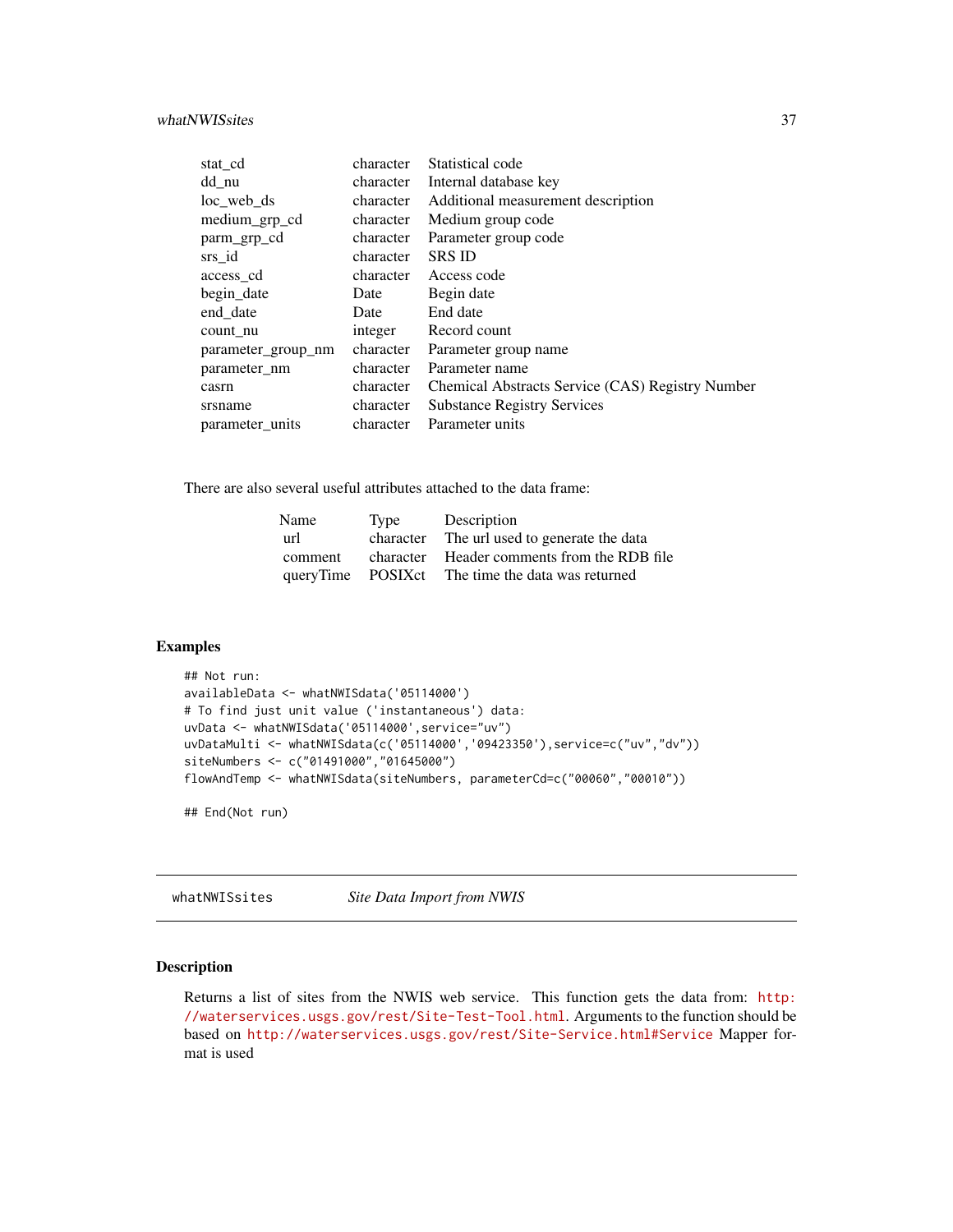# Usage

whatNWISsites(...)

#### Arguments

... see <http://waterservices.usgs.gov/rest/Site-Service.html#Service> for a complete list of options

### Value

A data frame with at least the following columns:

| Type      | Description                                               |
|-----------|-----------------------------------------------------------|
|           | character The NWIS code for the agency reporting the data |
| character | The USGS site number                                      |
| character | Station name                                              |
| character | Site type code                                            |
| numeric   | Decimal latitude                                          |
| numeric   | Decimal longitude                                         |
| POSIXct   | Ouery time                                                |
|           |                                                           |

There are also several useful attributes attached to the data frame:

| Name | Type | Description                                       |
|------|------|---------------------------------------------------|
| url  |      | character The url used to generate the data       |
|      |      | queryTime POSIX ct The time the data was returned |

#### Examples

```
## Not run:
siteListPhos <- whatNWISsites(stateCd="OH",parameterCd="00665")
## End(Not run)
```
<span id="page-37-1"></span>whatWQPsites *Site Data Import from Water Quality Portal*

# Description

Returns a list of sites from the Water Quality Portal web service. This function gets the data from: <http://www.waterqualitydata.us>. Arguments to the function should be based on [www.](www.waterqualitydata.us/webservices_documentation.jsp) [waterqualitydata.us/webservices\\_documentation.jsp](www.waterqualitydata.us/webservices_documentation.jsp)

#### Usage

whatWQPsites(...)

<span id="page-37-0"></span>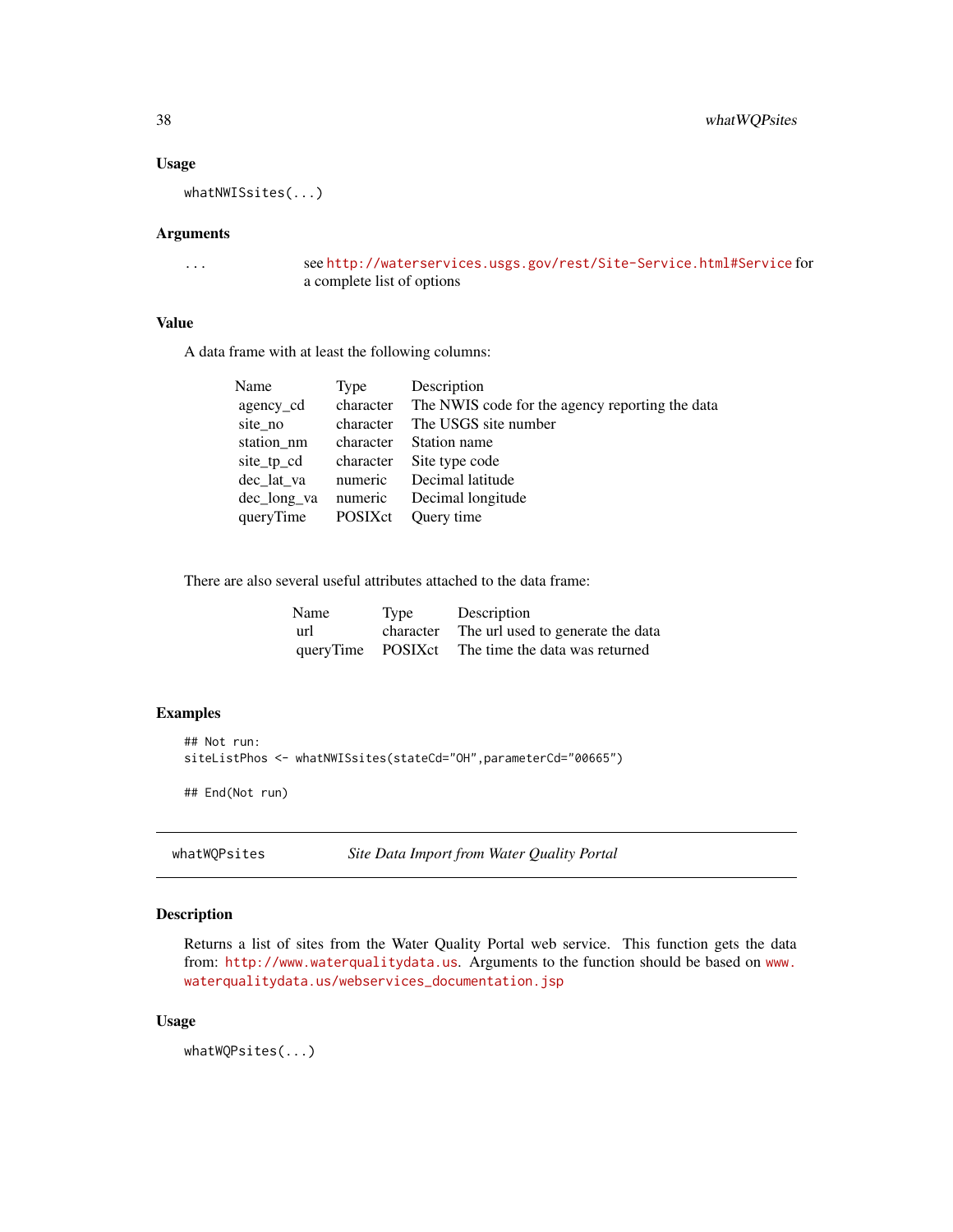#### whatWQPsites 39

#### Arguments

... see [www.waterqualitydata.us/webservices\\_documentation.jsp](www.waterqualitydata.us/webservices_documentation.jsp) for a complete list of options

#### Value

A data frame with at least the following columns:

| Name                                              | <b>Type</b> |
|---------------------------------------------------|-------------|
| OrganizationIdentifier                            | charact     |
| OrganizationFormalName                            | charact     |
| MonitoringLocationIdentifier                      | charact     |
| MonitoringLocationName                            | charact     |
| MonitoringLocationTypeName                        | charact     |
| MonitoringLocationDescriptionText                 | charact     |
| HUCEightDigitCode                                 | charact     |
| DrainageAreaMeasure/MeasureValue *                | charact     |
| DrainageAreaMeasure/MeasureUnitCode *             | charact     |
| ContributingDrainageAreaMeasure/MeasureValue *    | charact     |
| ContributingDrainageAreaMeasure/MeasureUnitCode * | charact     |
| LatitudeMeasure                                   | numeri      |
| LongitudeMeasure                                  | numeri      |
| SourceMapScaleNumeric                             | charact     |
| HorizontalAccuracyMeasure/MeasureValue *          | charact     |
| HorizontalAccuracyMeasure/MeasureUnitCode *       | charact     |
| HorizontalCollectionMethodName                    | charact     |
| HorizontalCoordinateReferenceSystemDatumName      | charact     |
| VerticalMeasure/MeasureValue                      | charact     |
| VerticalMeasure/MeasureUnitCode                   | charact     |
| VerticalAccuracyMeasure/MeasureValue *            | charact     |
| VerticalAccuracyMeasure/MeasureUnitCode *         | charact     |
| VerticalCollectionMethodName                      | charact     |
| VerticalCoordinateReferenceSystemDatumName        | charact     |
| CountryCode                                       | charact     |
| <b>StateCode</b>                                  | charact     |
| CountyCode                                        | charact     |
| AquiferName *                                     | charact     |
| FormationTypeText *                               | charact     |
| AquiferTypeName *                                 | charact     |
| ConstructionDateText *                            | charact     |
| WellDepthMeasure/MeasureValue *                   | charact     |
| WellDepthMeasure/MeasureUnitCode *                | charact     |
| WellHoleDepthMeasure/MeasureValue *               |             |
| WellHoleDepthMeasure/MeasureUnitCode *            |             |
| queryTime                                         |             |

Description er A designator used to uniquely identify a unique busine Exer The legal designator (i.e. formal name) of an organization. Let A designator used to describe the unique name, number, code assignator used to describe the unique name, number er The designator specified by the sampling organization er The descriptive name for a type of monitoring location. er Text description of the monitoring location. er The 8 digit federal code used to identify the hydrologic er The drainage basin of a lake, stream, wetland, or estuare Execution-Measurement that represents the unit for measuring the item. er The contributing drainage area of a lake, stream, wetlar Eur The code that represents the unit for measuring the iter. c The measure of the angular distance on a meridian nor c The measure of the angular distance on a meridian east Eumerapore The number that represents the proportional distance on the ground for  $\alpha$ er The horizontal measure of the relative accuracy of the er The code that represents the unit for measuring the iter. er The name that identifies the method used to determine er The name that describes the reference datum used in determining latitude and longitude and longitude and lo Fer The measure of elevation (i.e., the altitude), above or below a reference datum. Measure Figure The code that represents the unit for measuring the item. Free tertical measure of the relative accuracy of the latitude and longitude coordinates. The vertical measure of the units stored in Vertical Free The code that represents the unit for measuring the item. Figure The name that identifies the method used to collect the Fer The name of the reference datum used to determine the Eur A code designator used to identify a primary geopolitic Eur A code designator used to identify a principal administrative subseterative subseterative subseterative sub Eur A code designator used to identify a U.S. county or count er Name of the aquifer in which the well is completed. Formation or soils unit, in which the Primary formation or soils unit, in which the well is completed. er The type of aquifer, such as confined or unconfined. er Date of construction when well was completed. May b er bepth below land surface datum (LSD) to the bottom on completion on completion of Depth below land Eur The code that represents the unit for measuring the iter. Filther Depth below land surface datum (LSD) to the bottom of the units stored in the units stored in the units stored in the units stored in WellHoleDepth Measure er The code that represents the unit for measuring the iter. ct Ouery time

\* element is only in NWIS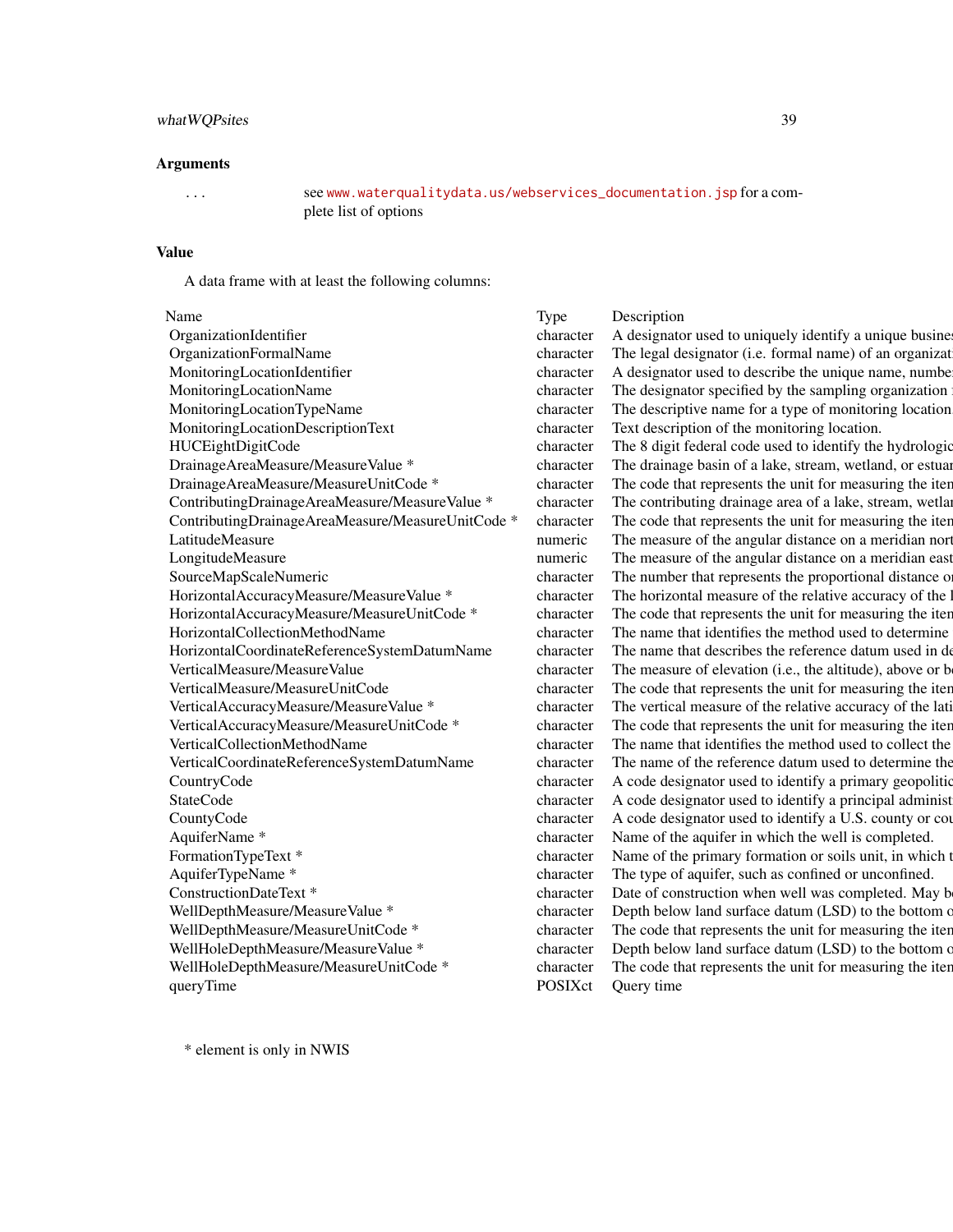#### <span id="page-39-0"></span>40 zeroPad

# Examples

```
## Not run:
site1 <- whatWQPsites(siteid="USGS-01594440")
type <- "Stream"
sites <- whatWQPsites(countycode="US:55:025",siteType=type)
## End(Not run)
```
zeroPad *Pad string with leading zeros*

# Description

Function to pad a string with leading zeros. Useful for parameter codes and USGS site IDs.

#### Usage

zeroPad(x, padTo)

# Arguments

| x     | character                                    |
|-------|----------------------------------------------|
| padTo | number Final desired length of the character |

# Value

x character returned with leading zeros

# Examples

```
pCode <- '10'
correctPCode <- zeroPad(pCode,5)
pCodes <- c('100','1000','0','12345','1565465465465465')
correctPCodes <- zeroPad(pCodes,5)
```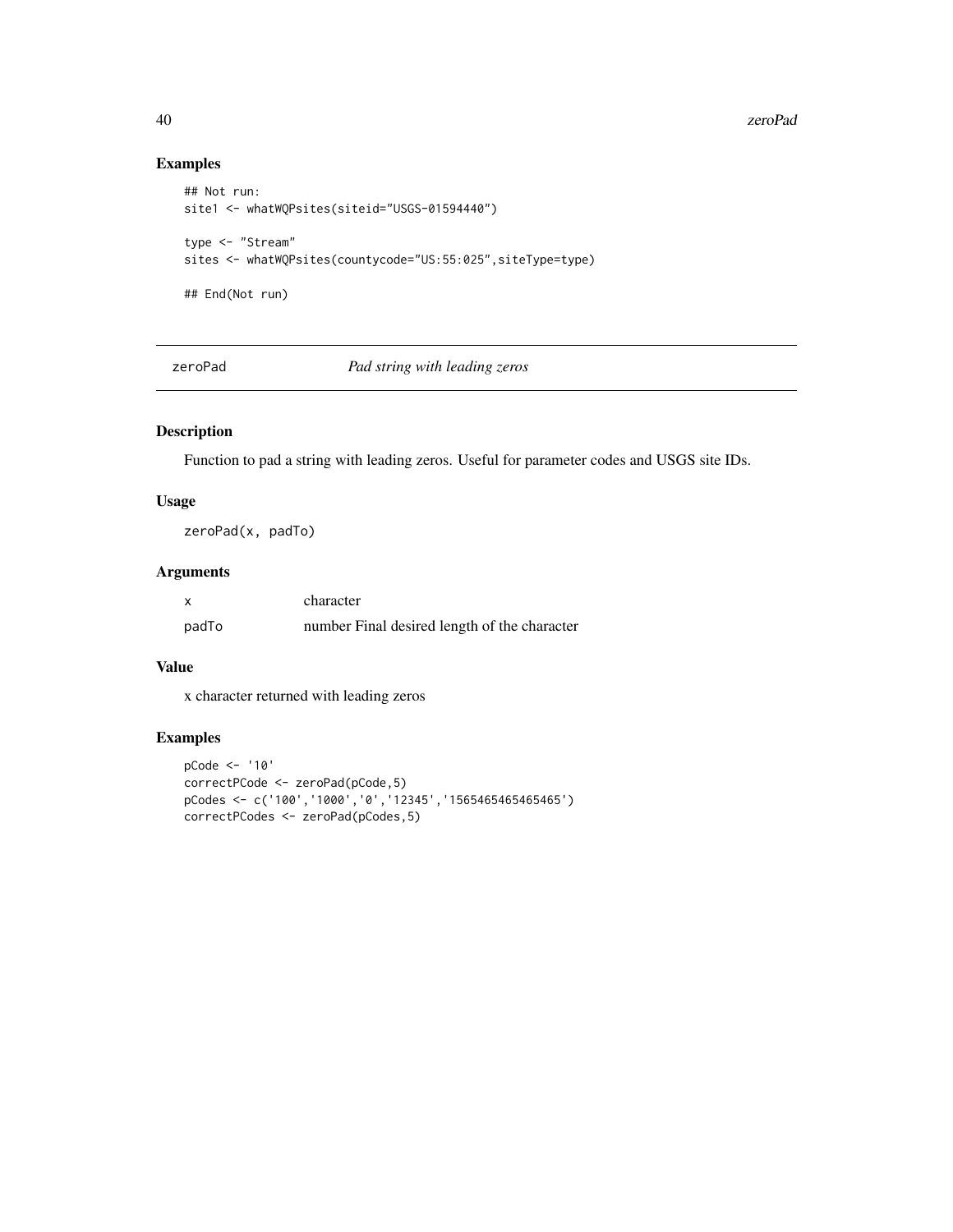# <span id="page-40-0"></span>Index

∗Topic IO renameNWISColumns, [33](#page-32-0) ∗Topic USGS, dataRetrieval-package, [2](#page-1-0) ∗Topic USGS constructNWISURL, [3](#page-2-0) countyCd, [5](#page-4-0) importWQP, [11](#page-10-0) readNWISdv, [14](#page-13-0) readNWISpCode, [18](#page-17-0) readNWISqw, [21](#page-20-0) readNWISsite, [24](#page-23-0) readNWISuv, [26](#page-25-0) readWQPqw, [30](#page-29-0) stateCd, [34](#page-33-0) whatNWISdata, [36](#page-35-0) zeroPad, [40](#page-39-0) ∗Topic WQP constructWQPURL, [4](#page-3-0) readWQPdata, [28](#page-27-0) whatWQPsites, [38](#page-37-0) ∗Topic countyCd countyCd, [5](#page-4-0) ∗Topic data constructNWISURL, [3](#page-2-0) constructWQPURL, [4](#page-3-0) importWQP, [11](#page-10-0) readNWISdv, [14](#page-13-0) readNWISpCode, [18](#page-17-0) readNWISqw, [21](#page-20-0) readNWISsite, [24](#page-23-0) readNWISuv, [26](#page-25-0) readWQPdata, [28](#page-27-0) readWQPqw, [30](#page-29-0) whatNWISdata, [36](#page-35-0) whatWQPsites, [38](#page-37-0) zeroPad, [40](#page-39-0) ∗Topic import constructNWISURL, [3](#page-2-0)

constructWQPURL, [4](#page-3-0) importWQP, [11](#page-10-0) readNWISdv, [14](#page-13-0) readNWISpCode, [18](#page-17-0) readNWISqw, [21](#page-20-0) readNWISsite, [24](#page-23-0) readNWISuv, [26](#page-25-0) readWQPdata, [28](#page-27-0) readWQPqw, [30](#page-29-0) whatNWISdata, [36](#page-35-0) whatWQPsites, [38](#page-37-0) zeroPad, [40](#page-39-0) ∗Topic manip renameNWISColumns, [33](#page-32-0) ∗Topic services dataRetrieval-package, [2](#page-1-0) ∗Topic service constructNWISURL, [3](#page-2-0) constructWQPURL, [4](#page-3-0) importWQP, [11](#page-10-0) readNWISdv, [14](#page-13-0) readNWISpCode, [18](#page-17-0) readNWISqw, [21](#page-20-0) readNWISsite, [24](#page-23-0) readNWISuv, [26](#page-25-0) readWQPdata, [28](#page-27-0) readWQPqw, [30](#page-29-0) whatNWISdata, [36](#page-35-0) whatWQPsites, [38](#page-37-0) zeroPad, [40](#page-39-0) ∗Topic stateCd stateCd, [34](#page-33-0) ∗Topic web constructNWISURL, [3](#page-2-0) constructWQPURL, [4](#page-3-0) dataRetrieval-package, [2](#page-1-0) importWQP, [11](#page-10-0) readNWISdv, [14](#page-13-0) readNWISpCode, [18](#page-17-0)